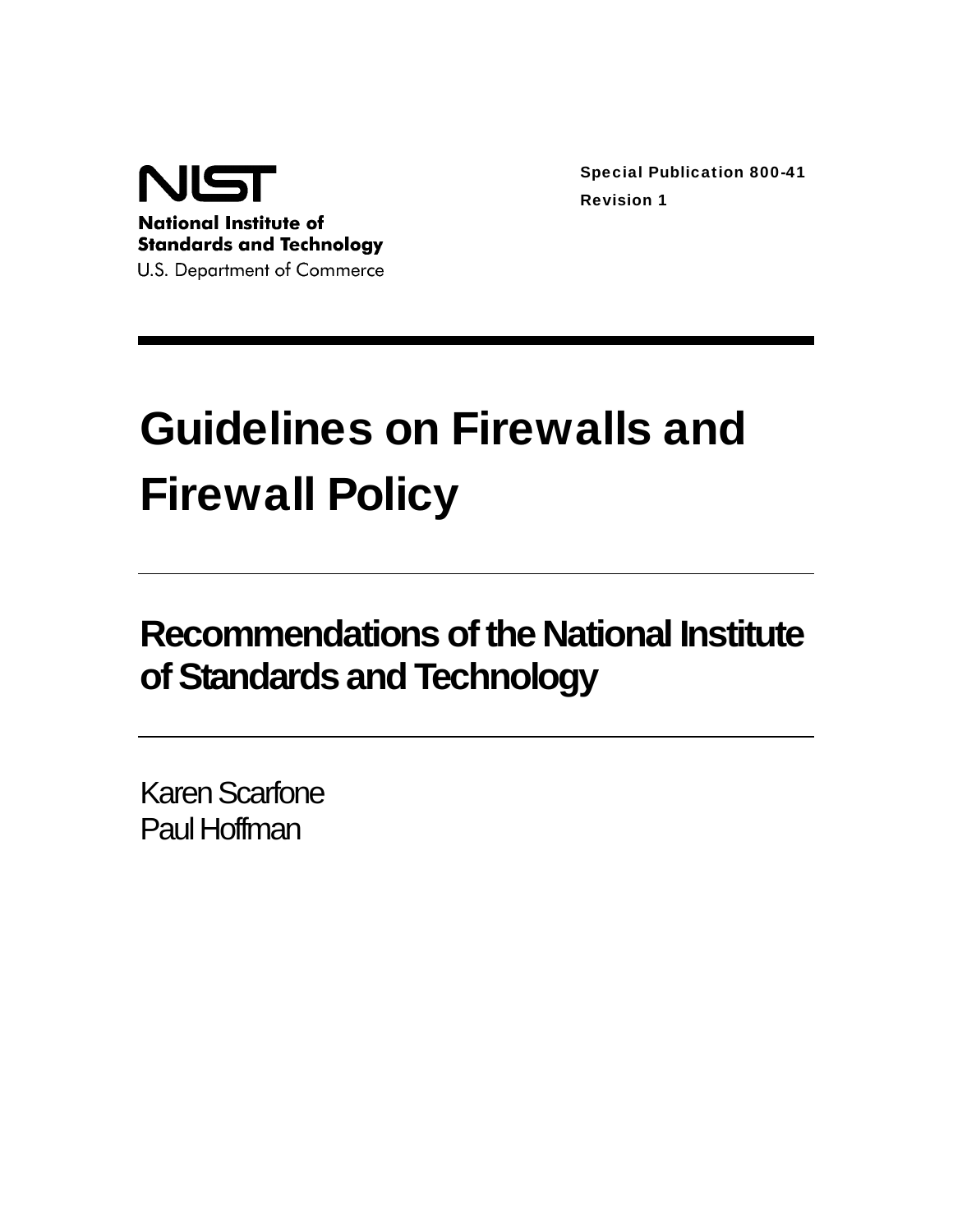**NIST Special Publication 800-41 Revision 1** 

Guidelines on Firewalls and Firewall **Policy** 

*Recommendations of the National Institute of Standards and Technology* 

Karen Scarfone Paul Hoffman

# **C O M P U T E R S E C U R I T Y**

Computer Security Division Information Technology Laboratory National Institute of Standards and Technology Gaithersburg, MD 20899-8930

September 2009



**U.S. Department of Commerce** 

Gary Locke, Secretary

**National Institute of Standards and Technology**

Patrick D. Gallagher, Deputy Director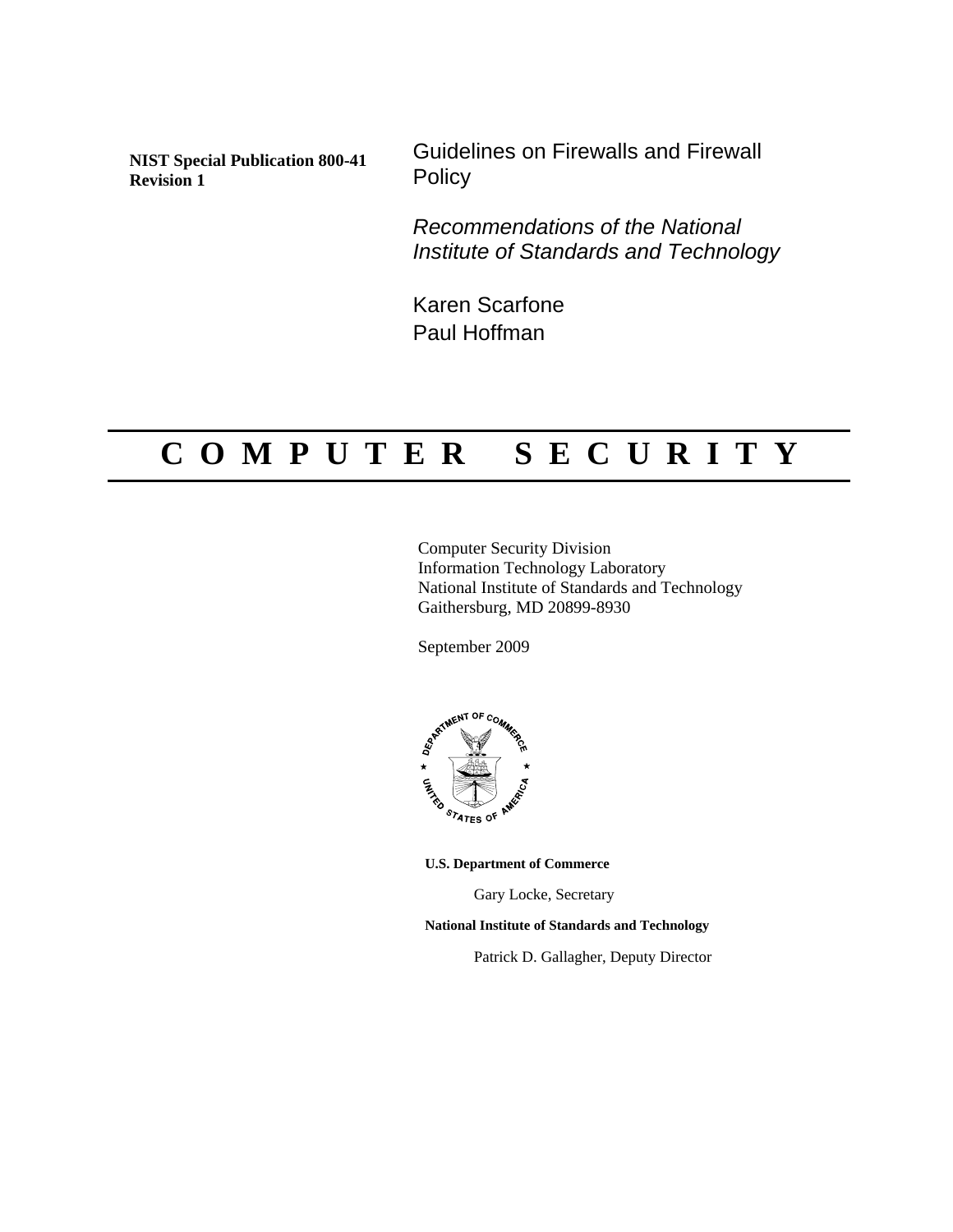#### **Reports on Computer Systems Technology**

The Information Technology Laboratory (ITL) at the National Institute of Standards and Technology (NIST) promotes the U.S. economy and public welfare by providing technical leadership for the nation's measurement and standards infrastructure. ITL develops tests, test methods, reference data, proof of concept implementations, and technical analysis to advance the development and productive use of information technology. ITL's responsibilities include the development of technical, physical, administrative, and management standards and guidelines for the cost-effective security and privacy of sensitive unclassified information in Federal computer systems. This Special Publication 800-series reports on ITL's research, guidance, and outreach efforts in computer security and its collaborative activities with industry, government, and academic organizations.

#### **National Institute of Standards and Technology Special Publication 800-41 Revision 1 Natl. Inst. Stand. Technol. Spec. Publ. 800-41 rev1, 48 pages (Sep. 2009)**

Certain commercial entities, equipment, or materials may be identified in this document in order to describe an experimental procedure or concept adequately. Such identification is not intended to imply recommendation or endorsement by the National Institute of Standards and Technology, nor is it intended to imply that the entities, materials, or equipment are necessarily the best available for the purpose.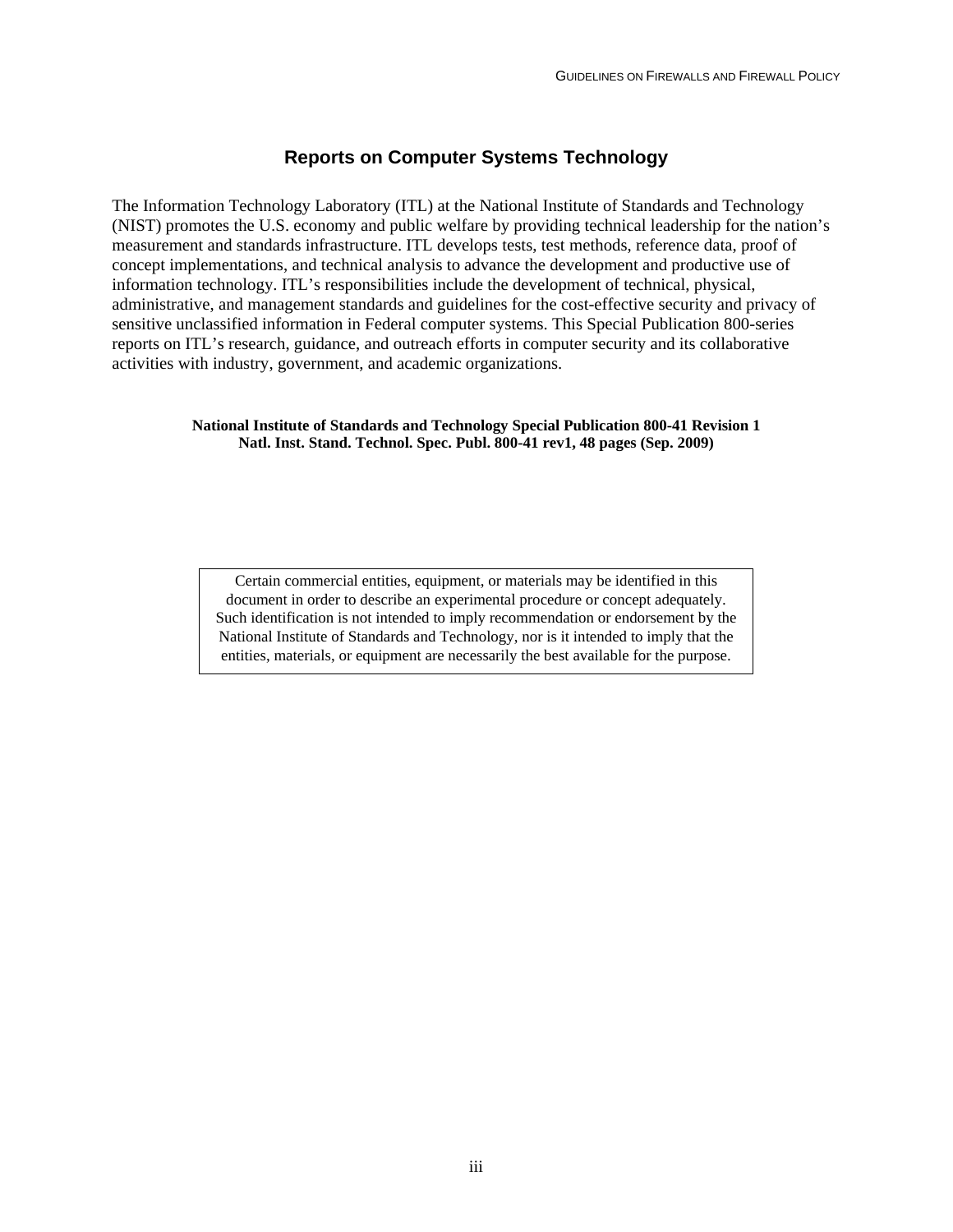#### Acknowledgments

The authors, Karen Scarfone of the National Institute of Standards and Technology (NIST) and Paul Hoffman of the Virtual Private Network Consortium, wish to thank their colleagues who reviewed drafts of this document and contributed to its technical content. The authors would like to acknowledge Tim Grance, Murugiah Souppaya, Sheila Frankel, and Gale Richter of NIST, and Matthew Goche, David Klug, Logan Lodge, John Pearce, Noel Richards, Anne Roudabush, and Steven Sharma of Booz Allen Hamilton, for their keen and insightful assistance throughout the development of the document. Special thanks go to Brahim Asfahani of Booz Allen Hamilton for his contributions to early drafts of the document. The authors also thank all the reviewers who provided feedback during the public comment period, particularly Joel Snyder (Opus One), Ron Colvin (National Aeronautics and Space Administration [NASA]), Dean Farrington (Wells Fargo), Raffael Marty (Splunk), and David Newman (Network Test).

The authors also wish to express their thanks to the individuals and organizations that contributed to the original version of the publication, including John Wack of NIST and Ken Cutler and Jamie Pole of the MIS Training Institute, who authored the original version, and other contributors and reviewers particularly Peter Batista and Wayne Bavry (U.S. Treasury); Harriet Feldman (Integrated Computer Engineering, Inc.); Rex Sanders (U.S. Geological Survey); and Timothy Grance, D. Richard Kuhn, Peter Mell, Gale Richter, and Murugiah Souppaya (NIST).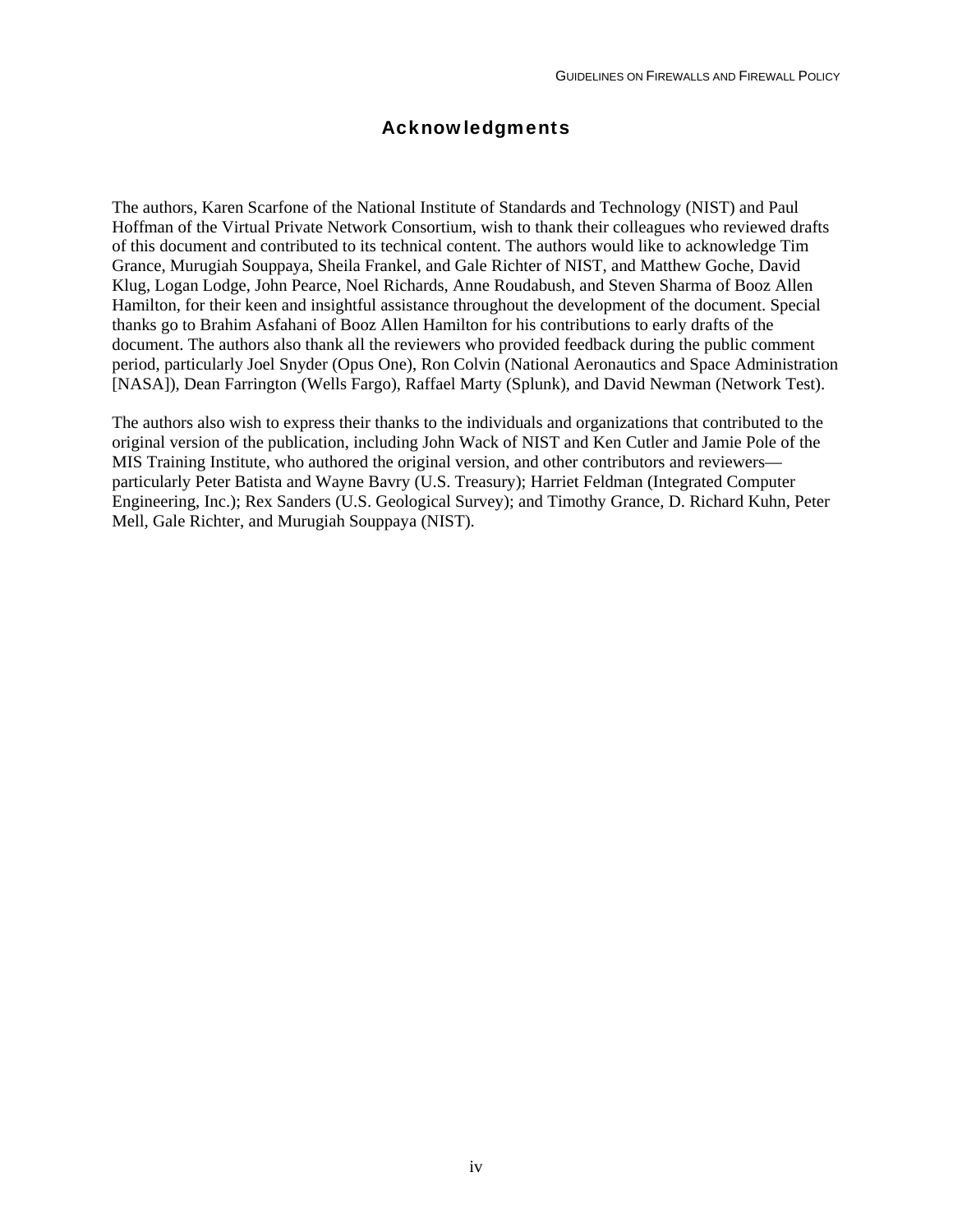### **Table of Contents**

| 1. |                                 |                                                                                                 |  |
|----|---------------------------------|-------------------------------------------------------------------------------------------------|--|
|    | 1.1<br>1.2<br>1.3<br>1.4        |                                                                                                 |  |
| 2. |                                 |                                                                                                 |  |
|    | 2.1<br>2.2<br>2.3<br>2.4        | 2.1.1<br>2.1.2<br>2.1.3<br>2.1.4<br>2.1.5<br>2.1.6<br>2.1.7<br>2.1.8<br>2.1.9<br>2.2.1<br>2.2.2 |  |
| 3. |                                 |                                                                                                 |  |
|    | 3.1<br>3.2<br>3.3<br>3.4        |                                                                                                 |  |
| 4. |                                 |                                                                                                 |  |
|    | 4.1<br>4.2<br>4.3<br>4.4<br>4.5 | 4.1.2<br>4.1.3<br>4.1.4<br>4.1.5                                                                |  |
| 5. |                                 |                                                                                                 |  |
|    | 5.1<br>5.2                      |                                                                                                 |  |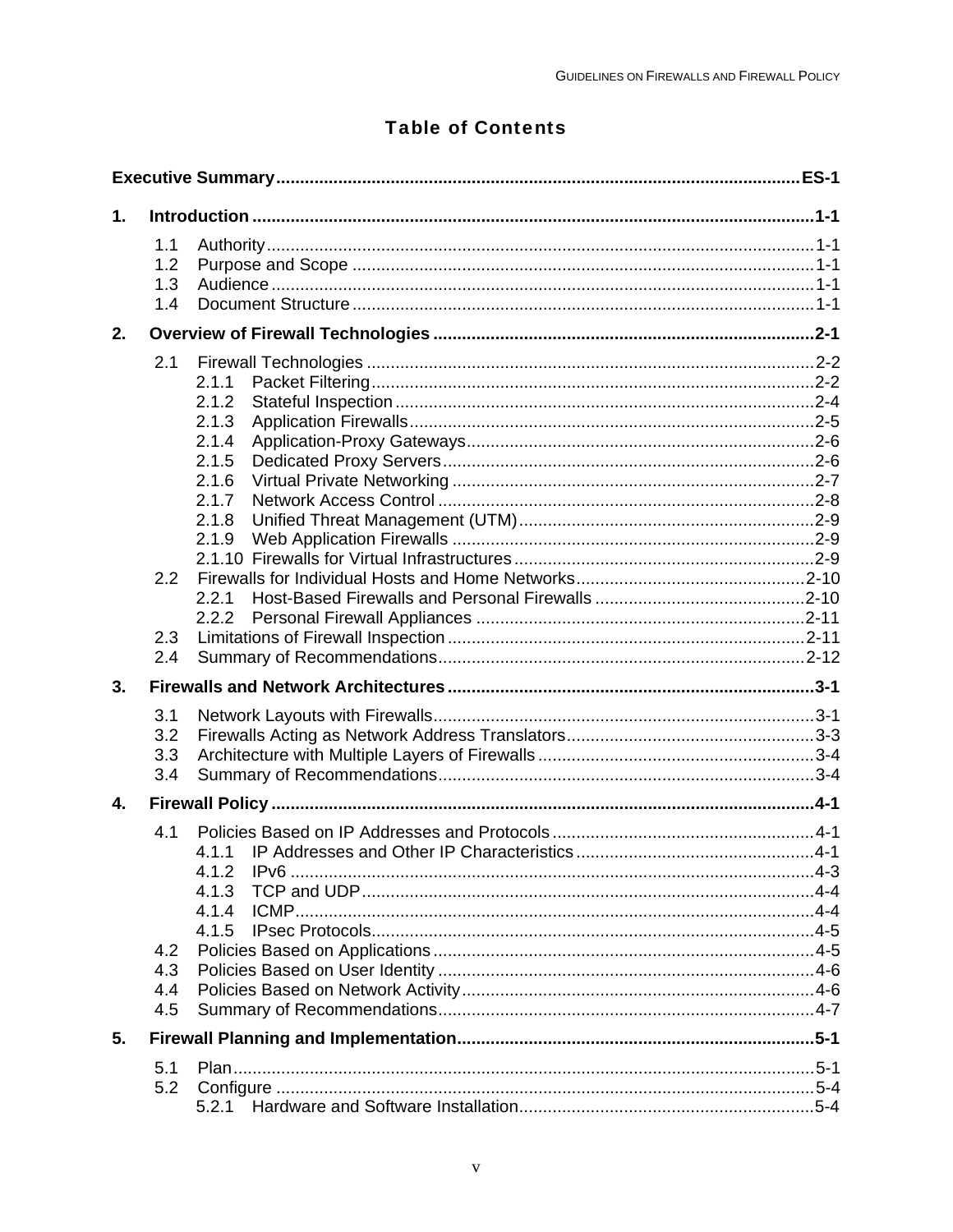# **List of Appendices**

# **List of Figures**

### **List of Tables**

|--|--|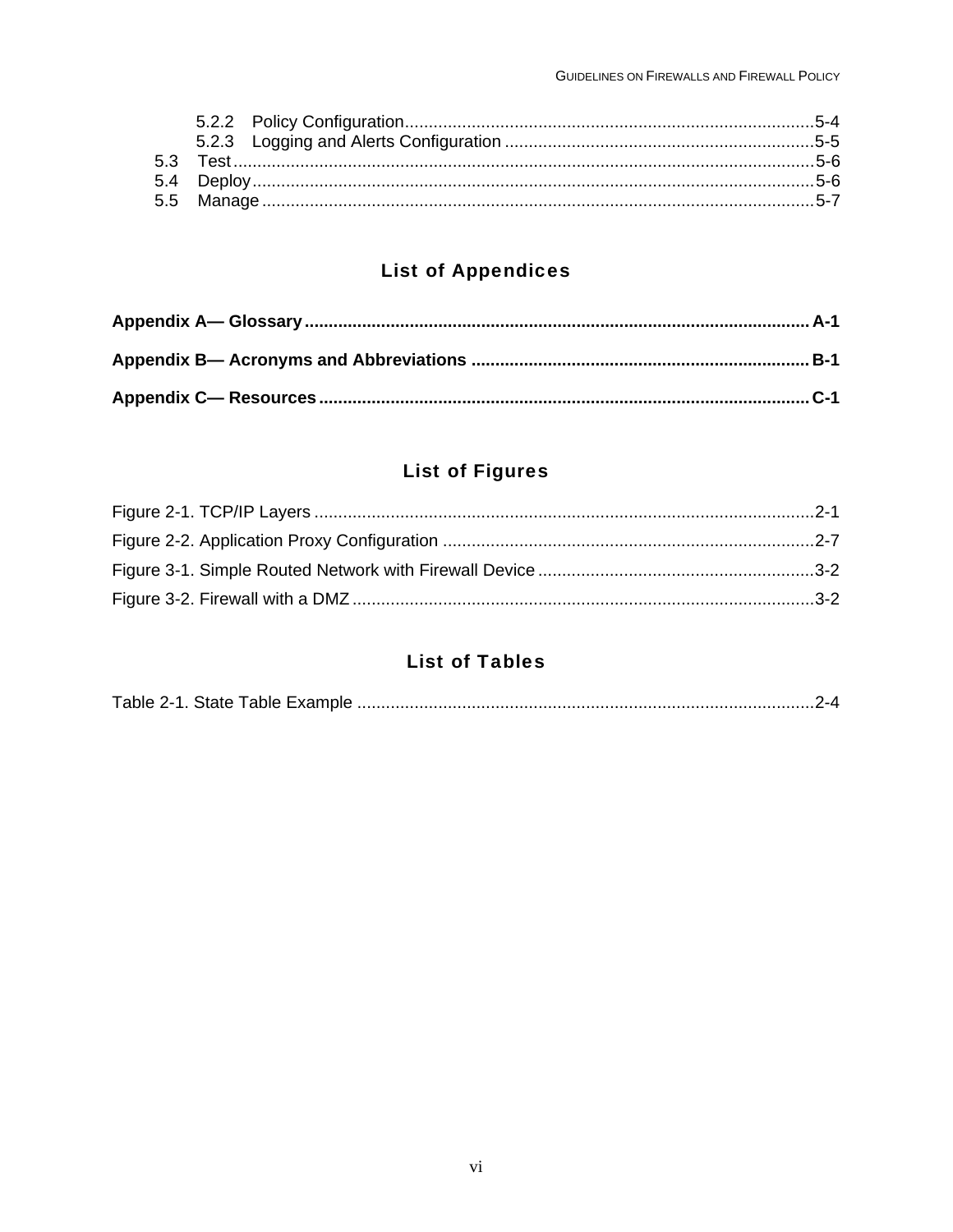#### <span id="page-6-0"></span>**Executive Summary**

Firewalls are devices or programs that control the flow of network traffic between networks or hosts that employ differing security postures. At one time, most firewalls were deployed at network perimeters. This provided some measure of protection for internal hosts, but it could not recognize all instances and forms of attack, and attacks sent from one internal host to another often do not pass through network firewalls. Because of these and other factors, network designers now often include firewall functionality at places other than the network perimeter to provide an additional layer of security, as well as to protect mobile devices that are placed directly onto external networks.

Threats have gradually moved from being most prevalent in lower layers of network traffic to the application layer, which has reduced the general effectiveness of firewalls in stopping threats carried through network communications. However, firewalls are still needed to stop the significant threats that continue to work at lower layers of network traffic. Firewalls can also provide some protection at the application layer, supplementing the capabilities of other network security technologies.

There are several types of firewalls, each with varying capabilities to analyze network traffic and allow or block specific instances by comparing traffic characteristics to existing policies. Understanding the capabilities of each type of firewall, and designing firewall policies and acquiring firewall technologies that effectively address an organization's needs, are critical to achieving protection for network traffic flows. This document provides an overview of firewall technologies and discusses their security capabilities and relative advantages and disadvantages in detail. It also provides examples of where firewalls can be placed within networks, and the implications of deploying firewalls in particular locations. The document also makes recommendations for establishing firewall policies and for selecting, configuring, testing, deploying, and managing firewall solutions.

This document does not cover technologies that are called "firewalls" but primarily examine only application layer activity, not lower layers of network traffic. Technologies that focus on activity for a particular type of application, such as email firewalls that block email messages with suspicious content, are not covered in detail in this document.

To improve the effectiveness and security of their firewalls, organizations should implement the following recommendations:

#### **Create a firewall policy that specifies how firewalls should handle inbound and outbound network traffic.**

A firewall policy defines how an organization's firewalls should handle inbound and outbound network traffic for specific IP addresses and address ranges, protocols, applications, and content types based on the organization's information security policies. Organizations should conduct risk analysis to develop a list of the types of traffic needed by the organization and how they must be secured—including which types of traffic can traverse a firewall under what circumstances. Examples of policy requirements include permitting only necessary Internet Protocol (IP) protocols to pass, appropriate source and destination IP addresses to be used, particular Transmission Control Protocol (TCP) and User Datagram Protocol (UDP) ports to be accessed, and certain Internet Control Message Protocol (ICMP) types and codes to be used. Generally, all inbound and outbound traffic not expressly permitted by the firewall policy should be blocked because such traffic is not needed by the organization. This practice reduces the risk of attack and can also decrease the volume of traffic carried on the organization's networks.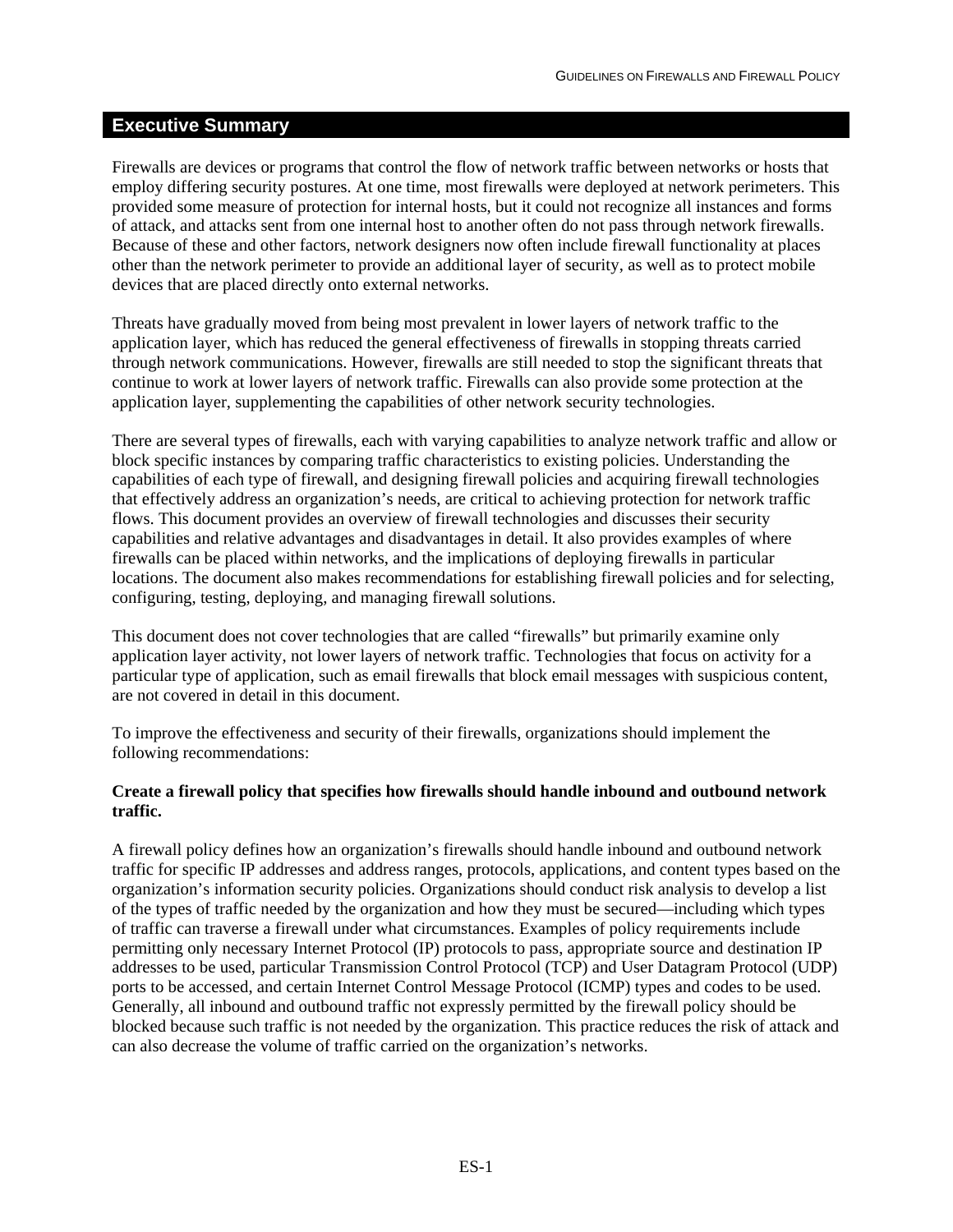#### **Identify all requirements that should be considered when determining which firewall to implement.**

There are many considerations that organizations should include in their firewall selection and planning processes. Organizations need to determine which network areas need to be protected, and which types of firewall technologies will be most effective for the types of traffic that require protection. Several important performance considerations also exist, as well as concerns regarding the integration of the firewall into existing network and security infrastructures. Additionally, firewall solution design involves requirements relating to physical environment and personnel as well as consideration of possible future needs, such as plans to adopt new IPv6 technologies or virtual private networks (VPN).

#### **Create rulesets that implement the organization's firewall policy while supporting firewall performance.**

Firewall rulesets should be as specific as possible with regards to the network traffic they control. To create a ruleset involves determining what types of traffic are required, including protocols the firewall may need to use for management purposes. The details of creating rulesets vary widely by type of firewall and specific products, but many firewalls can have their performance improved by optimizing firewall rulesets. For example, some firewalls check traffic against rules in a sequential manner until a match is found; for these firewalls, rules that have the highest chance of matching traffic patterns should be placed at the top of the list wherever possible.

#### **Manage firewall architectures, policies, software, and other components throughout the life of the firewall solutions.**

There are many aspects to firewall management. For example, choosing the type or types of firewalls to deploy and their positions within the network can significantly affect the security policies that the firewalls can enforce. Policy rules may need to be updated as the organization's requirements change, such as when new applications or hosts are implemented within the network. Firewall component performance also needs to be monitored to enable potential resource issues to be identified and addressed before components become overwhelmed. Logs and alerts should also be continuously monitored to identify threats—both successful and unsuccessful. Firewall rulesets and policies should be managed by a formal change management control process because of their potential to impact security and business operations, with ruleset reviews or tests performed periodically to ensure continued compliance with the organization's policies. Firewall software should be patched as vendors provide updates to address vulnerabilities.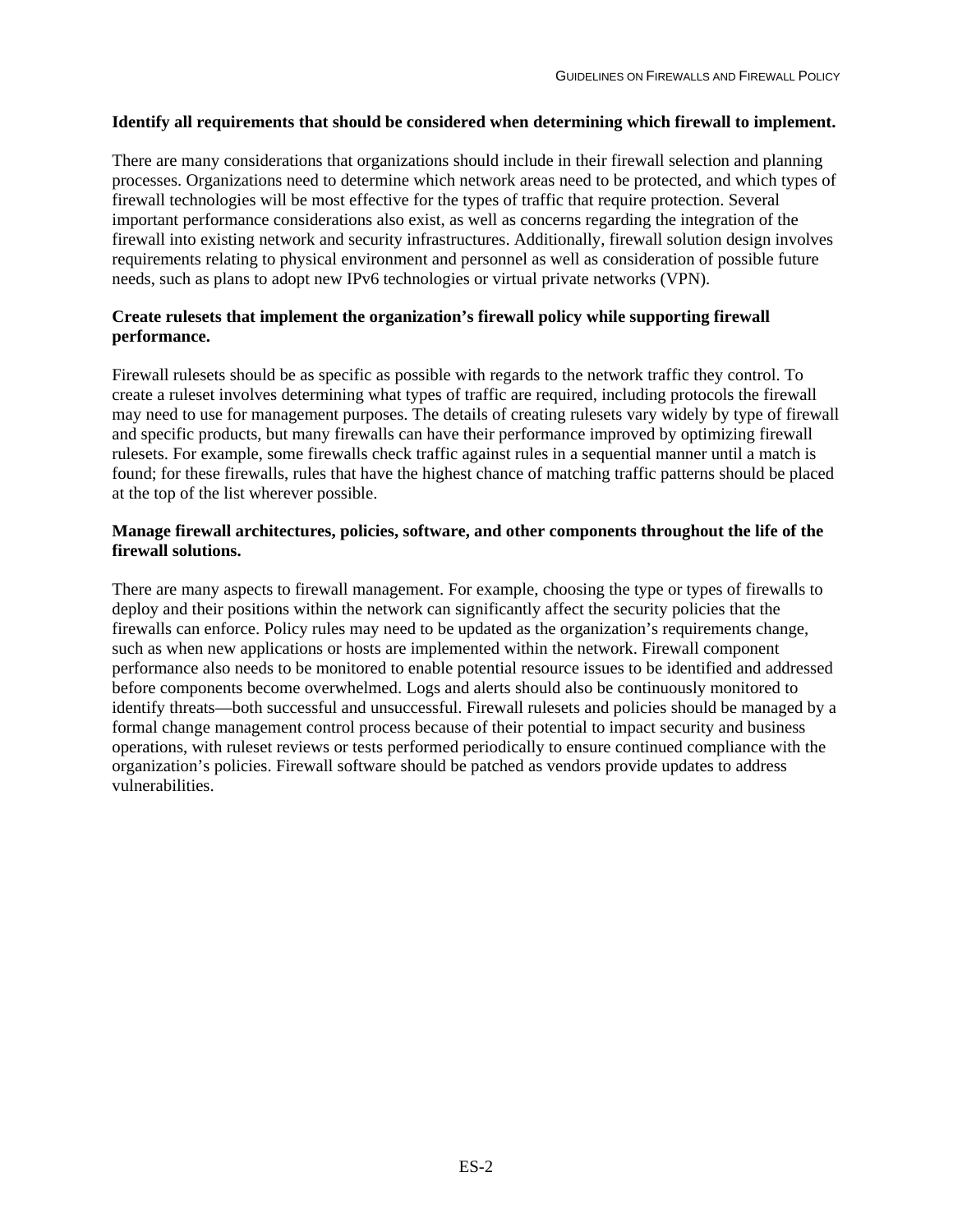#### <span id="page-8-0"></span>**1. Introduction**

#### **1.1 Authority**

The National Institute of Standards and Technology (NIST) developed this document in furtherance of its statutory responsibilities under the Federal Information Security Management Act (FISMA) of 2002, Public Law 107-347.

NIST is responsible for developing standards and guidelines, including minimum requirements, for providing adequate information security for all agency operations and assets; but such standards and guidelines shall not apply to national security systems. This guideline is consistent with the requirements of the Office of Management and Budget (OMB) Circular A-130, Section 8b(3), "Securing Agency Information Systems," as analyzed in A-130, Appendix IV: Analysis of Key Sections. Supplemental information is provided in A-130, Appendix III.

This guideline has been prepared for use by Federal agencies. It may be used by nongovernmental organizations on a voluntary basis and is not subject to copyright, though attribution is desired.

Nothing in this document should be taken to contradict standards and guidelines made mandatory and binding on Federal agencies by the Secretary of Commerce under statutory authority, nor should these guidelines be interpreted as altering or superseding the existing authorities of the Secretary of Commerce, Director of the OMB, or any other Federal official.

#### **1.2 Purpose and Scope**

This document seeks to assist organizations in understanding the capabilities of firewall technologies and firewall policies. It provides practical guidance on developing firewall policies and selecting, configuring, testing, deploying, and managing firewalls.

#### **1.3 Audience**

This document has been created primarily for technical information technology (IT) personnel such as network, security, and system engineers and administrators who are responsible for firewall design, selection, deployment, and management. Other IT personnel with network and system security responsibilities may also find this document to be useful. The content assumes some basic knowledge of networking and network security.

#### **1.4 Document Structure**

The remainder of this document is organized into four major sections:

- Section 2 provides an overview of a number of network firewall technologies—including packet filtering, stateful inspection, and application-proxy gatewaying—and also provides information on host-based and personal firewalls.
- Section 3 discusses the placement of firewalls within network architectures.
- Section 4 discusses firewall policies and makes recommendations on the types of traffic that should be specified as prohibited.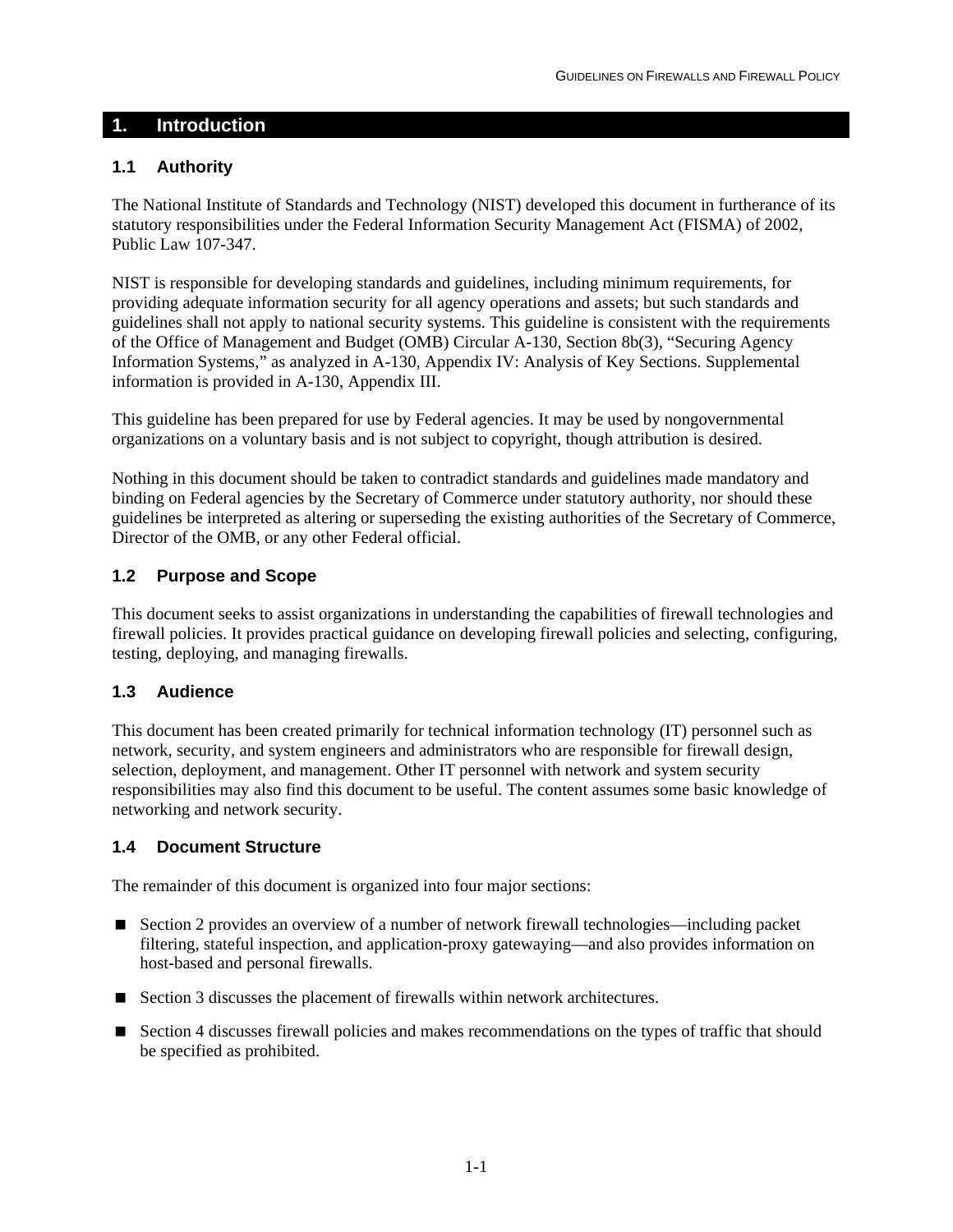■ Section 5 provides an overview of firewall planning and implementation. It lists factors to consider when selecting firewall solutions, and provides recommendations for firewall configuration, testing, deployment, and management.

The document also contains appendices with supporting material:

- Appendices A and B contain a glossary and an acronym and abbreviation list, respectively.
- Appendix C lists print and online resources that may be of use in gaining a better understanding of firewalls.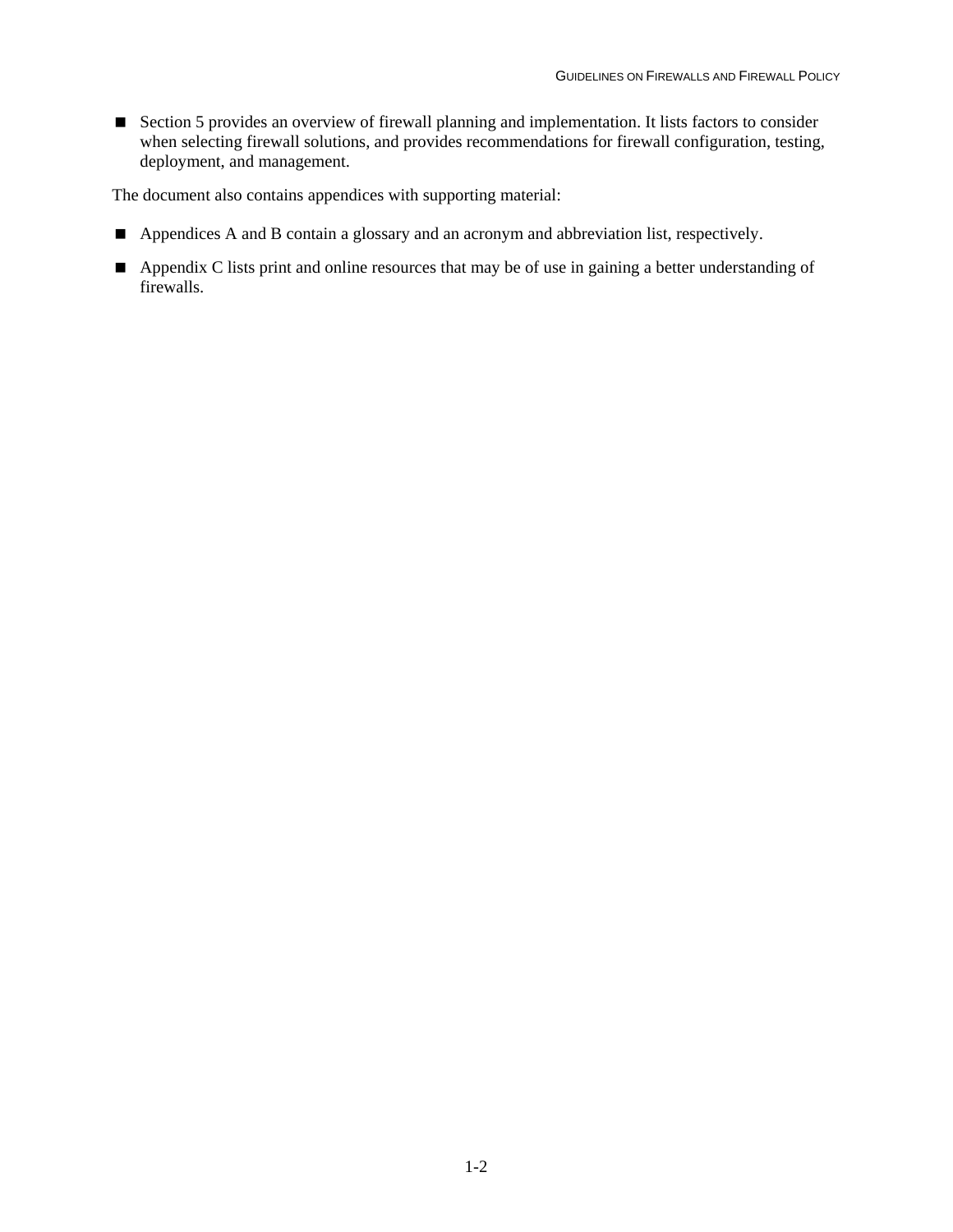#### <span id="page-10-0"></span>**2. Overview of Firewall Technologies**

*Firewalls* are devices or programs that control the flow of network traffic between networks or hosts that employ differing security postures. While firewalls are often discussed in the context of Internet connectivity, they may also have applicability in other network environments. For example, many enterprise networks employ firewalls to restrict connectivity to and from the internal networks used to service more sensitive functions, such as accounting or personnel. By employing firewalls to control connectivity to these areas, an organization can prevent unauthorized access to its systems and resources. Inclusion of a proper firewall provides an additional layer of security. Organizations often need to use firewalls to meet security requirements from mandates (e.g., FISMA); some mandates, such as the Payment Card Industry (PCI) Data Security Standard,<sup>[1](#page-10-1)</sup> specifically require firewalling.

Several types of firewall technologies are available. One way of comparing their capabilities is to look at the Transmission Control Protocol/Internet Protocol (TCP/IP) layers that each is able to examine. TCP/IP communications are composed of four layers that work together to transfer data between hosts. When a user wants to transfer data across networks, the data is passed from the highest layer through intermediate layers to the lowest layer, with each layer adding more information. The lowest layer sends the accumulated data through the physical network, with the data then passed upwards through the layers to its destination. Simply put, the data produced by a layer is encapsulated in a larger container by the layer below it. The four TCP/IP layers, from highest to lowest, are shown in Figure 2-1.

**Application Layer.** This layer sends and receives data for particular applications, such as Domain Name System (DNS), Hypertext Transfer Protocol (HTTP), and Simple Mail Transfer Protocol (SMTP). The application layer itself has layers of protocols within it. For example, SMTP encapsulates the Request for Comments (RFC) 2822 message syntax, which encapsulates Multipurpose Internet Mail Extensions (MIME), which can encapsulate other formats such as Hypertext Markup Language (HTML).

**Transport Layer.** This layer provides connection-oriented or connectionless services for transporting application layer services between networks, and can optionally ensure communications reliability. Transmission Control Protocol (TCP) and User Datagram Protocol (UDP) are commonly used transport layer protocols.[2](#page-10-2)

**IP Layer (also known as the Network Layer).** This layer routes packets across networks. Internet Protocol version 4 (IPv4) is the fundamental network layer protocol for TCP/IP. Other commonly used protocols at the network layer are Internet Protocol version 6 (IPv6), ICMP, and Internet Group Management Protocol (IGMP).

**Hardware Layer (also known as the Data Link Layer).** This layer handles communications on the physical network components. The best known data link layer protocol is Ethernet.

#### **Figure 2-1. TCP/IP Layers**

Addresses at the data link layer, which are assigned to network interfaces, are referred to as *media access control (MAC) addresses*—an example of this is an Ethernet address that belongs to an Ethernet card. Firewall policies rarely concern themselves with the data link layer. Addresses at the network layer are referred to as *IP addresses*. The transport layer identifies specific network applications and communication sessions as opposed to network addresses; a host may have any number of transport layer sessions with other hosts on the same network. The transport layer may also include the notion of *ports* a destination port number generally identifies a service listening on the destination host, and a source port usually identifies the port number on the source host that the destination host should reply to. Transport protocols such as TCP and UDP have ports, while other transport protocols do not. The combination of

<span id="page-10-1"></span>l 1 The PCI Data Security Standard may apply to some Federal agencies. It is defined at<https://www.pcisecuritystandards.org/>.

<span id="page-10-2"></span>The differences between TCP and UDP are explained by several of the print resources listed in Appendix C.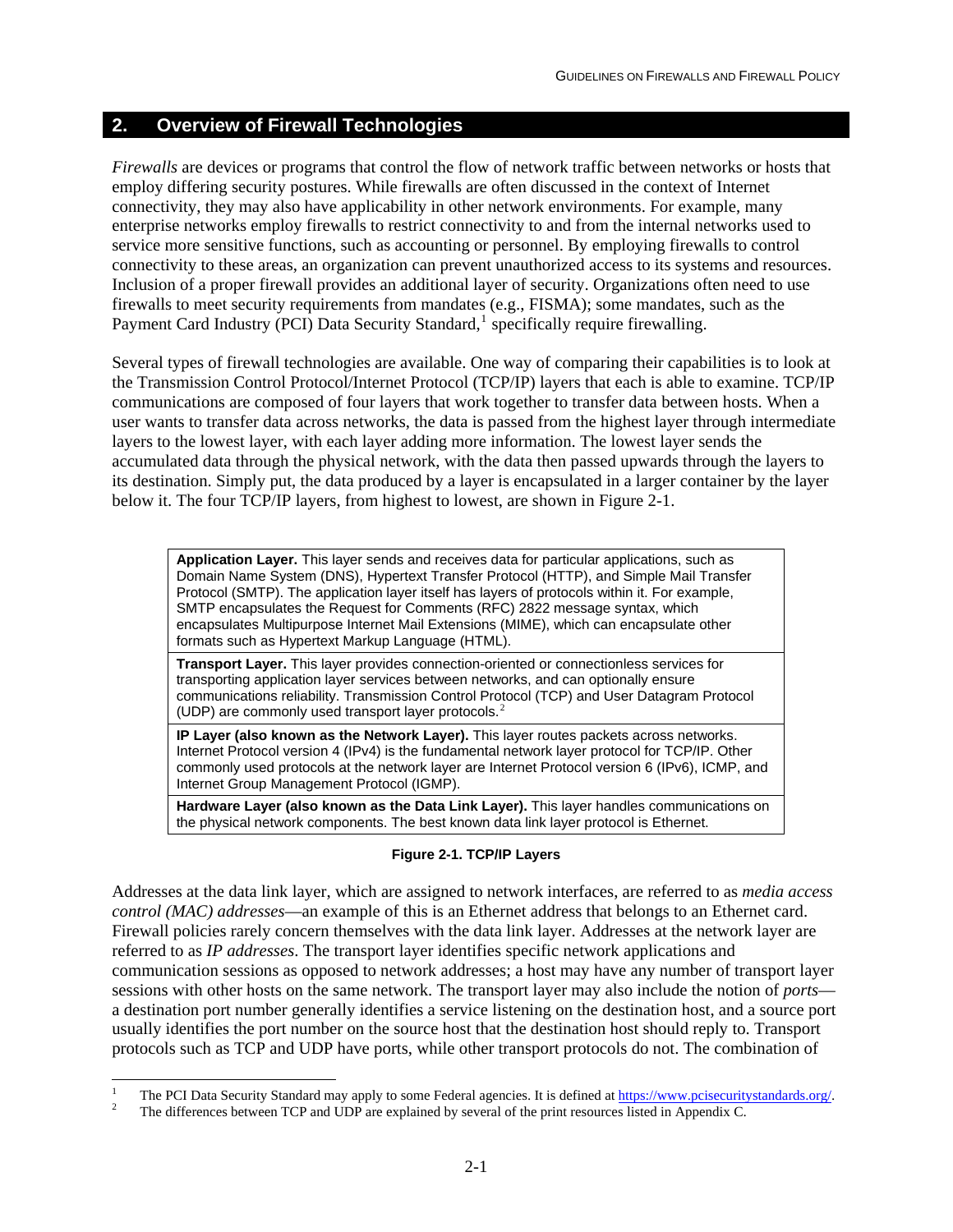<span id="page-11-0"></span>source IP address and port with destination IP address and port helps define the session. The highest layer represents end user applications—firewalls can inspect application traffic and use it as the basis for policy decisions.

Basic firewalls operate on one or a few layers—typically the lower layers—while more advanced firewalls examine all of the layers shown in Figure 2-1. Those that examine more layers can perform more granular and thorough examinations. Firewalls that understand the application layer can potentially accommodate advanced applications and protocols and provide services that are user-oriented. For example, a firewall that only handles lower layers cannot usually identify specific users, but a firewall with application layer capabilities can enforce user authentication and log events to specific users.

#### **2.1 Firewall Technologies**

This section of the publication provides an overview of firewall technologies and basic information on the capabilities of several commonly used types. Firewalling is often combined with other technologies most notably routing—and many technologies often associated with firewalls are more accurately part of these other technologies. For example, network address translation (NAT) is sometimes thought of as a firewall technology, but it is actually a routing technology. Many firewalls also include content filtering features to enforce organization policies not directly related to security. Some firewalls include intrusion prevention system (IPS) technologies, which can react to attacks that they detect to prevent damage to systems protected by the firewall.

Firewalls are often placed at the perimeter of a network. Such a firewall can be said to have an *external* and *internal* interface, with the external interface being the one on the outside of the network. These two interfaces are sometimes referred to as *unprotected* and *protected*, respectively. However, saying that something is or is not protected is often inappropriate because a firewall's policies can work in both directions; for example, there might be a policy to prevent executable code from being sent from inside the perimeter to sites outside the perimeter.

#### **2.1.1 Packet Filtering**

The most basic feature of a firewall is the *packet filter*. Older firewalls that were only packet filters were essentially routing devices that provided access control functionality for host addresses and communication sessions. These devices, also known as *stateless inspection firewalls*, do not keep track of the state of each flow of traffic that passes though the firewall; this means, for example, that they cannot associate multiple requests within a single session to each other. Packet filtering is at the core of most modern firewalls, but there are few firewalls sold today that only do stateless packet filtering. Unlike more advanced filters, packet filters are not concerned about the content of packets. Their access control functionality is governed by a set of directives referred to as a *ruleset*. Packet filtering capabilities are built into most operating systems and devices capable of routing; the most common example of a pure packet filtering device is a network router that employs access control lists.

In their most basic form, firewalls with packet filters operate at the network layer. This provides network access control based on several pieces of information contained in a packet, including:

- The packet's source IP address—the address of the host from which the packet originated (such as 192.168.1.1)
- $\blacksquare$  The packet's destination address—the address of the host the packet is trying to reach (e.g., 192.168.2.1)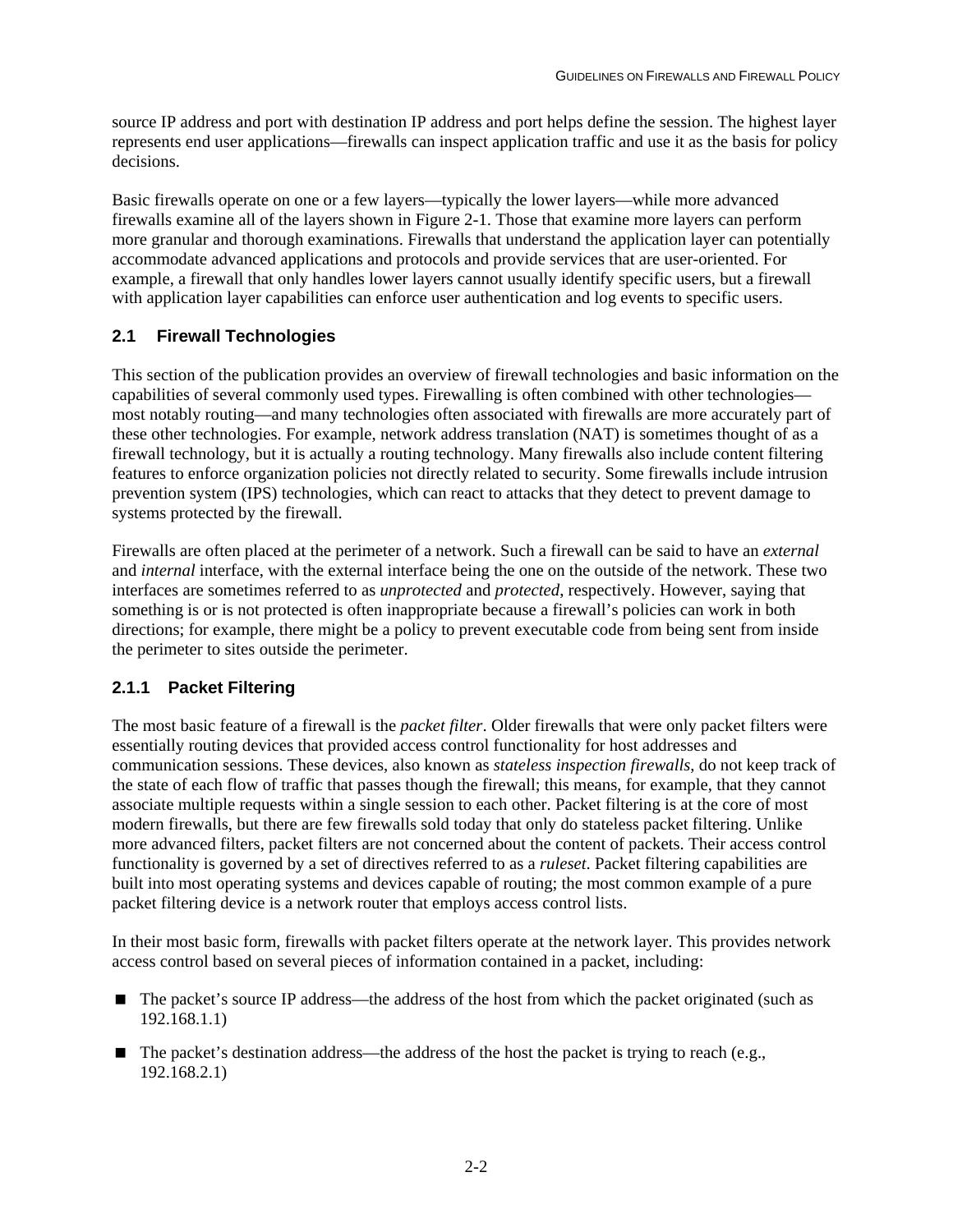- The network or transport protocol being used to communicate between source and destination hosts, such as TCP, UDP, or ICMP
- **Pessibly some characteristics of the transport layer communications sessions, such as session source** and destination ports (e.g., TCP 80 for the destination port belonging to a web server, TCP 1320 for the source port belonging to a personal computer accessing the server)
- The interface being traversed by the packet, and its direction (inbound or outbound).

Filtering inbound traffic is known as *ingress filtering*. Outgoing traffic can also be filtered, a process referred to as *egress filtering*. Here, organizations can implement restrictions on their internal traffic, such as blocking the use of external file transfer protocol (FTP) servers or preventing denial of service (DoS) attacks from being launched from within the organization against outside entities. Organizations should only permit outbound traffic that uses the source IP addresses in use by the organization—a process that helps block traffic with spoofed addresses from leaking onto other networks. Spoofed addresses can be caused by malicious events such as malware infections or compromised hosts being used to launch attacks, or by inadvertent misconfigurations.

Stateless packet filters are generally vulnerable to attacks and exploits that take advantage of problems within the TCP/IP specification and protocol stack. For example, many packet filters are unable to detect when a packet's network layer addressing information has been spoofed or otherwise altered, or uses options that are permitted by standards but generally used for malicious purposes, such as IP source routing. Spoofing attacks, such as using incorrect addresses in the packet headers, are generally employed by intruders to bypass the security controls implemented in a firewall platform. Firewalls that operate at higher layers can thwart some spoofing attacks by verifying that a session is established, or by authenticating users before allowing traffic to pass. Because of this, most firewalls that use packet filters also maintain some state information for the packets that traverse the firewall.

Some packet filters can specifically filter packets that are fragmented. Packet fragmentation is allowed by the TCP/IP specifications and is encouraged in situations where it is needed. However, packet fragmentation has been used to make some attacks harder to detect (by placing them within fragmented packets), and unusual fragmentation has also been used as a form of attack. For example, some networkbased attacks have used packets that should not exist in normal communications, such as sending some fragments of a packet but not the first fragment, or sending packet fragments that overlap each other. To prevent the use of fragmented packets in attacks, some firewalls have been configured to block fragmented packets.

Today, fragmented packets on the Internet often occur not because of attacks, but because of virtual private networking (VPN) technologies that encapsulate packets within other packets. If encapsulating a packet would cause the new packet to exceed the maximum permitted size for the medium it will be transmitted on, the packet must be fragmented. Fragmented packets being blocked by firewalls is a common cause of VPN interoperability issues.

Some firewalls can reassemble fragments before passing them to the inside network, although this requires additional firewall resources, particularly memory. Firewalls that have this reassembly feature must implement it carefully, otherwise someone can readily mount a denial-of-service attack. Choosing whether to block, reassemble, or pass fragmented packets is a tradeoff between overall network interoperability and full system security. Given this, automatic blocking of all fragmented packets is not recommended because of the legitimate and necessary uses of fragmentation on the Internet.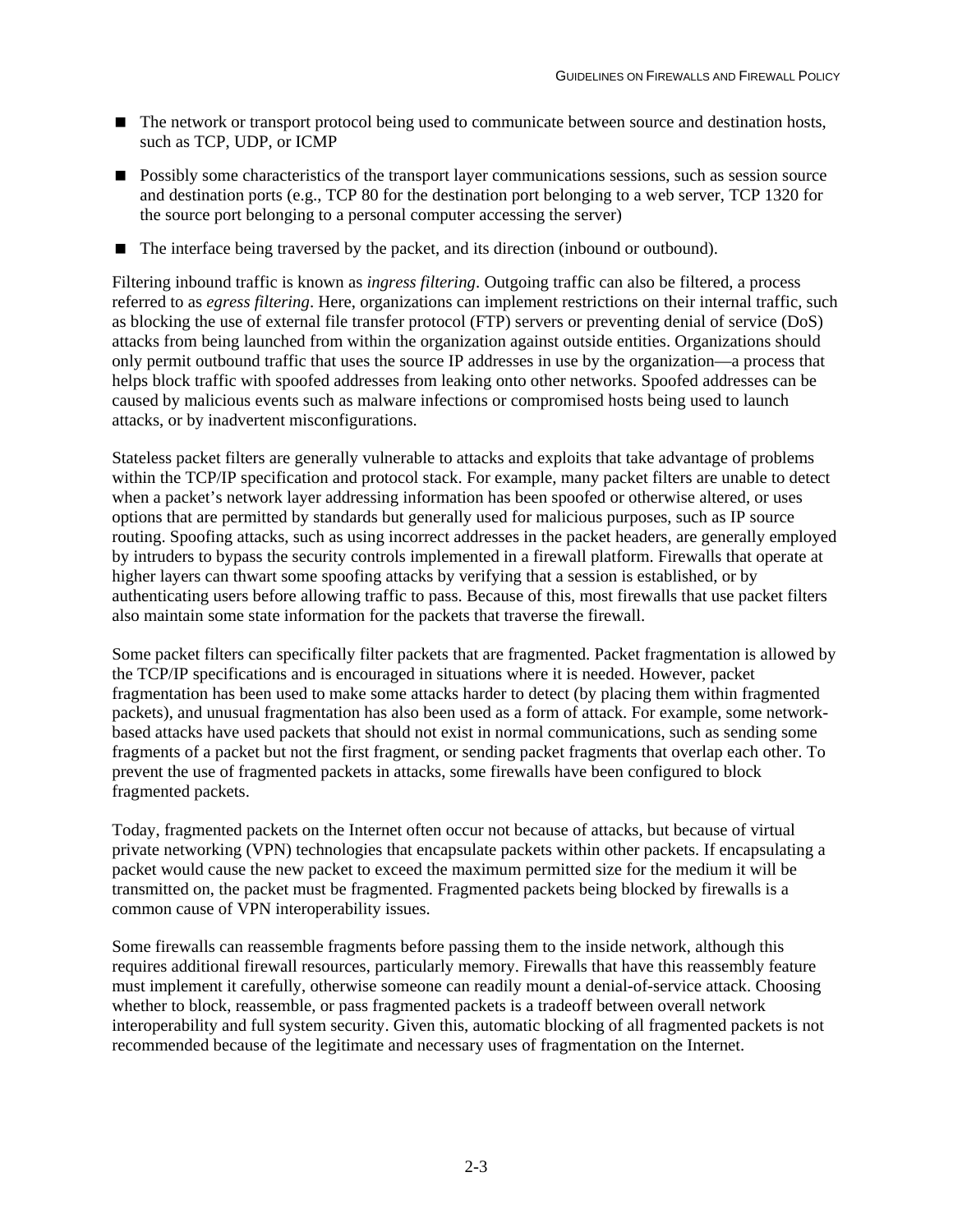#### <span id="page-13-0"></span>**2.1.2 Stateful Inspection**

*Stateful inspection* improves on the functions of packet filters by tracking the state of connections and blocking packets that deviate from the expected state. This is accomplished by incorporating greater awareness of the transport layer. As with packet filtering, stateful inspection intercepts packets at the network layer and inspects them to see if they are permitted by an existing firewall rule, but unlike packet filtering, stateful inspection keeps track of each connection in a state table. While the details of state table entries vary by firewall product, they typically include source IP address, destination IP address, port numbers, and connection state information.

Three major states exist for TCP traffic—connection establishment, usage, and termination (which refers to both an endpoint requesting that a connection be closed and a connection with a long period of inactivity.) Stateful inspection in a firewall examines certain values in the TCP headers to monitor the state of each connection. Each new packet is compared by the firewall to the firewall's state table to determine if the packet's state contradicts its expected state. For example, an attacker could generate a packet with a header indicating it is part of an established connection, in hopes it will pass through a firewall. If the firewall uses stateful inspection, it will first verify that the packet is part of an established connection listed in the state table.

In the simplest case, a firewall will allow through any packet that seems to be part of an open connection (or even a connection that is not yet fully established). However, many firewalls are more cognizant of the state machines for protocols such as TCP and UDP, and they will block packets that do not adhere strictly to the appropriate state machine. For example, it is common for firewalls to check attributes such as TCP sequence numbers and reject packets that are out of sequence. When a firewall provides NAT services, it often includes NAT information in its state table.

Table 2-1 provides an example of a state table. If a device on the internal network (shown here as 192.168.1.100) attempts to connect to a device outside the firewall (192.0.2.71), the connection attempt is first checked to see if it is permitted by the firewall ruleset. If it is permitted, an entry is added to the state table that indicates a new session is being initiated, as shown in the first entry under "Connection State" in Table 2-1. If 192.0.2.71 and 192.168.1.100 complete the three-way TCP handshake, the connection state will change to "established" and all subsequent traffic matching the entry will be allowed to pass through the firewall.

| <b>Source Address</b> | <b>Source Port</b> | <b>Destination</b><br><b>Address</b> | <b>Destination</b><br>Port | <b>Connection State</b> |
|-----------------------|--------------------|--------------------------------------|----------------------------|-------------------------|
| 192.168.1.100         | 1030               | 192.0.2.71                           | 80                         | Initiated               |
| 192.168.1.102         | 1031               | 10.12.18.74                          | 80                         | Established             |
| 192.168.1.101         | 1033               | 10.66.32.122                         | 25                         | Established             |
| 192.168.1.106         | 1035               | 10.231.32.12                         | 79                         | Established             |

#### **Table 2-1. State Table Example**

Because some protocols, most notably UDP, are connectionless and do not have a formal process for initializing, establishing, and terminating a connection, their state cannot be established at the transport layer as it is for TCP. For these protocols, most firewalls with stateful inspection are only able to track the source and destination IP addresses and ports. UDP packets must still match an entry in the state table based on source and destination IP address and port information to be permitted to pass—a DNS response from an external source would be permitted to pass only if the firewall had previously seen a corresponding DNS query from an internal source. Since the firewall is unable to determine when a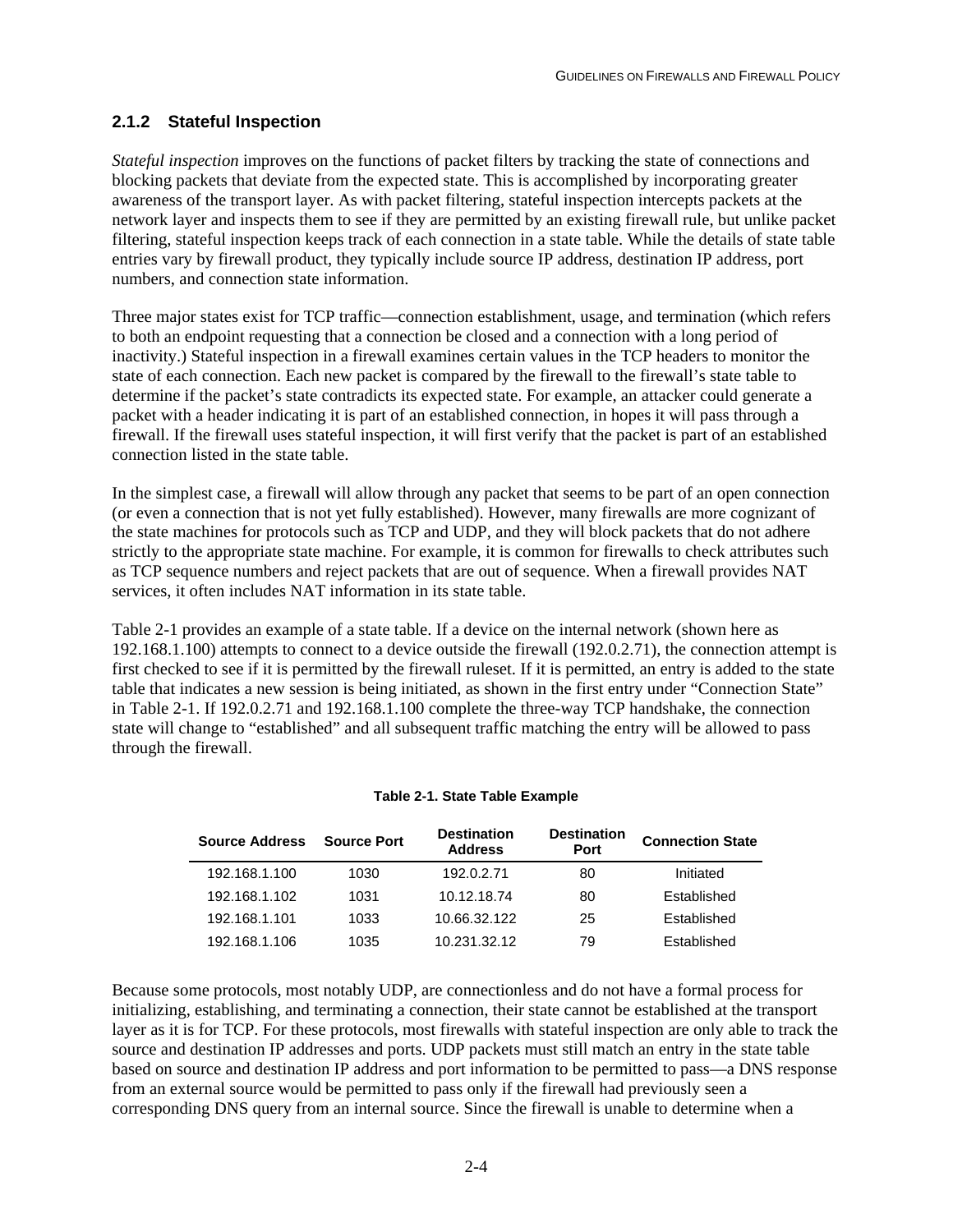<span id="page-14-0"></span>session has ended, the entry is removed from the state table after a preconfigured timeout value is reached. Application-level firewalls that are able to recognize DNS over UDP will terminate a session after a DNS response is received, and may act similarly with the Network Time Protocol (NTP).

#### **2.1.3 Application Firewalls**

A newer trend in stateful inspection is the addition of a *stateful protocol analysis* capability, referred to by some vendors as *deep packet inspection*. Stateful protocol analysis improves upon standard stateful inspection by adding basic intrusion detection technology—an inspection engine that analyzes protocols at the application layer to compare vendor-developed profiles of benign protocol activity against observed events to identify deviations. This allows a firewall to allow or deny access based on how an application is running over the network. For instance, an application firewall can determine if an email message contains a type of attachment that the organization does not permit (such as an executable file), or if instant messaging (IM) is being used over port 80 (typically used for HTTP). Another feature is that it can block connections over which specific actions are being performed (e.g., users could be prevented from using the FTP "put" command, which allows users to write files to the FTP server). This feature can also be used to allow or deny web pages that contain particular types of active content, such as Java or ActiveX, or that have SSL certificates signed by a particular certificate authority (CA), such as a compromised or revoked CA.

Application firewalls can enable the identification of unexpected sequences of commands, such as issuing the same command repeatedly or issuing a command that was not preceded by another command on which it is dependent. These suspicious commands often originate from buffer overflow attacks, DoS attacks, malware, and other forms of attack carried out within application protocols such as HTTP. Another common feature is input validation for individual commands, such as minimum and maximum lengths for arguments. For example, a username argument with a length of 1000 characters is suspicious—even more so if it contains binary data. Application firewalls are available for many common protocols including HTTP, database (such as SQL), email (SMTP, Post Office Protocol [POP], and Internet Message Access Protocol  $[IMAP]$ <sup>[3](#page-14-1)</sup>, voice over IP (VoIP), and Extensible Markup Language  $(XML).<sup>4</sup>$  $(XML).<sup>4</sup>$  $(XML).<sup>4</sup>$ 

Another feature found in some application firewalls involves enforcing application state machines, which are essentially checks on the traffic's compliance to the standard for the protocol in question. This compliance checking, sometimes call "RFC compliance" because most protocols are defined in RFCs issued by the Internet Engineering Task Force (IETF), can be a mixed blessing. Many products implement protocols in ways that almost, but not completely, match the specification, so it is usually necessary to let such implementations communicate across the firewall. Compliance checking is only useful when it detects and blocks communication that can be harmful to protected systems.

Firewalls with both stateful inspection and stateful protocol analysis capabilities are not full-fledged intrusion detection and prevention systems (IDPS), which usually offer much more extensive attack detection and prevention capabilities. For example, IDPSs also use signature-based and/or anomaly-based analysis to detect additional problems within network traffic.<sup>[5](#page-14-3)</sup>

<span id="page-14-1"></span><sup>1</sup> 3 For additional information about email security, see NIST Special Publication (SP) 800-45 Version 2, *Guidelines on Electronic Mail Security* (<http://csrc.nist.gov/publications/PubsSPs.html>)*.* <sup>4</sup>

<span id="page-14-2"></span>For additional information about XML and XML firewalls, see NIST SP 800-95, *Guide to Secure Web Services* ([http://csrc.nist.gov/publications/PubsSPs.html\)](http://csrc.nist.gov/publications/PubsSPs.html)*.* <sup>5</sup>

<span id="page-14-3"></span>For additional information about IDPS, see NIST SP 800-94, *Guide to Intrusion Detection and Prevention Systems (IDPS)* ([http://csrc.nist.gov/publications/PubsSPs.html\)](http://csrc.nist.gov/publications/PubsSPs.html).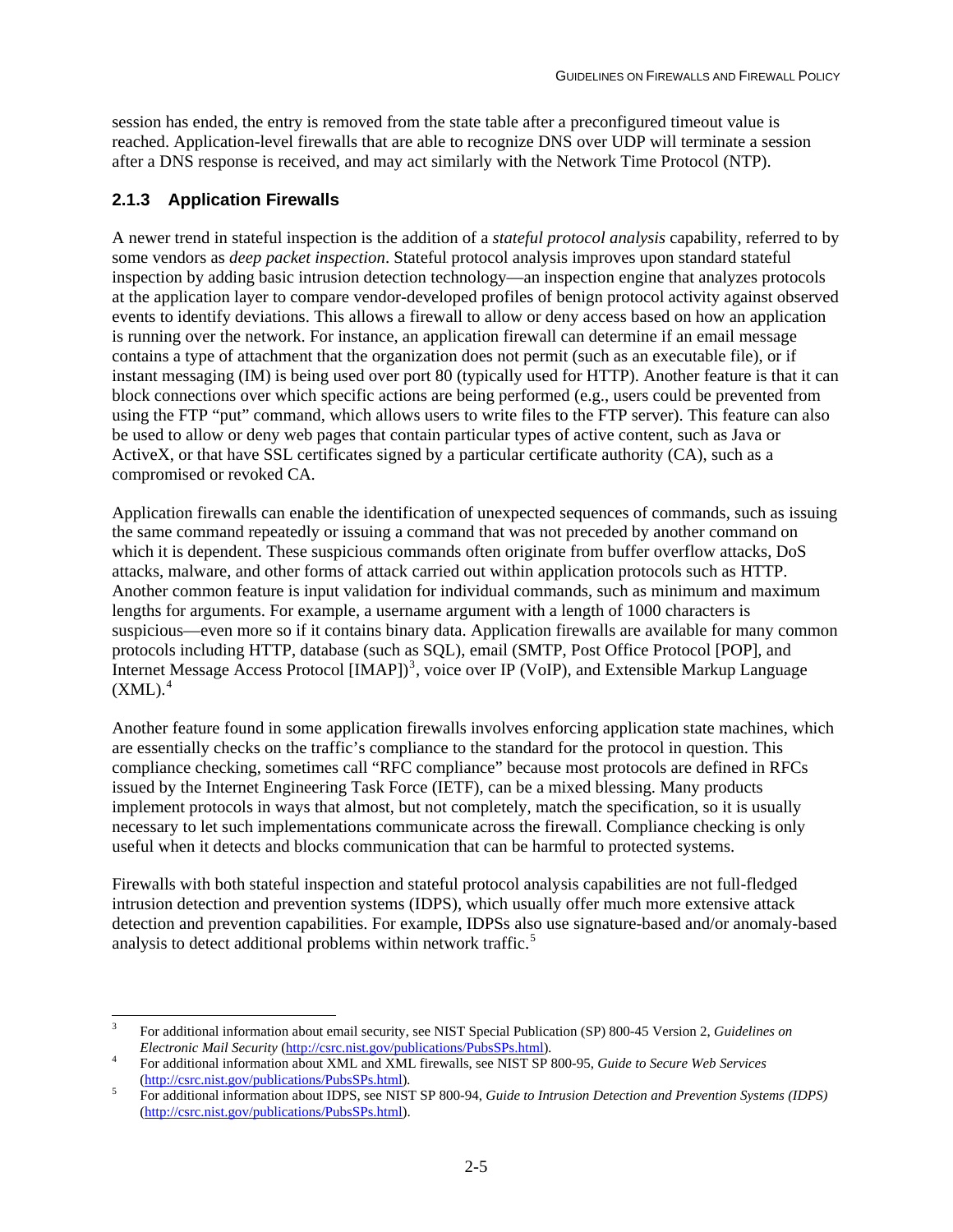#### <span id="page-15-0"></span>**2.1.4 Application-Proxy Gateways**

An *application-proxy gateway* is a feature of advanced firewalls that combines lower-layer access control with upper-layer functionality. These firewalls contain a proxy agent that acts as an intermediary between two hosts that wish to communicate with each other, and never allows a direct connection between them. Each successful connection attempt actually results in the creation of two separate connections—one between the client and the proxy server, and another between the proxy server and the true destination. The proxy is meant to be transparent to the two hosts—from their perspectives there is a direct connection. Because external hosts only communicate with the proxy agent, internal IP addresses are not visible to the outside world. The proxy agent interfaces directly with the firewall ruleset to determine whether a given instance of network traffic should be allowed to transit the firewall.

In addition to the ruleset, some proxy agents have the ability to require authentication of each individual network user. This authentication can take many forms, including user ID and password, hardware or software token, source address, and biometrics.

Like application firewalls, the proxy gateway operates at the application layer and can inspect the actual content of the traffic. These gateways also perform the TCP handshake with the source system and are able to protect against exploitations at each step of a communication. In addition, gateways can make decisions to permit or deny traffic based on information in the application protocol headers or payloads. Once the gateway determines that data should be permitted, it is forwarded to the destination host.

Application-proxy gateways are quite different than application firewalls. First, an application-proxy gateway can offer a higher level of security for some applications because it prevents direct connections between two hosts and it inspects traffic content to identify policy violations. Another potential advantage is that some application-proxy gateways have the ability to decrypt packets (e.g., SSL-protected payloads), examine them, and re-encrypt them before sending them on to the destination host. Data that the gateway cannot decrypt is passed directly through to the application. When choosing the type of firewall to deploy, it is important to decide whether the firewall actually needs to act as an application proxy so that it can match the specific policies needed by the organization.

Firewalls with application-proxy gateways can also have several disadvantages when compared to packet filtering and stateful inspection. First, because of the "full packet awareness" of application-proxy gateways, the firewall spends much more time reading and interpreting each packet. Because of this, some of these gateways are poorly suited to high-bandwidth or real-time applications—but applicationproxy gateways rated for high bandwidth are available. To reduce the load on the firewall, a dedicated proxy server (discussed in Section 2.1.5) can be used to secure less time-sensitive services such as email and most web traffic. Another disadvantage is that application-proxy gateways tend to be limited in terms of support for new network applications and protocols—an individual, application-specific proxy agent is required for each type of network traffic that needs to transit a firewall. Many application-proxy gateway firewall vendors provide generic proxy agents to support undefined network protocols or applications. Those generic agents tend to negate many of the strengths of the application-proxy gateway architecture because they simply allow traffic to "tunnel" through the firewall.

#### **2.1.5 Dedicated Proxy Servers**

*Dedicated proxy servers* differ from application-proxy gateways in that while dedicated proxy servers retain proxy control of traffic, they usually have much more limited firewalling capabilities. They are described in this section because of their close relationship to application-proxy gateway firewalls. Many dedicated proxy servers are application-specific, and some actually perform analysis and validation of common application protocols such as HTTP. Because these servers have limited firewalling capabilities,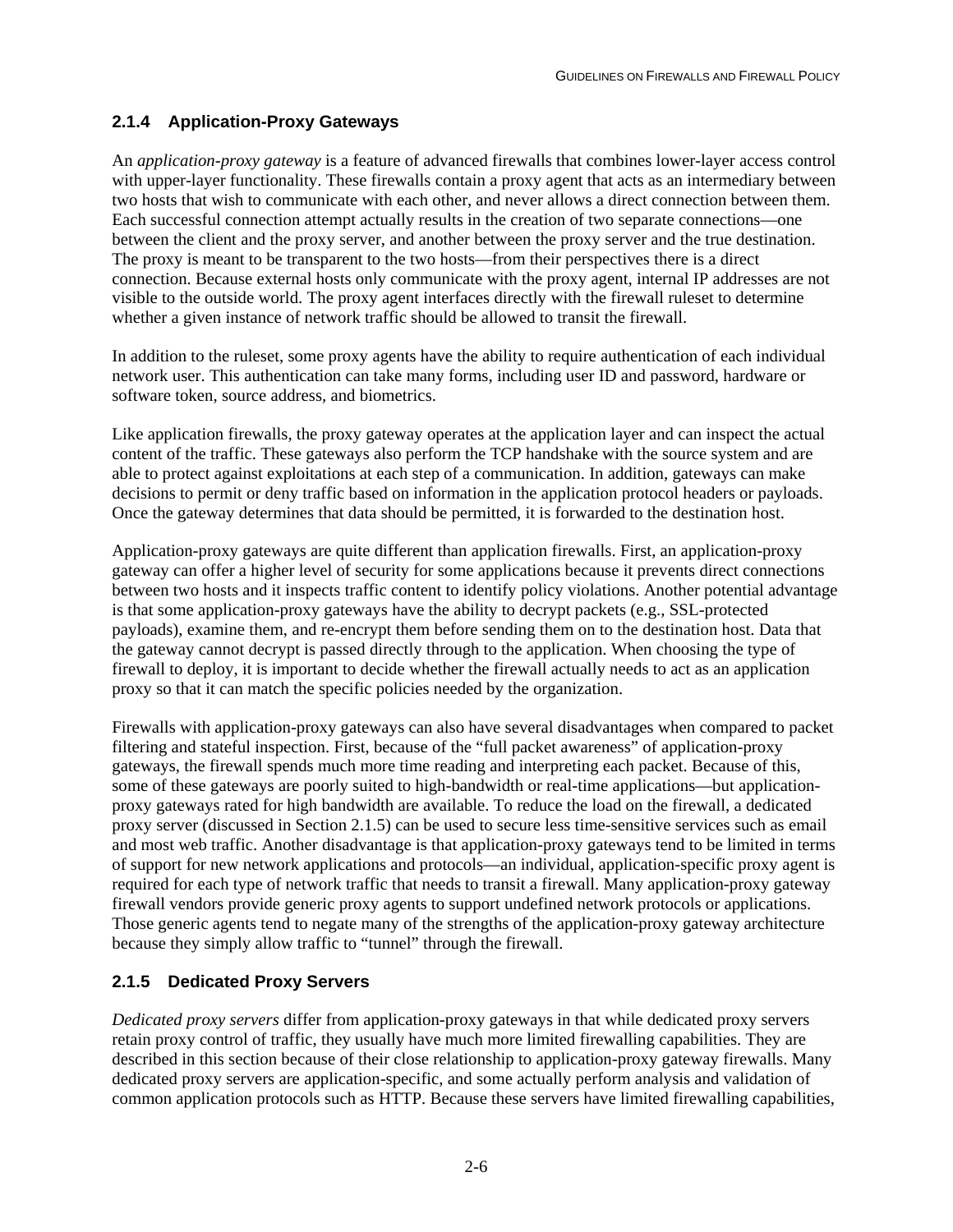<span id="page-16-0"></span>such as simply blocking traffic based on its source or destination, they are typically deployed behind traditional firewall platforms. Typically, a main firewall could accept inbound traffic, determine which application is being targeted, and hand off traffic to the appropriate proxy server (e.g., email proxy). This server would perform filtering or logging operations on the traffic, then forward it to internal systems. A proxy server could also accept outbound traffic directly from internal systems, filter or log the traffic, and pass it to the firewall for outbound delivery. An example of this is an HTTP proxy deployed behind the firewall—users would need to connect to this proxy en route to connecting to external web servers. Dedicated proxy servers are generally used to decrease firewall workload and conduct specialized filtering and logging that might be difficult to perform on the firewall itself.

In recent years, the use of *inbound* proxy servers has decreased dramatically. This is because an inbound proxy server must mimic the capabilities of the real server it is protecting, which becomes nearly impossible when protecting a server with many features. Using a proxy server with fewer capabilities than the server it is protecting renders the non-matched capabilities unusable. Additionally, the essential features that inbound proxy servers should have (logging, access control, etc.) are usually built into the real servers. Most proxy servers now in use are *outbound* proxy servers, with the most common being HTTP proxies.

Figure 2-2 shows a sample diagram of a network employing a dedicated HTTP proxy server that has been placed behind another firewall system. The HTTP proxy would handle outbound connections to external web servers and possibly filter for active content. Requests from users first go to the proxy, and the proxy then sends the request (possibly changed) to the outside web server. The response from that web server then comes back to the proxy, which relays it to the user. Many organizations enable caching of frequently used web pages on the proxy to reduce network traffic and improve response times.



**Figure 2-2. Application Proxy Configuration** 

#### **2.1.6 Virtual Private Networking**

Firewall devices at the edge of a network are sometimes required to do more than block unwanted traffic. A common requirement for these firewalls is to encrypt and decrypt specific network traffic flows between the protected network and external networks. This nearly always involves virtual private networks (VPN), which use additional protocols to encrypt traffic and provide user authentication and integrity checking. VPNs are most often used to provide secure network communications across untrusted networks. For example, VPN technology is widely used to extend the protected network of a multi-site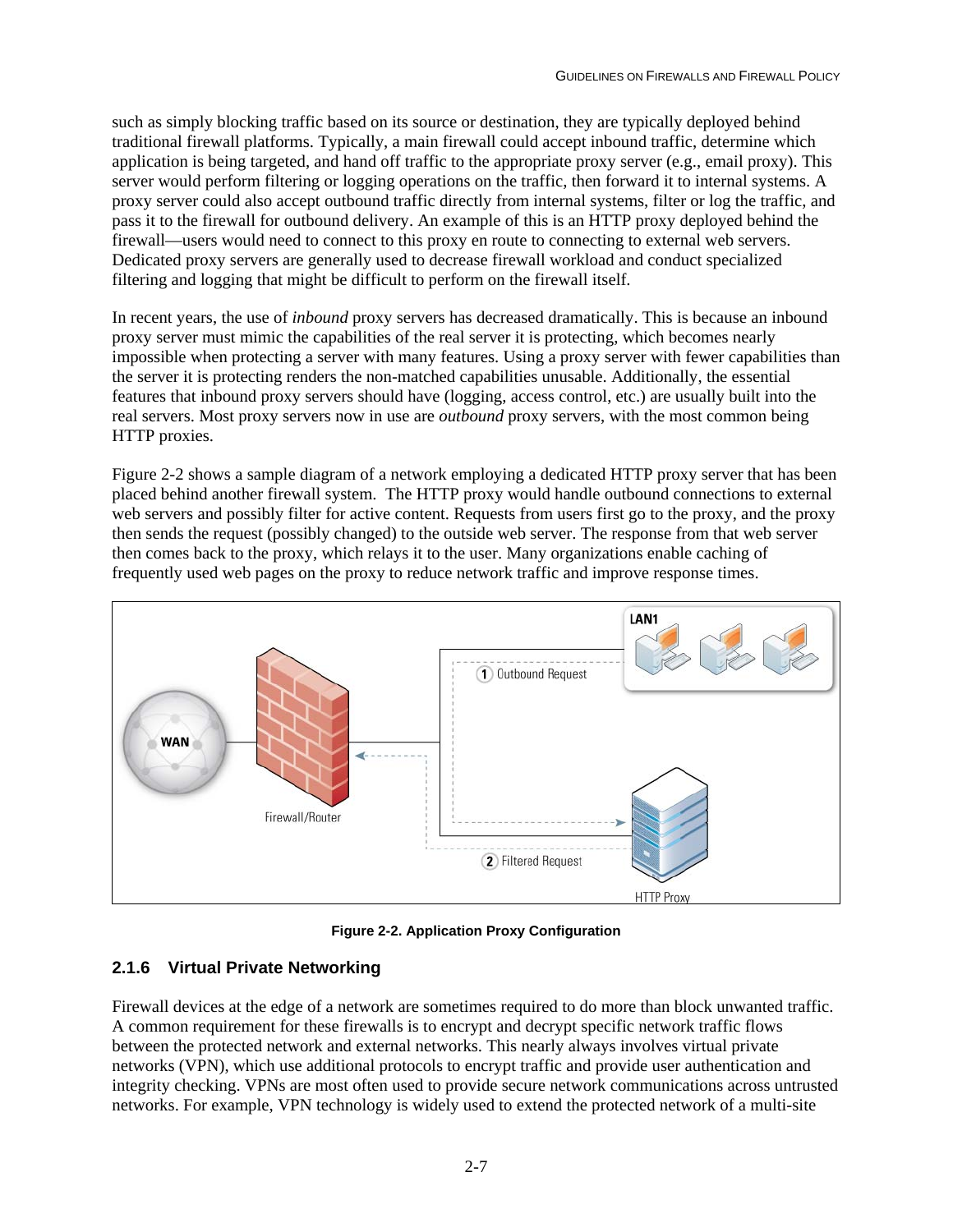<span id="page-17-0"></span>organization across the Internet, and sometimes to provide secure remote user access to internal organizational networks via the Internet. Two common choices for secure VPNs are IPsec<sup>[6](#page-17-1)</sup> and Secure Sockets Layer (SSL)/Transport Layer Security (TLS). $^7$  $^7$ 

The two most common VPN architectures are gateway-to-gateway and host-to-gateway.<sup>[8](#page-17-3)</sup> Gateway-togateway architectures connect multiple fixed sites over public lines through the use of VPN gateways for example, to connect branch offices to an organization's headquarters. A VPN gateway is usually part of another network device such as a firewall or router. When a VPN connection is established between the two gateways, users at branch locations are unaware of the connection and do not require any special settings on their computers. The second type of architecture, host-to-gateway, provides a secure connection to the network for individual users, usually called *remote users*, who are located outside of the organization (at home, in a hotel, etc.) Here, a client on the user machine negotiates the secure connection with the organization's VPN gateway.<sup>[9](#page-17-4)</sup> For gateway-to-gateway and host-to-gateway VPNs, the VPN functionality is often part of the firewall itself. Placing it behind the firewall would require VPN traffic to be passed through the firewall while encrypted, preventing the firewall from inspecting the traffic.

All remote access (host-to-gateway) VPNs allow the firewall administrator to decide which users have access to which network resources. This access control is normally available on a per-user and per-group basis; that is, the VPN policy can specify which users and groups are authorized to access which resources, should an organization need that level of granularity. VPNs generally rely on authentication protocols such as Remote Authentication Dial In User Service (RADIUS).<sup>[10](#page-17-5)</sup> RADIUS uses several different types of authentication credentials, with the most common examples being username and password, digital signatures, and hardware tokens. Another authentication protocol often used by VPNs is the Lightweight Directory Access Protocol (LDAP); it is particularly useful for making access decisions for individual users and groups.

To run VPN functionality on a firewall requires additional resources that depend on the amount of traffic flowing across the VPN and the type of encryption being used. For some environments, the added traffic associated with VPNs might require additional capacity planning and resources. Planning is also needed to determine the type of VPN (gateway-to-gateway and/or host-to-gateway) that should be included in the firewall. Many firewalls include hardware acceleration for encryption to minimize the impact of VPN services.

#### **2.1.7 Network Access Control**

l

Another common requirement for firewalls at the edge of a network is to perform client checks for incoming connections from remote users and allow or disallow access based on those checks. This checking, commonly called *network access control (NAC)* or *network access protection (NAP)*, allows access based on the user's credentials and the results of performing "health checks" on the user's computer. Health checks typically consist of verifying that one or more of the following comply with organizational policy:

<span id="page-17-1"></span><sup>6</sup> For additional information on IPsec, see NIST SP 800-77, *Guide to IPsec VPNs* ([http://csrc.nist.gov/publications/PubsSPs.html\)](http://csrc.nist.gov/publications/PubsSPs.html). 7

<span id="page-17-2"></span>For additional information on SSL and TLS, see NIST SP 800-52, *Guidelines for the Selection and Use of Transport Layer Security (TLS) Implementations* and NIST SP 800-113, *Guide to SSL VPNs* [\(http://csrc.nist.gov/publications/PubsSPs.html](http://csrc.nist.gov/publications/PubsSPs.html)). 8

<span id="page-17-3"></span>For additional information on VPN architectures, see NIST SP 800-77, *Guide to IPsec VPNs* and NIST SP 800-113, *Guide*  to SSL VPNs [\(http://csrc.nist.gov/publications/PubsSPs.html](http://csrc.nist.gov/publications/PubsSPs.html)).

<span id="page-17-4"></span>Host-to-gateway architectures usually require some user participation, such as initiating the VPN connection or providing credentials to the VPN for authent[ication.](http://www.ietf.org/rfc/rfc2865.txt) 10 RADIUS is defined in RFC 2865 [\(http://www.rfc-editor.org/rfc/rfc2865.txt](http://www.ietf.org/rfc/rfc2865.txt)).

<span id="page-17-5"></span>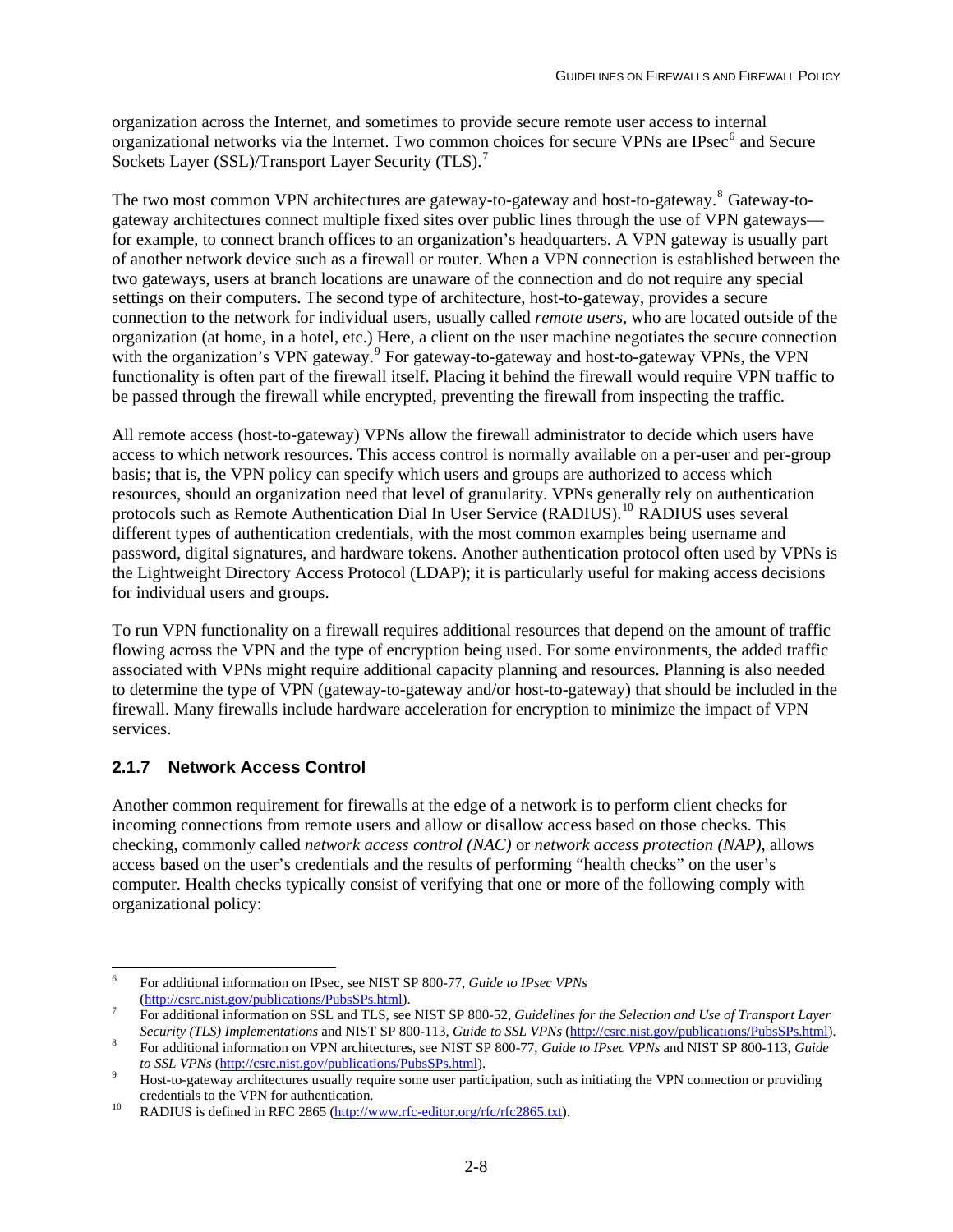- <span id="page-18-0"></span>■ Latest updates to antimalware and personal firewall software
- Configuration settings for antimalware and personal firewall software
- Elapsed time since the previous malware scan
- Patch level of the operating system and selected applications
- Security configuration of the operating system and selected applications

These health checks require software on the user's system that is controlled by the firewall. If the user has acceptable credentials but the device does not pass the health check, the user and device may get only limited access to the internal network for remediation purposes.

#### **2.1.8 Unified Threat Management (UTM)**

Many firewalls combine multiple features into a single system, the idea being that it is easier to set and maintain policy on a single system than on many systems that are deployed at the same location on a network. A typical unified threat management (UTM) system has a firewall, malware detection and eradication, sensing and blocking of suspicious network probes, and so on. There are pros and cons to merging multiple, not-completely-related functions into a single system. For example, deploying a UTM reduces complexity by making a single system responsible for multiple security objectives, but it also requires that the UTM have all the desired features to meet every one of the objectives. Another tradeoff is in performance: a single system handling multiple tasks has to have enough resources such as CPU speed and memory to handle every task assigned to it. Some organizations will find the balance favors a UTM, while other organizations will use multiple firewalls at the same location in their network.

#### **2.1.9 Web Application Firewalls**

The HTTP protocol used in web servers has been exploited by attackers in many ways, such as to place malicious software on the computer of someone browsing the web, or to fool a person into revealing private information that they might not have otherwise. Many of these exploits can be detected by specialized application firewalls called *web application firewalls* that reside in front of the web server.

Web application firewalls are a relatively new technology, as compared to other firewall technologies, and the type of threats that they mitigate are still changing frequently. Because they are put in front of web servers to prevent attacks on the server, they are often considered to be very different than traditional firewalls.

#### **2.1.10 Firewalls for Virtual Infrastructures**

Many virtualization solutions allow more than one operating system to run on a single computer simultaneously, each appearing as if it were a real computer. This has become popular recently because it allows organizations to make more efficient use of computer hardware. Most of these types of virtualization systems include *virtualized networking*, which allows the multiple operating systems to communicate as if they were on a standard Ethernet, even though there is no actual networking hardware.

Network activity that passes directly between virtualized operating systems within a host cannot be monitored by an external firewall. However, some virtualization systems offer built-in firewalls or allow third-party software firewalls to be added as plug-ins. Using firewalls to monitor virtualized networking is a relatively new area of firewall technology, and it is likely to change significantly as virtualization usage continues to increase.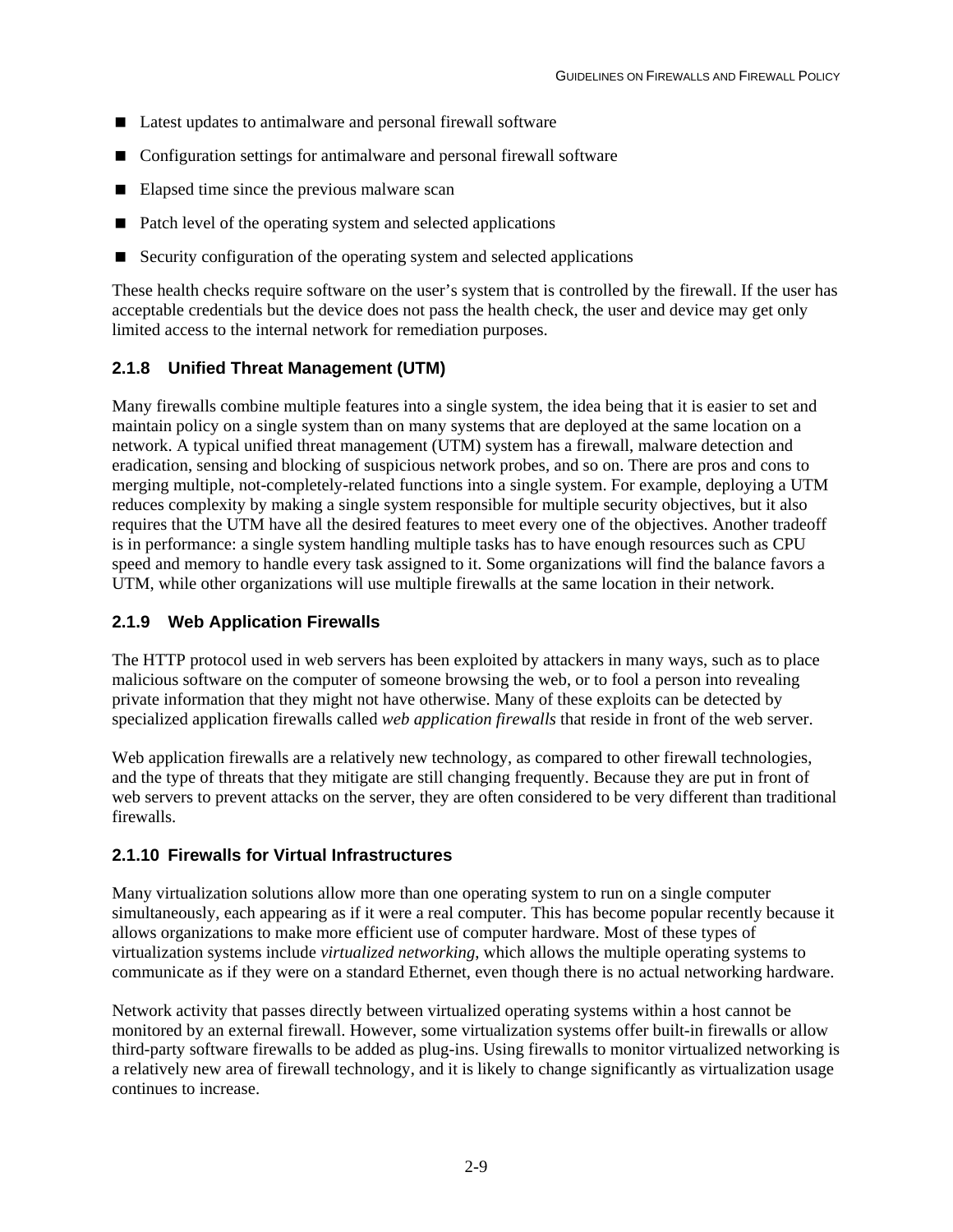#### <span id="page-19-0"></span>**2.2 Firewalls for Individual Hosts and Home Networks**

Although firewalls at a network's perimeter provide some measure of protection for internal hosts, in many cases additional network protection is required. Network firewalls are not able to recognize all instances and forms of attack, allowing some attacks to penetrate and reach internal hosts—and attacks sent from one internal host to another may not even pass through a network firewall. Because of these and other factors, network designers often include firewall functionality at places other than the network perimeter to provide an additional layer of security. This section describes firewalls specifically designed for deployment onto individual hosts and home networks.

#### <span id="page-19-3"></span>**2.2.1 Host-Based Firewalls and Personal Firewalls**

Host-based firewalls for servers and personal firewalls for desktop and laptop personal computers (PC) provide an additional layer of security against network-based attacks. These firewalls are software-based, residing on the hosts they are protecting—each monitors and controls the incoming and outgoing network traffic for a single host. They can provide more granular protection than network firewalls to meet the needs of specific hosts.

Host-based firewalls are available as part of server operating systems such as Linux, Windows, Solaris, BSD, and Mac OS X Server, and they can also be installed as third-party add-ons. Configuring a hostbased firewall to allow only necessary traffic to the server provides protection against malicious activity from all hosts, including those on the same subnet or on other internal subnets not separated by a network firewall. Limiting outgoing traffic from a server may also be helpful in preventing certain malware that infects a host from spreading to other hosts.<sup>[11](#page-19-1)</sup> Host-based firewalls usually perform logging, and can often be configured to perform address-based and application-based access controls. Many host-based firewalls can also act as intrusion prevention systems (IPS) that, after detecting an attack in progress, take actions to thwart the attacker and prevent damage to the targeted host.

A personal firewall is software that runs on a desktop or laptop PC with a user-focused operating system such as Microsoft Windows Vista or Macintosh OS X. A personal firewall is similar to a host-based firewall, but because the computer being protected is meant for end users, the interface is usually different (and presumably easier for the typical user to understand). A personal firewall provides an additional layer of security for PCs located both inside and outside perimeter firewalls (e.g., mobile laptop users), because it can restrict inbound communications and can often limit outbound communications as well. This not only allows personal firewalls to protect PCs from incoming attacks, but also limits the spread of malware from infected PCs and the use of unauthorized software such as peer-to-peer file sharing utilities. Personal firewalls are often packaged with antimalware programs, intrusion detection software, and other security utilities.<sup>[12](#page-19-2)</sup>

Some personal firewalls allow creation of different profiles based on location, such as a profile for use inside the organization's network and a different profile for use when at a remote location. This is particularly important when a computer is used on an untrusted external network, because having a separate firewall profile for use on such networks can restrict network activity more tightly and provide stronger protection than having a single profile for all networks.

<span id="page-19-1"></span> $11$ 11 If an attacker compromises a host and gains administrator-level privileges, the attacker can disable or circumvent the host-

<span id="page-19-2"></span>based firewall. 12 For additional information about personal firewalls, see NIST SP 800-114, *User's Guide to Securing External Devices for Telework and Remote Access* [\(http://csrc.nist.gov/publications/PubsSPs.html](http://csrc.nist.gov/publications/PubsSPs.html)).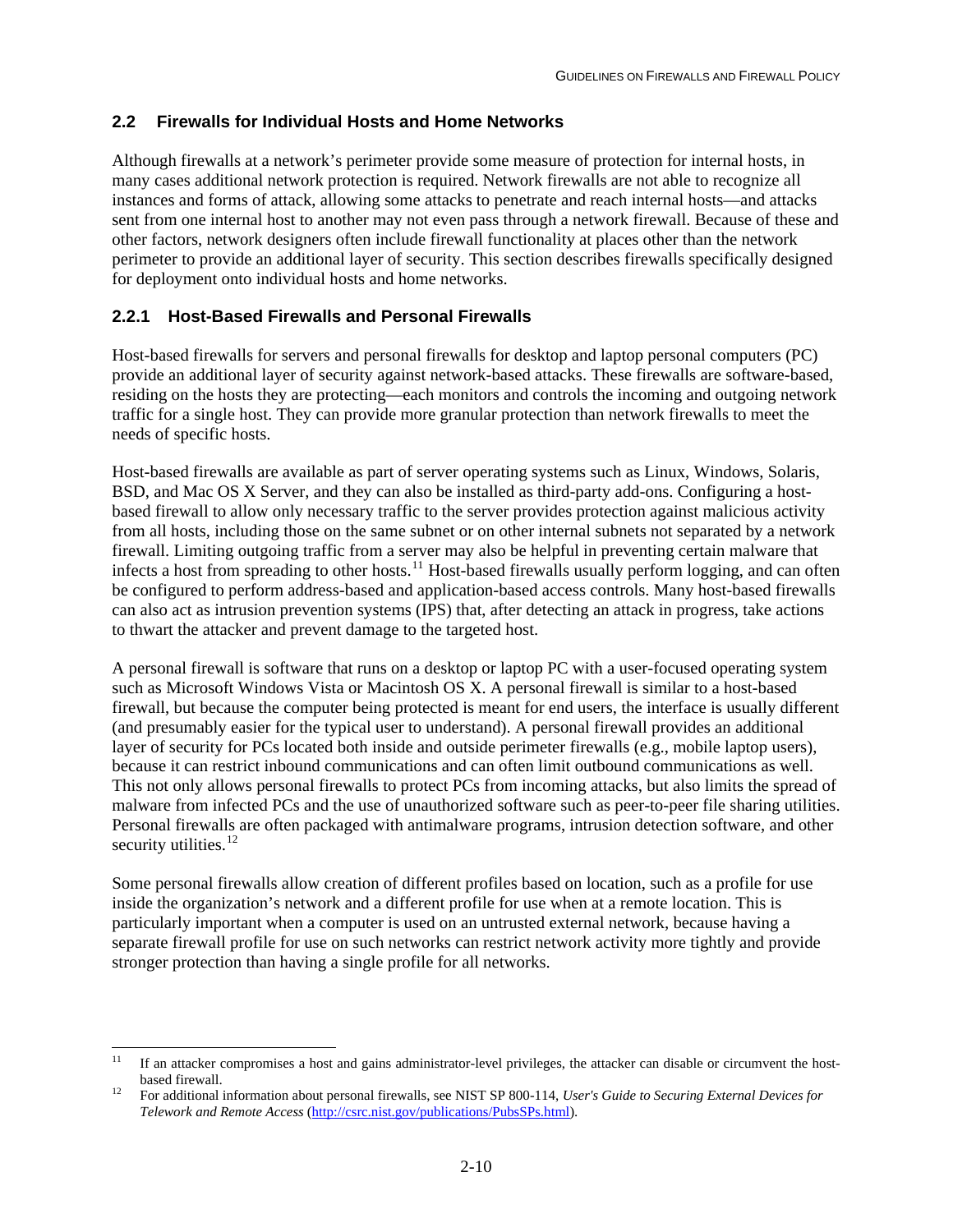<span id="page-20-0"></span>In addition to traditional stateful filtering, many personal firewalls can be configured to allow communications based on lists of authorized applications—such as web browsers contacting web servers and email clients sending and receiving email messages—and to deny communications involving any other applications. These are referred to as *application-based firewalls*. Access control is based on the applications or services launched, and not on the ports or services.

Management of personal firewalls should be centralized if at all possible to help efficiently create, distribute, and enforce policies for all users and groups. Doing this will ensure that the organization's security policy will be in effect whenever a user is accessing the organization's computing resources. But regardless of whether a personal firewall is managed by central administrators or individual users, any warning messages that are generated by the firewall should be shown to the user of the PC to help them rectify problems that are found.

#### **2.2.2 Personal Firewall Appliances**

In addition to using personal firewalls on their PCs, some teleworkers also use a small, inexpensive device called a firewall appliance or firewall router to protect the computers on their home networks. A personal firewall appliance performs functions similar to a personal firewall, including some of the more advanced features listed earlier in this section—such as VPN. Even if each computer on a home network is using a personal firewall, a firewall appliance is still a valuable added layer of security. Should a personal firewall on a computer malfunction, be disabled, or be misconfigured, the firewall appliance can still protect the computer from unauthorized network communications from external computers. Personal firewall appliances are essentially like small enterprise firewalls that are deployed away from the organization, so the ability to perform central management and administration is as important for personal firewall appliances as it is for enterprise firewalls.<sup>[13](#page-20-1)</sup>

Some personal firewall appliances can be partially configured by Universal Plug and Play (UPnP), which allows applications on PCs behind the firewall to automatically ask the firewall to open certain ports so that the applications can have two-way communications with an external system. Most personal firewalls that support dynamic reconfiguration via UPnP have this featured turned off by default because it is a significant security risk to allow untrusted applications to alter a firewall's security policy.

#### **2.3 Limitations of Firewall Inspection**

Firewalls can only work effectively on traffic that they can inspect. Regardless of the firewall technology chosen, a firewall that cannot understand the traffic flowing through it will not handle that traffic properly—for example, allowing traffic that should be blocked. Many network protocols use cryptography to hide the contents of the traffic. Section 2.1.6 covered IPsec and TLS; other encrypting protocols include Secure Shell (SSH) and Secure Real-time Transport Protocol (SRTP). Firewalls also cannot read application data that is encrypted, such as email that is encrypted using the S/MIME or OpenPGP protocols, or files that are manually encrypted. Another limitation faced by some firewalls is understanding traffic that is tunneled, even if it is not encrypted. For example, IPv6 traffic can be tunneled in IPv4 in many different ways. The content may still be unencrypted, but if the firewall does not understand the particular tunneling mechanism used, the traffic cannot be interpreted.

In all these cases, the firewall's rules will determine what to do with traffic it does not (or, in the case of encrypted traffic, cannot) understand. An organization should have policies about how to handle traffic in such cases, such as either permitting or blocking encrypted traffic that is not authorized to be encrypted.

<span id="page-20-1"></span><sup>13</sup> Additional information on personal firewall appliances is available from NIST SP 800-114.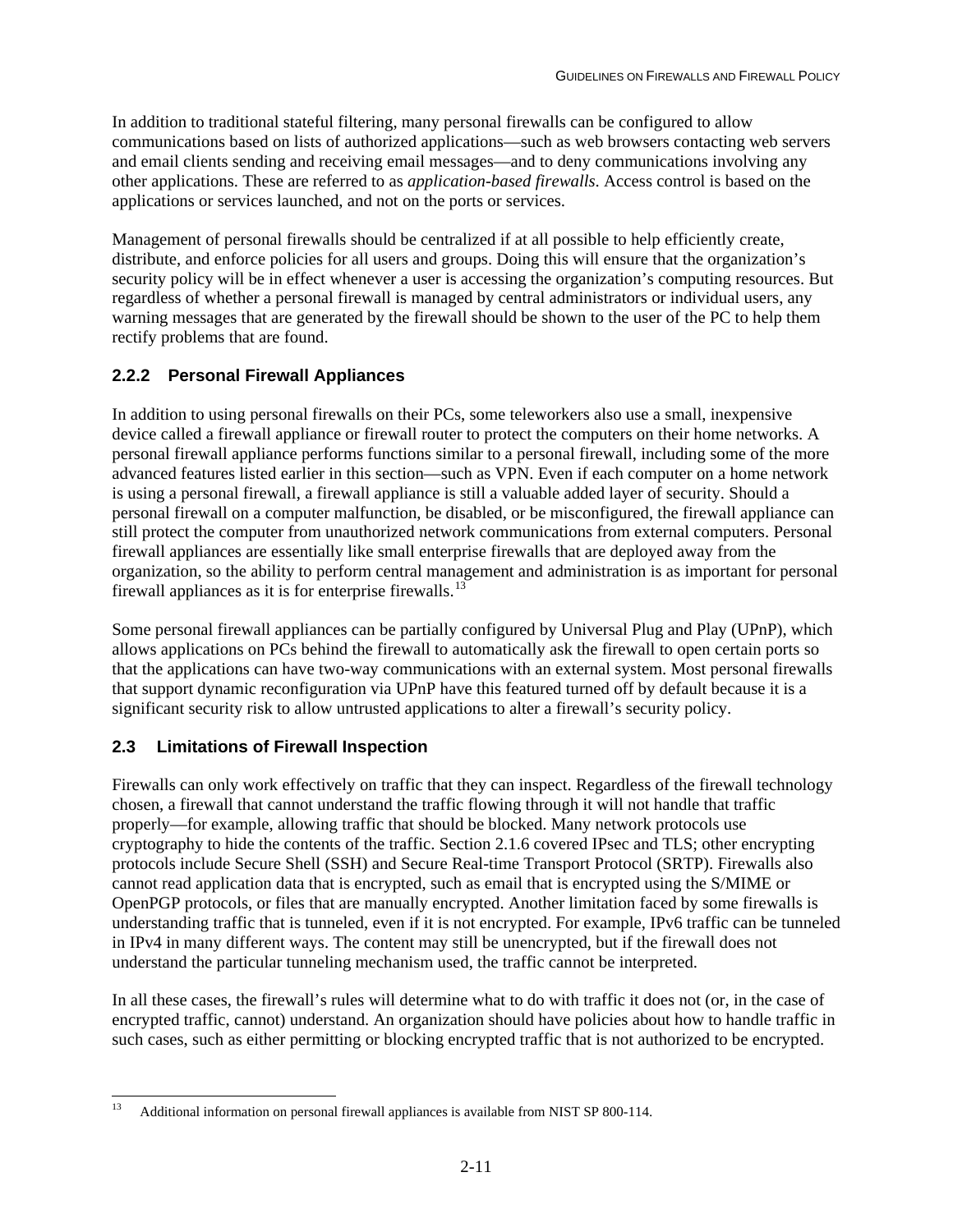#### <span id="page-21-0"></span>**2.4 Summary of Recommendations**

The following items summarize the major recommendations from this section:

- The use of NAT should be considered a form of routing, not a type of firewall.
- **Organizations should only permit outbound traffic that uses the source IP addresses in use by the** organization.
- Compliance checking is only useful in a firewall when it can block communication that can be harmful to protected systems.
- When choosing the type of firewall to deploy, it is important to decide whether the firewall needs to act as an application proxy.
- Management of personal firewalls should be centralized to help efficiently create, distribute, and enforce policies for all users and groups.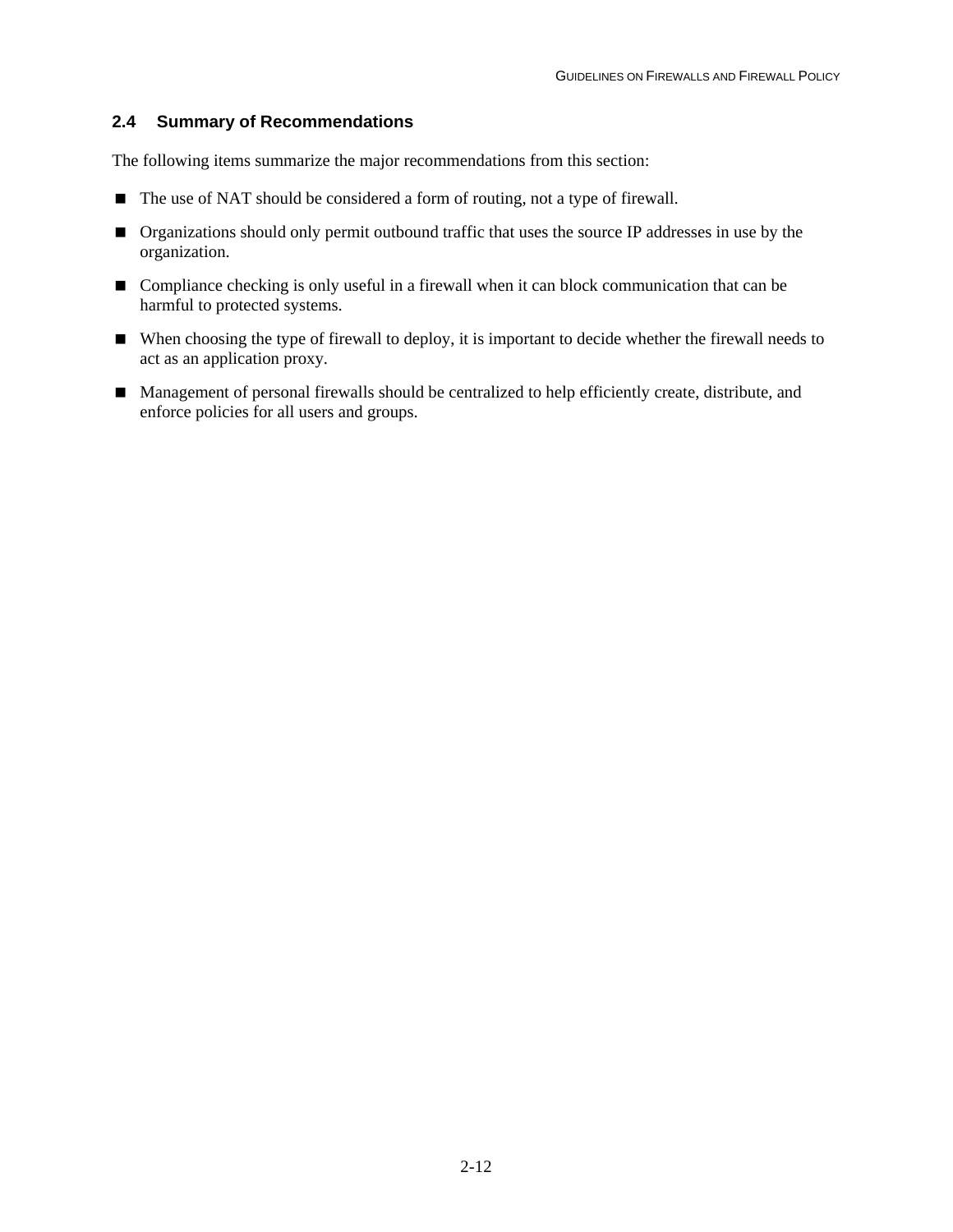#### <span id="page-22-0"></span>**3. Firewalls and Network Architectures**

Firewalls are used to separate networks with differing security requirements, such as the Internet and an internal network that houses servers with sensitive data. Organizations should use firewalls wherever their internal networks and systems interface with external networks and systems, and where security requirements vary among their internal networks. This section is intended to help organizations determine where firewalls should be placed, and where other networks and systems should be located in relation to the firewalls.

Since one of the primary functions of a firewall is to prevent unwanted traffic from entering a network (and, in some cases, from exiting it), firewalls should be placed at the edge of logical network boundaries.<sup>[14](#page-22-1)</sup> This normally means that firewalls are positioned either as a node where the network splits into multiple paths, or inline along a single path. In routed networks, the firewall usually resides just on the network at the location immediately before traffic enters the router (the *ingress* point), and is sometimes co-resident with the router. It is rare to place the firewall for a multi-path node after the router because the firewall device would need to watch each of the multiple exit paths that typically exist in such situations. The vast majority of hardware firewall devices contain router capabilities, and in switched networks, a firewall is often part of the switch itself to enable it to protect as many of the switched segments as possible.

Firewall vendors often vary in their terminology for the logical flow of firewall traffic. A firewall takes traffic that has not been checked, checks it against the firewall's policy, and then acts accordingly (e.g., passes the traffic, blocks it, passes it with some modification). Because all traffic on a network has a direction, policies are based on the direction that the traffic is moving. For the purposes of this document, traffic that has not yet been checked is coming from the "unprotected side" of the firewall and is moving towards the "protected side." Some firewalls check traffic in both directions—for example, if they are set up to prevent specific traffic from an organization's local area network (LAN) from escaping to the Internet.<sup>[15](#page-22-2)</sup> In these cases, the protected side of the firewall is the one facing the outside network.

Section 2 lists many different types of firewall technologies. Network firewalls are almost always hardware devices with multiple network interfaces; host-based and personal firewalls involve software that resides on a single computer and protects only that computer; and personal firewall appliances are designed to protect a single PC or a small office/home office network. This section focuses on network firewalls because the other types are usually unrelated to network topology issues.

#### **3.1 Network Layouts with Firewalls**

-

Figure 3-1 shows a typical network layout with a hardware firewall device acting as a router. The unprotected side of the firewall connects to the single path labeled "WAN," and the protected side connects to three paths labeled "LAN1," "LAN2," and "LAN3." The firewall acts as a router for traffic between the wide area network (WAN) path and the LAN paths. In the figure, one of the LAN paths also has a router; some organizations prefer to use multiple layers of routers due to legacy routing policies within the network.

<sup>14</sup> In addition to traditional network boundaries, this also includes boundaries related to the use of virtual machines. For

<span id="page-22-2"></span><span id="page-22-1"></span>example, there may be a need to restrict network activity between two virtual machines with different security policies.<br>Some firewalls are configured to permit traffic in only one direction—for example, a firewall set up limited traffic flows from a higher-impact system to a lower-impact system, but no traffic initiated by the lower-impact system to reach the higher-impact system.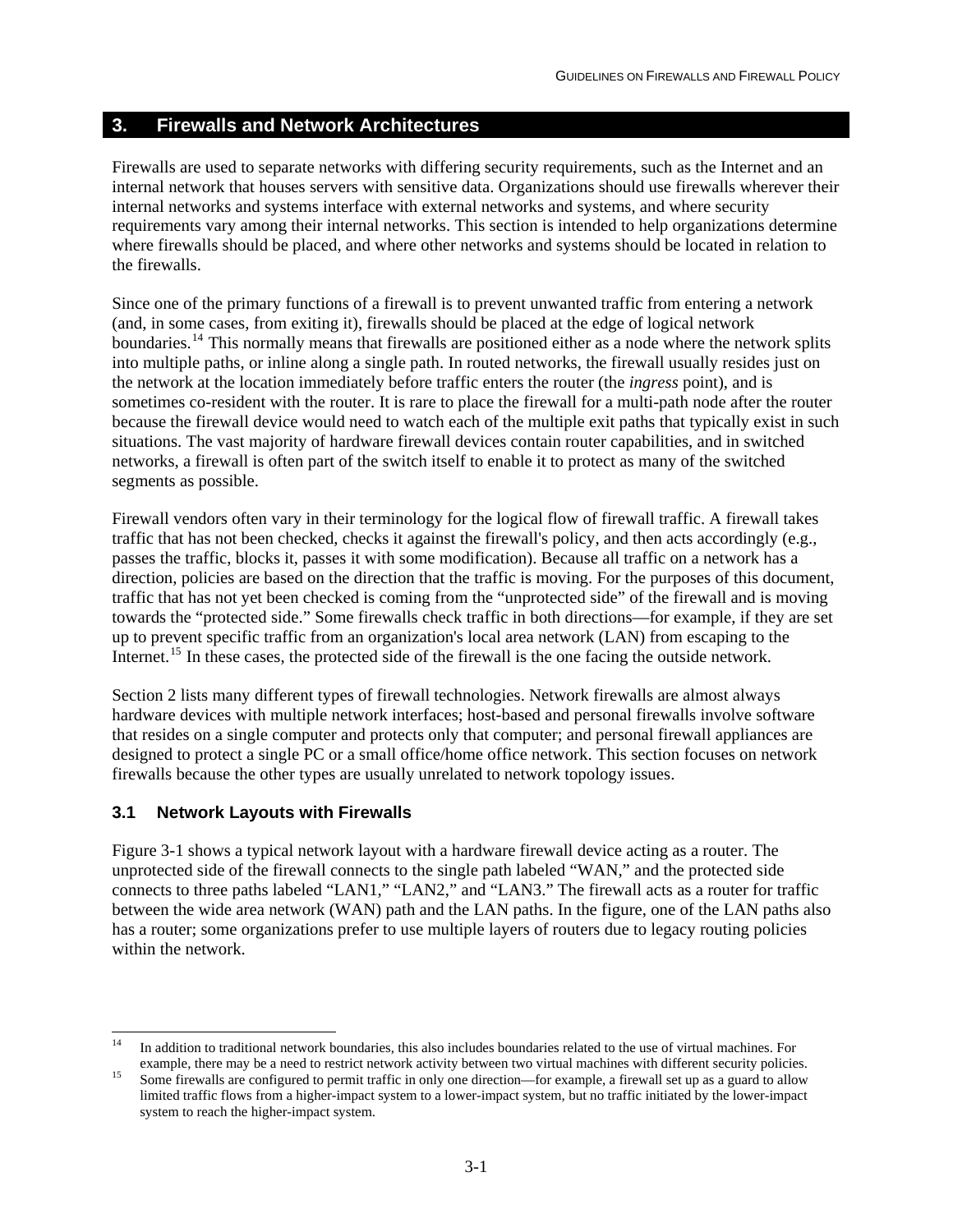<span id="page-23-0"></span>

**Figure 3-1. Simple Routed Network with Firewall Device** 

Many hardware firewall devices have a feature called *DMZ*, an acronym related to the demilitarized zones that are sometimes set up between warring countries. While no single technical definition exists for firewall DMZs, they are usually interfaces on a routing firewall that are similar to the interfaces found on the firewall's protected side. The major difference is that traffic moving between the DMZ and other interfaces on the protected side of the firewall still goes through the firewall and can have firewall protection policies applied. DMZs are sometimes useful for organizations that have hosts that need to have all traffic destined for the host bypass some of the firewall's policies (for example, because the DMZ hosts are sufficiently hardened), but traffic coming from the hosts to other systems on the organization's network need to go through the firewall. It is common to put public-facing servers, such as web and email servers, on the DMZ. An example of this is shown in Figure 3-2, a simple network layout of a firewall with a DMZ. Traffic from the Internet goes into the firewall and is routed to systems on the firewall's protected side or to systems on the DMZ. Traffic between systems on the DMZ and systems on the protected network goes through the firewall, and can have firewall policies applied.



**Figure 3-2. Firewall with a DMZ**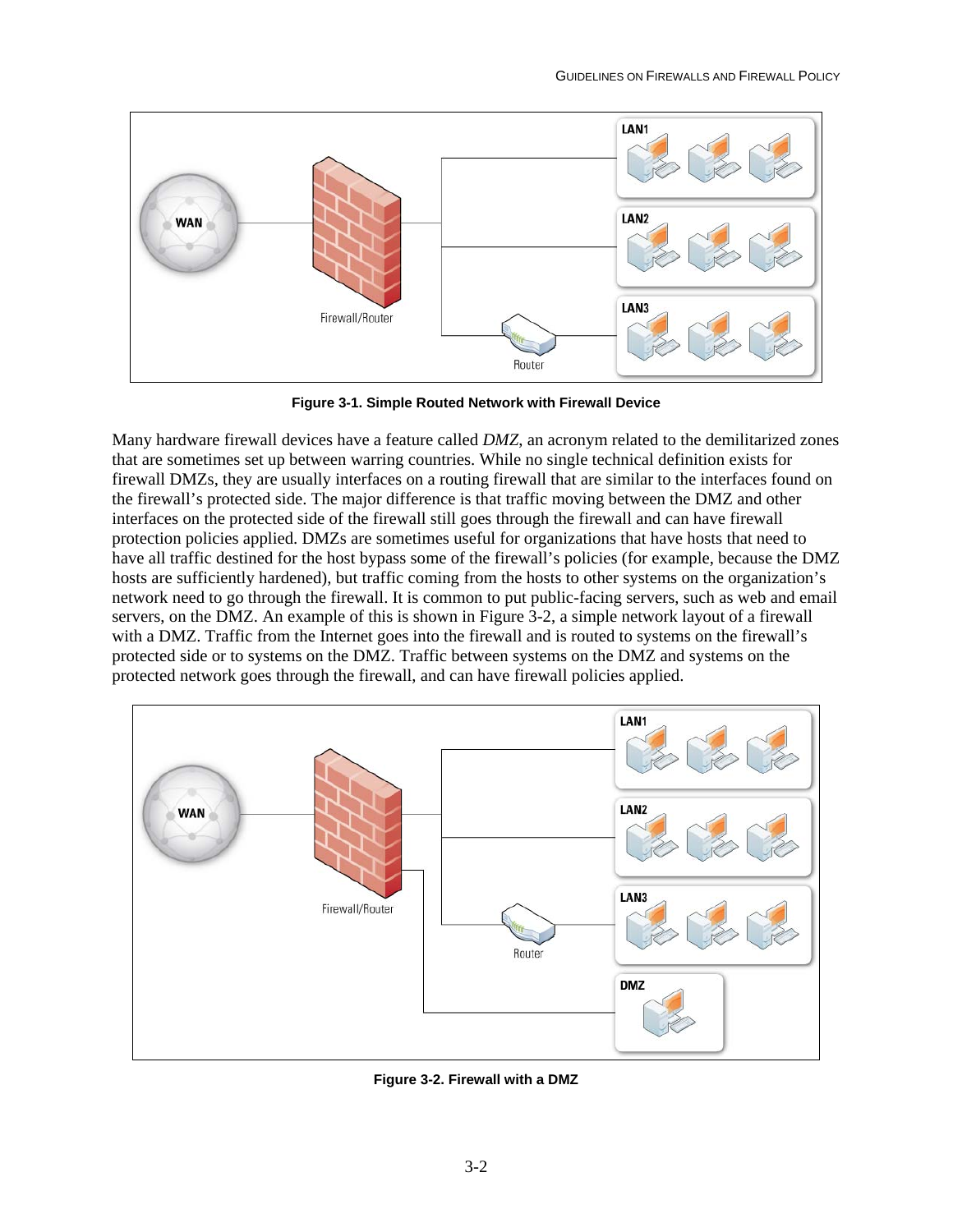<span id="page-24-0"></span>Most network architectures are hierarchical, meaning that a single path from an outside network splits into multiple paths on the inside network—and it is generally most efficient to place a firewall at the node where the paths split. This has the advantage of positioning the firewall where there is no question as to what is "outside" and what is "inside." However, there may be reasons to have additional firewalls on the inside of the network, such as to protect one set of computers from another. If a network's architecture is not hierarchical, the same firewall policies should be used on all ingresses to the network. In many organizations, there is only supposed to be one ingress to the network, but other ingresses are set up on an ad-hoc basis, often in ways that are not allowed by overall policy. In these situations, if a properly configured firewall is not placed at each entry point, malicious traffic that would normally be blocked by the main ingress can enter the network by other means.

The diagrams in Figures 3-1 and 3-2 each show a single firewall; however, many implementations use multiple firewalls. Some vendors sell *high-availability* (*HA*) firewalls, which allow one firewall to take over for another if the first firewall fails or is taken offline for maintenance. HA firewalls are deployed in pairs at the same spot in the network topology so that they both have the same external and internal connections. While HA firewalls can increase reliability, they can also introduce some problems, such as the need to combine logs between the paired firewalls and possible confusion by administrators when configuring the firewalls (for example, knowing which firewall is pushing its policy changes to the other firewall). HA functionality may be provided through a variety of vendor-specific techniques.

#### **3.2 Firewalls Acting as Network Address Translators**

Most firewalls can perform NAT, which is sometimes called port address translation (PAT) or network address and port translation (NAPT). Despite the popular misconception, NAT is not part of the security functionality of a firewall. The security benefit of NAT—preventing a host outside the firewall from initiating contact with a host behind NAT—can just as easily be achieved by a stateful firewall with less disruption to protocols that do not work as well behind NAT. However, turning on a firewall's NAT feature is usually easier than properly configuring the firewall policy to have the same protections, so many people think of NATs as primarily a security feature.

Typically, a NAT acts as a router that has a network with private addresses on the inside and a single public address on the outside. The way a NAT performs this many-to-one mapping varies between implementations, but almost always involves the following:

- **H** Hosts on the inside network initiating connections to the outside network cause the NAT to map the source port of the connection to a different source port that is controlled by the NAT. The NAT uses this source port number to map connections from the outside back to the host on the inside.
- **H** Hosts on the outside of the network cannot initiate contact with hosts on the inside network. In some firewalls, the NAT can be configured to map a particular destination port on the NAT to a particular host on the inside of the NAT; for example, all HTTP requests that go to the NAT could be directed to a single host on the protected side of the firewall. This feature is sometimes called *pinholing*.

Although NATs are not in and of themselves security features of a firewall, they interact with the firewall's security policy. For example, any policy that requires that all HTTP servers accessible to the outside be on the DMZ must prevent the NAT from pinholing TCP port 80. Another example of where NATs interact with security policy is the ability to identify the source of traffic in a firewall's logs. If a NAT is used, it must report the private address in the logs instead of the translated public address, otherwise the logs will incorrectly identify many hosts by the single public address.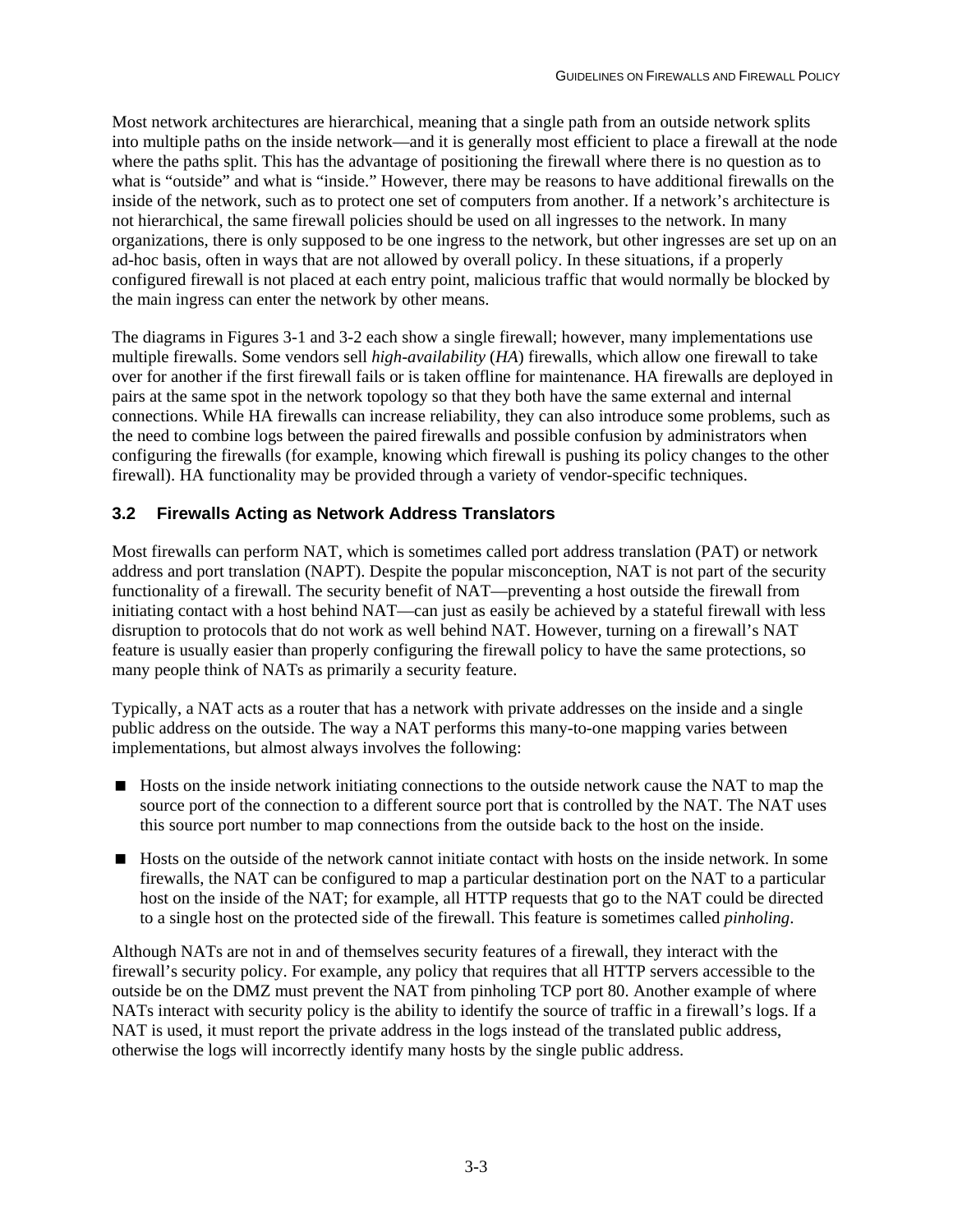#### <span id="page-25-0"></span>**3.3 Architecture with Multiple Layers of Firewalls**

There is no limitation on where a firewall can be placed in a network. While firewalls should be at the edge of a logical network boundary, creating an "inside" and "outside" on either side of the firewall, a network administrator may wish to have additional boundaries within the network and deploy additional firewalls to establish such boundaries. The use of multiple layers of firewalls is quite common to provide defense-in-depth. An example of this was mentioned in Section [2.2.1](#page-19-3), where a host-based firewall creates a boundary just before the host it is installed upon and adds another set of firewall policies to the architecture of the network. Using multiple layers of network firewalls is another common technique.

A typical situation that requires multiple layers of network firewalls is the presence of internal users with varying levels of trust. For example, an organization might want to protect its accounting databases from being accessed by users who are not part of the accounting department. This could be accomplished by placing one firewall at the edge of the network (to prevent general access to the network from the Internet) and another at the edge of the internal network that defines the boundary of the accounting department. The inner firewall would block access to the database server by anyone outside the accounting network while allowing limited access to other resources on the accounting network. Another typical use for firewalls inside a network with a firewall at its edge involves visitors who need access to the Internet. Many organizations deploy specific wireless access points within their networks for visitor use. A firewall between the access points and the rest of the internal network can prevent visitors from accessing the local network with the same privileges as an employee.

Placing a firewall within a network that already has one at the edge requires good planning and policy coordination to prevent inadvertent security lapses. When designing policies for an inner firewall, the administrator could make assumptions that result in poor policy choices—for example, if the inner firewall's administrator assumes that the outer firewall is already preventing certain types of traffic from reaching the inner firewall, and the outer firewall's administrator later modifies existing policy, hosts behind the inner firewall will be exposed to additional threats. A better approach is to duplicate outer firewall policies that are also relevant for inner firewalls on each inner firewall. This may be difficult if these firewalls are not able to coordinate their policies automatically, which is particularly likely when firewalls are from different manufacturers.

Another common problem with using multiple layers of network firewalls is the increased difficulty it presents in tracing firewall problems. If one firewall stands between a user and a server, and the user cannot connect to the server, it is easy to check that firewall's logs to see if the connection is being permitted. But if multiple firewalls are involved, the problem becomes more difficult because an administrator must locate all firewalls in the chain and check their logs to find where the problem originates. The presence of multiple layers of application-proxy gateways is particularly daunting, because each gateway can change a message, which makes debugging even more difficult.

#### **3.4 Summary of Recommendations**

The following items summarize the major recommendations from this section:

- In general, a firewall should fit into a current network's layout. However, an organization might change its network architecture at the same time as it deploys a firewall as part of an overall security upgrade.
- **Different common network architectures lead to very different choices for where to place a firewall,** so an organization should assess which architecture works best for its security goals.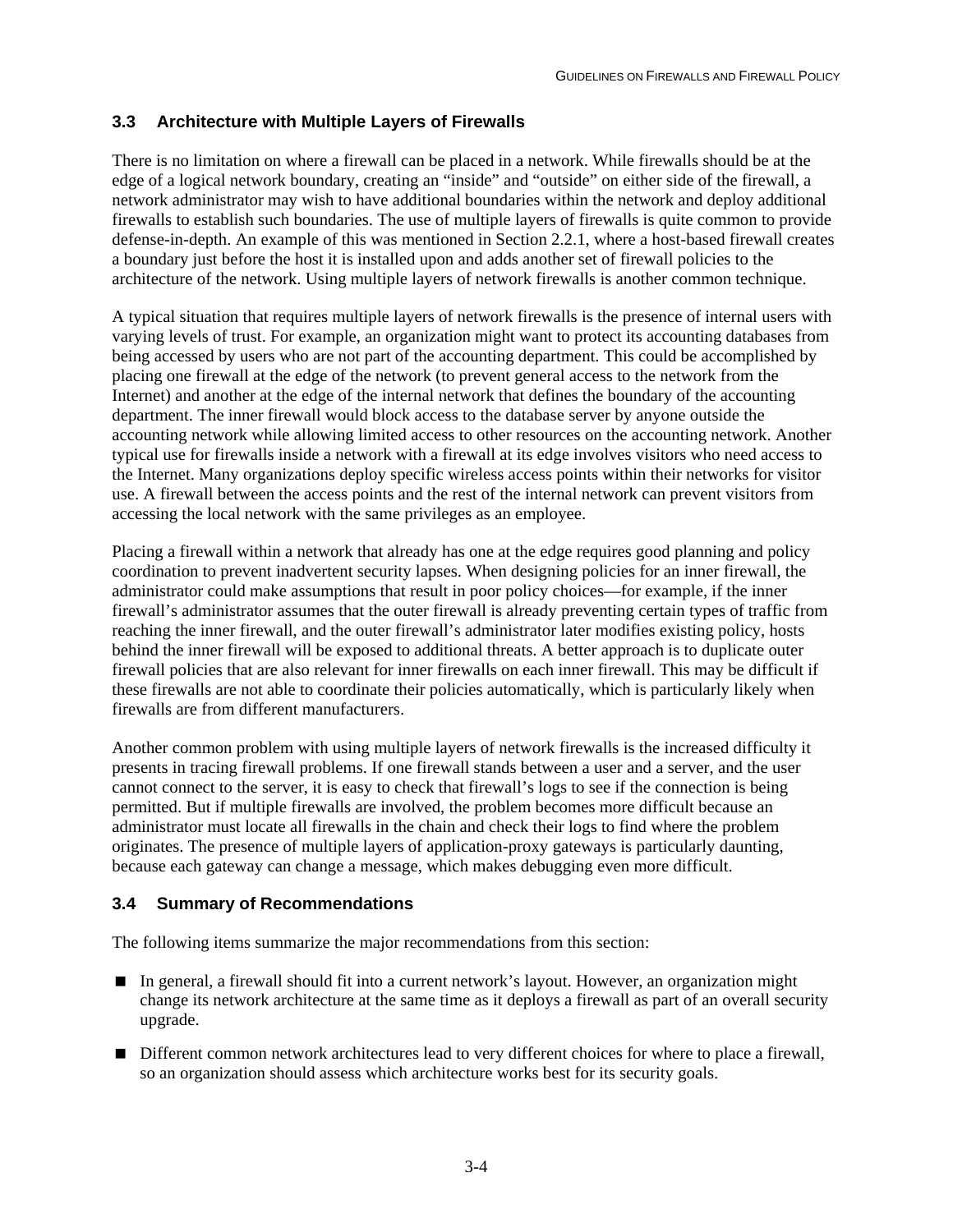- If an edge firewall has a DMZ, consider which outward-facing services should be run from the DMZ and which should remain on the inside network.
- Do not rely on NATs to provide the benefits of firewalls.
- In some environments, putting one firewall behind another may lead to a desired security goal, but in general such multiple layers of firewalls can be troublesome.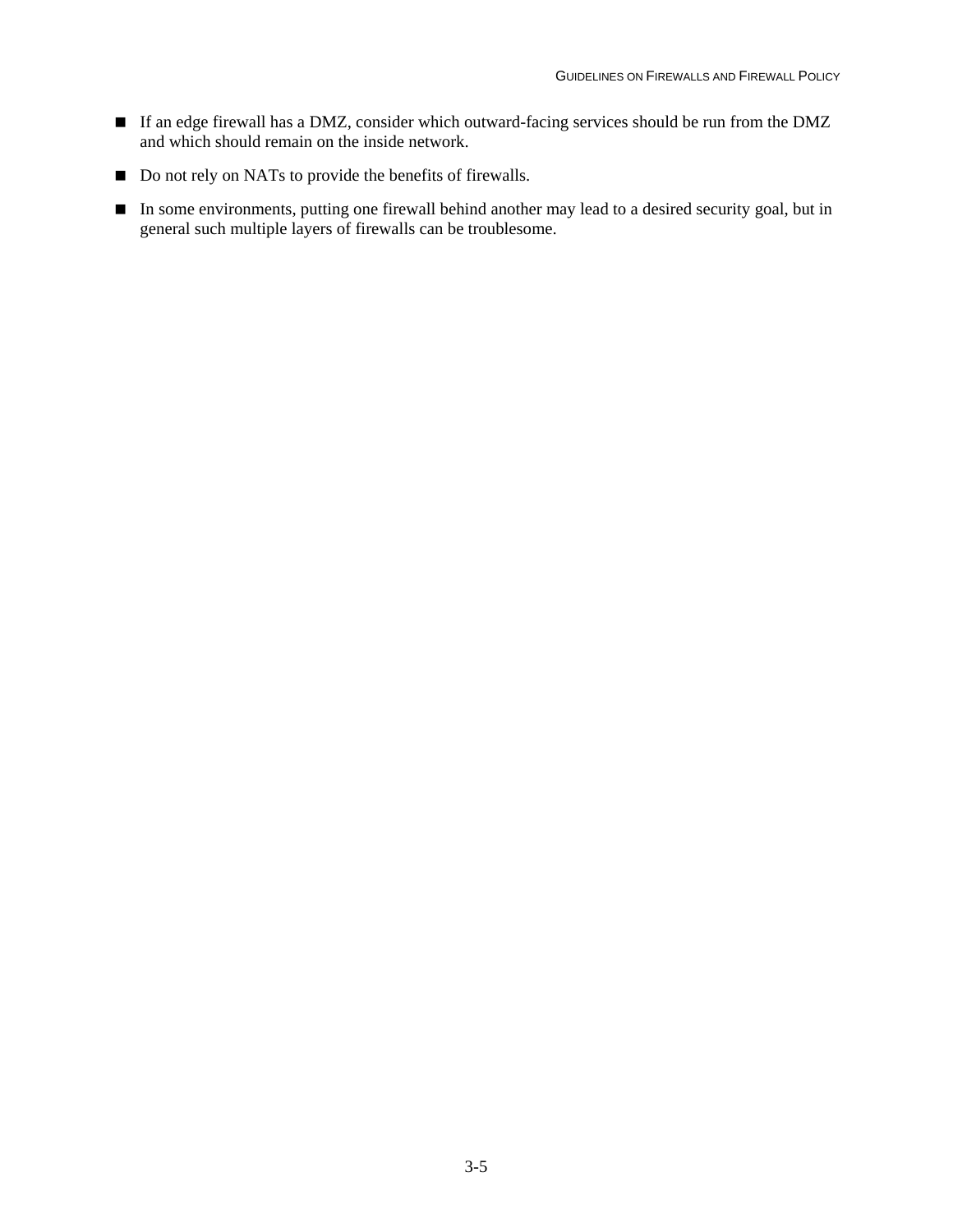#### <span id="page-27-0"></span>**4. Firewall Policy**

A firewall policy dictates how firewalls should handle network traffic for specific IP addresses and address ranges, protocols, applications, and content types (e.g., active content) based on the organization's information security policies. Before a firewall policy is created, some form of risk analysis should be performed to develop a list of the types of traffic needed by the organization and categorize how they must be secured—including which types of traffic can traverse a firewall under what circumstances.[16](#page-27-1) This risk analysis should be based on an evaluation of threats; vulnerabilities; countermeasures in place to mitigate vulnerabilities; and the impact if systems or data are compromised. Firewall policy should be documented in the system security plan and maintained and updated frequently as classes of new attacks or vulnerabilities arise, or as the organization's needs regarding network applications change. The policy should also include specific guidance on how to address changes to the ruleset.

Generally, firewalls should block all inbound and outbound traffic that has not been expressly permitted by the firewall policy—traffic that is not needed by the organization. This practice, known as *deny by default*, decreases the risk of attack and can also reduce the volume of traffic carried on the organization's networks. Because of the dynamic nature of hosts, networks, protocols, and applications, deny by default is a more secure approach than permitting all traffic that is not explicitly forbidden.

This section provides details on what types of traffic should be blocked. Section 4.1 discusses policies for packet filtering and stateful inspection based on IP addresses and other IP characteristics. Section 4.2 covers policies relating to application-specific traffic. Section 4.3 covers access based on user identity, and Section 4.4 describes policies triggered by network activity.

#### **4.1 Policies Based on IP Addresses and Protocols**

Firewall policies should only allow necessary IP protocols through. Examples of commonly used IP protocols, with their IP protocol numbers,<sup>[17](#page-27-2)</sup> are ICMP (1), TCP (6), and UDP (17). Other IP protocols, such as IPsec components Encapsulating Security Payload (ESP) (50) and Authentication Header (AH) (51) and routing protocols, may also need to pass through firewalls. These necessary protocols should be restricted whenever possible to the specific hosts and networks within the organization with a need to use them. By permitting only necessary protocols, all unnecessary IP protocols are denied by default.

Some IP protocols are rarely passed between an outside network and an organization's LAN, and therefore can simply be blocked in both directions at the firewall. For example, IGMP is a protocol used to control multicast networks, but multicast is rarely used, and when it is, it is often not used across the Internet. Therefore, blocking all IGMP traffic in both directions is feasible if multicast is not used.

#### **4.1.1 IP Addresses and Other IP Characteristics**

Firewall policies should only permit appropriate source and destination IP addresses to be used. Specific recommendations for IP addresses include:

**Traffic with invalid source or destination addresses should always be blocked, regardless of the** firewall location. Examples of relatively common invalid IPv4 addresses are 127.0.0.0 to

<span id="page-27-1"></span> $16$ 16 The process to perform a risk assessment and create this type of list is not detailed here. For additional information, see NIST SP 800-30, *Risk Management Guide for Information Technology Systems*, and SP 800-18 Revision 1, *Guide for* 

<span id="page-27-2"></span>*Developing Security Plans for Federal Information Systems*[, at](http://www.iana.org/assignments/protocol-numbers) <http://csrc.nist.gov/publications/PubsSPs.html>. IP protocol number assignments are defined in [http://www.iana.org/assignments/protocol-numbers.](http://www.iana.org/assignments/protocol-numbers)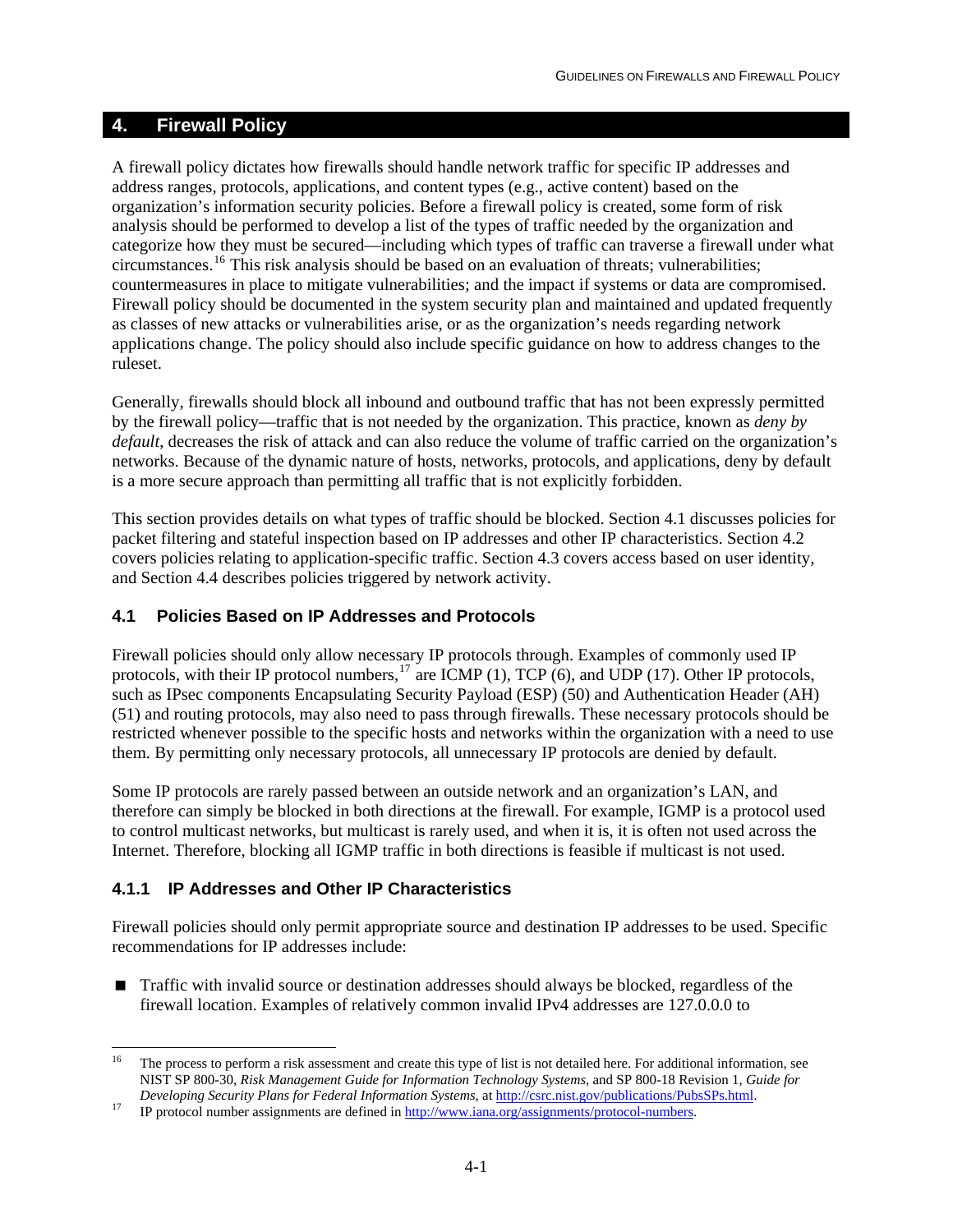127.255.255.255 (also known as the *localhost* addresses) and 0.0.0.0 (interpreted by some operating systems as a localhost or a broadcast address). These have no legitimate use on a network. Also, traffic using link-local addresses (169.254.0.0 to 169.254.255.255) should be blocked.

- **Traffic with an invalid source address for incoming traffic or destination address for outgoing traffic** (an invalid "external" address) should be blocked at the network perimeter. This traffic is often caused by malware, spoofing, denial of service attacks, or misconfigured equipment. The most common type of invalid external addresses is an IPv4 address within the ranges in RFC 1918, *Address Allocation for Private Internets*, that are reserved for private networks. These ranges are 10.0.0.0 to 10.255.255.255 (10.0.0.0/8 in Classless Inter-Domain Routing [CIDR] notation), 172.16.0.0 to 172.31.255.255 (172.16.0.0/12), and 192.168.0.0 to 192.168.255.255 (192.168.0.0/16).
- Traffic with a private destination address for incoming traffic or source address for outgoing traffic (an "internal" address) should be blocked at the network perimeter. Perimeter devices can perform address translation services to permit internal hosts with private addresses to communicate through the perimeter, but private addresses should not be passed through the network perimeter.
- Outbound traffic with invalid source addresses should be blocked (this is often called *egress filtering*). Systems that have been compromised by attackers can be used to attack other systems on the Internet; using invalid source addresses makes these kinds of attacks more difficult to stop. Blocking this type of traffic at an organization's firewall helps reduce the effectiveness of these attacks.
- Incoming traffic with a destination address of the firewall itself should be blocked unless the firewall is offering services for incoming traffic that require direct connections—for example, if the firewall is acting as an application proxy.

Organizations should also block the following types of traffic at the perimeter:

- Traffic containing IP source routing information, which allows a system to specify the routes that packets will employ while traveling from source to destination. This could potentially permit an attacker to construct a packet that bypasses network security controls. IP source routing is rarely used on modern networks, and valid applications are even less common on the Internet.
- Traffic from outside the network containing broadcast addresses that is directed to inside the network. Any system that responds to the directed broadcast will then send its response to the system specified by the source, rather than to the source system itself. These packets can be used to create huge "storms" of network traffic for denial of service attacks. Regular broadcast addresses, as well as addresses used for multicast IP, may or may not be appropriate for blocking at an organization's firewall. Multicast and broadcast networking is seldom used in normal networking environments, but when it is used both inside and outside of the organization, it should be allowed through firewalls.

Firewalls at the network perimeter should block all incoming traffic to networks and hosts that should not be accessible from external networks. These firewalls should also block all outgoing traffic from the organization's networks and hosts that should not be permitted to access external networks. Deciding which addresses should be blocked is often one of the most time-consuming aspects of developing firewall IP policies. It is also one of the most error-prone, because the IP address associated with an undesired entity often changes over time.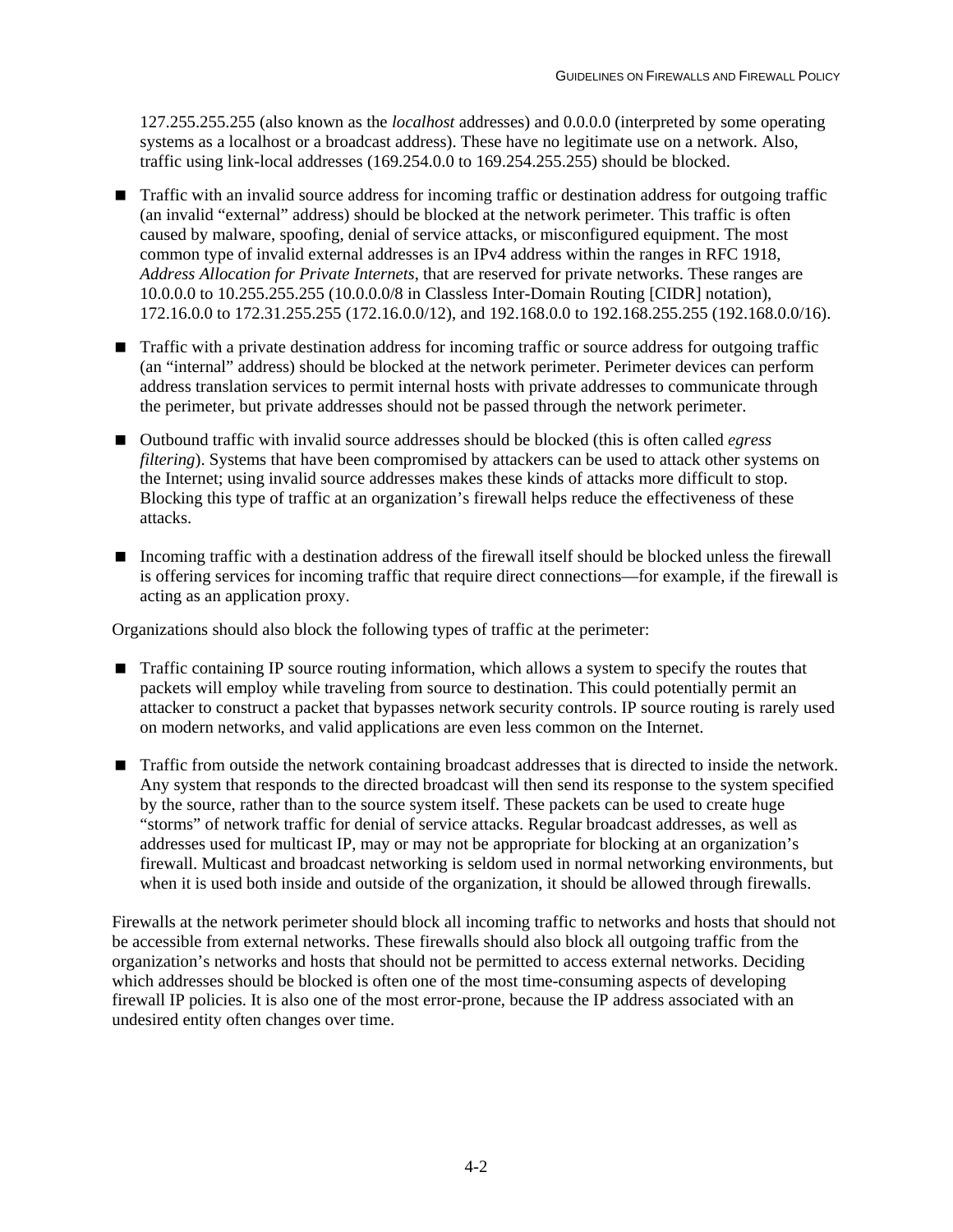#### <span id="page-29-0"></span>**4.1.2 IPv6**

IPv6 is a new version of IP that is increasingly being deployed. Although IPv6's internal format and address length differ from those of IPv4, many other features remain the same—and some of these are relevant to firewalls. For the features that are the same between IPv4 and IPv6, firewalls should work the same. For example, blocking all inbound and outbound traffic that has not been expressly permitted by the firewall policy should be done regardless of whether or not the traffic has an IPv4 or IPv6 address.

As of this writing, some firewalls cannot handle IPv6 traffic at all; others are able to handle it but have limited abilities to filter IPv6 traffic; and still others can filter IPv6 traffic to approximately the same extent as IPv4 traffic. Every organization, whether or not it allows IPv6 traffic to enter its internal network, needs a firewall that is capable of filtering this traffic. These firewalls should have the following capabilities:

- The firewall should be able to use IPv6 addresses in all filtering rules that use IPv4 addresses.
- The administrative interface should allow administrators to clone IPv4 rules to IPv6 addresses to make administration easier.
- The firewall needs to be able to filter ICMPv6, as specified in RFC 4890, *Recommendations for Filtering ICMPv6 Messages in Firewalls*.
- The firewall should be able to block IPv6-related protocols such as  $6$ -to-4 and  $4$ -to-6 tunneling, Teredo, and Intra-site Automatic Tunnel Addressing Protocol (ISATAP) if they are not required.
- Many sites tunnel IPv6 packets in IPv4 packets. This is particularly common for sites experimenting with IPv6, because it is currently easier to obtain IPv6 transit from a *tunnel broker* through a v6-to-v4 tunnel than to get native IPv6 transit from an Internet service provider (ISP). A number of ways exist to do this, and standards for tunneling are still evolving. If the firewall is able to inspect the contents of IPv4 packets, it needs to know how to inspect traffic for any tunneling method used by the organization. A corollary to this is that if an organization is using a firewall to prohibit IPv6 coming into or going out of its network, that firewall needs to recognize and block all forms of v6-to-v4 tunneling.

Note that the above list is short and not all the rules are security-specific. Because IPv6 deployment is still in its early stages, there is not yet widespread agreement in the IPv6 operations community about what an IPv6 firewall should do that is different from IPv4 firewalls.

For firewalls that permit IPv6 use, traffic with invalid source or destination IPv6 addresses should always be blocked—this is similar to blocking traffic with invalid IPv4 addresses. Since much more effort has been spent on making lists of invalid IPv4 addresses than on IPv6 addresses, finding lists of invalid IPv6 addresses can be difficult. Also, IPv6 allows network administrators to allocate addresses in their assigned ranges in different ways. This means that in a particular address range assigned to an organization, there can literally be trillions of invalid IPv6 addresses and only a few that are valid. By necessity, listing which IPv6 addresses are invalid will have to be less fine-grained than listing invalid IPv4 addresses, and the firewall rules that use these lists will be less effective than their IPv4 counterparts.

Organizations that do not yet use IPv6 should block all native and tunneled IPv6 traffic at their firewalls. Note that such blocking limits testing and evaluation of IPv6 and IPv6 tunneling technologies for future deployment. To permit such use, the firewall administrator can selectively unblock IPv6 or the specific tunneling technologies of interest for use by the authorized testers.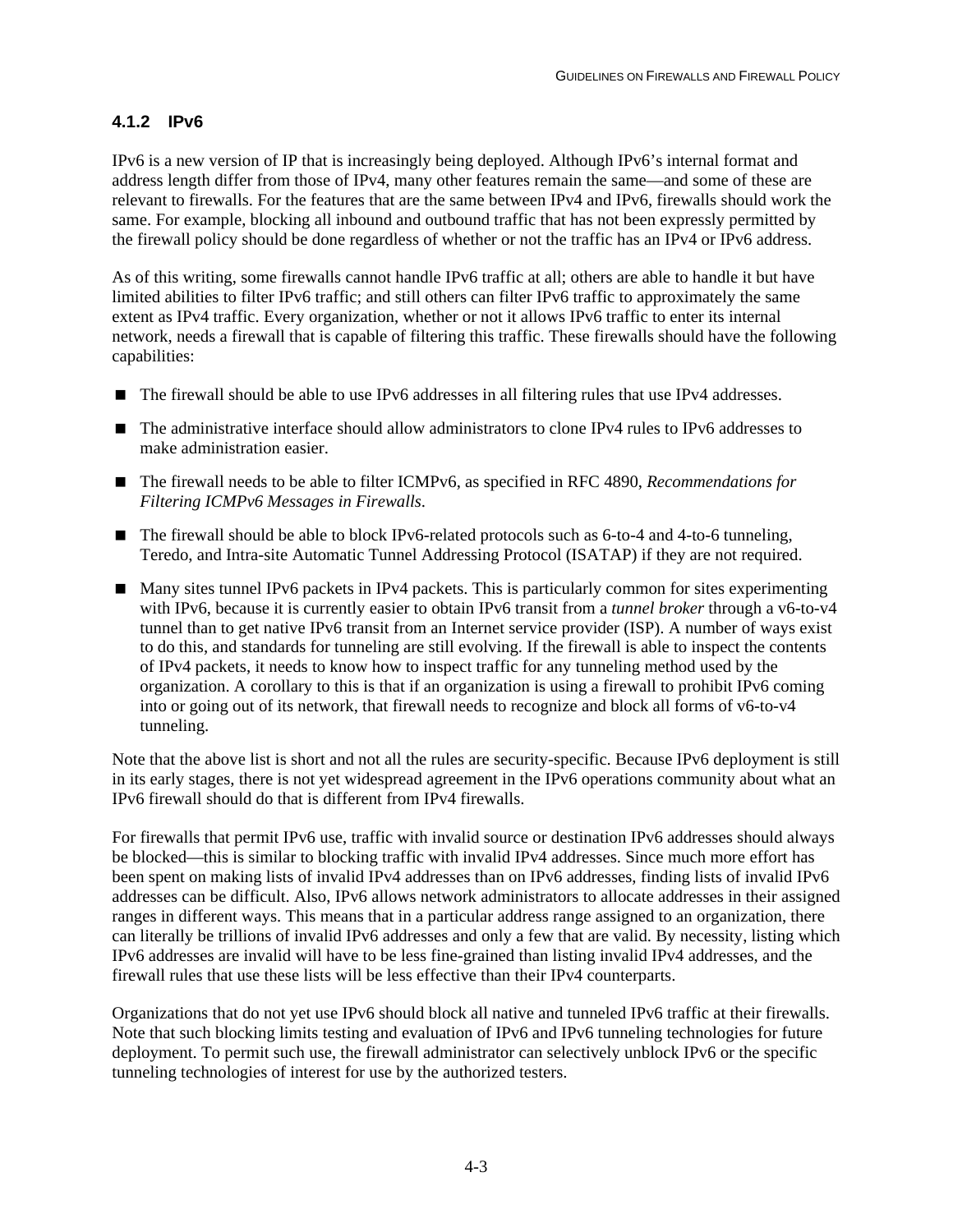#### <span id="page-30-0"></span>**4.1.3 TCP and UDP**

Application protocols can use TCP, UDP, or both, depending on the design of the protocol. An application server typically listens on one or more fixed TCP or UDP ports. Some applications use a single port, but many applications use multiple ports. For example, although SMTP uses TCP port 25 for sending mail, it uses TCP port 587 for mail submission. Similarly, FTP uses at least two ports, one of which can be unpredictable, and while most web servers use only TCP port 80, it is common to have web sites that also use additional ports such as TCP port 8080. Some applications use both TCP and UDP; for example, DNS lookups can occur on UDP port 53 or TCP port 53. Application clients typically use any of a wide range of ports.

As with other aspects of firewall rulesets, deny by default policies should be used for incoming TCP and UDP traffic. Less stringent policies are generally used for outgoing TCP and UDP traffic because most organizations permit their users to access a wide range of external applications located on millions of external hosts.

In addition to allowing and blocking UDP and TCP traffic, many firewalls are also able to report or block malformed UDP and TCP traffic directed towards the firewall or to hosts protected by the firewall. This traffic is frequently used to scan for hosts, and may also be used in certain types of attacks. The firewall can help block such activity—or at least report when such activity is happening.

#### **4.1.4 ICMP**

Attackers can use various ICMP types and codes to perform reconnaissance or manipulate the flow of network traffic.<sup>[18](#page-30-1)</sup> However, ICMP is needed for many useful things, such as getting reasonable performance across the Internet. Some firewall policies block all ICMP traffic, but this often leads to problems with diagnostics and performance. Other common policies allow all outgoing ICMP traffic, but limit incoming ICMP to those types and codes needed for Path Maximum Transmission Unit (PMTU) discovery (ICMP code 3) and destination reachability.

To prevent malicious activity, firewalls at the network perimeter should deny all incoming and outgoing ICMP traffic except for those types and codes specifically permitted by the organization. For ICMP in IPv4, ICMP type 3 messages should not be filtered because they are used for important network diagnostics. The *ping* command (ICMP code 8) is an important network diagnostic, but incoming pings are often blocked by firewall policies to prevent attackers from learning more about the internal topology of the organization's network. For ICMP in IPv6, many types of messages must be allowed in specific circumstances to enable various IPv6 features. See RFC 4890, *Recommendations for Filtering ICMPv6 Messages in Firewalls*, for detailed information on selecting which ICMPv6 types to allow or disallow for a particular firewall type.

ICMP is often used by low-level networking protocols to increase the speed and reliability of networking. Therefore, ICMP within an organization's network generally should not be blocked by firewalls that are not at the perimeter of the network, unless security needs outweigh network operational needs. Similarly, if an organization has more than one network, ICMP that comes from or goes to other networks within the organization should not be blocked.

<span id="page-30-1"></span><sup>1</sup> ICMP type and code numbers are defined at [http://www.iana.org/assignments/icmp-parameters.](http://www.iana.org/assignments/icmp-parameters)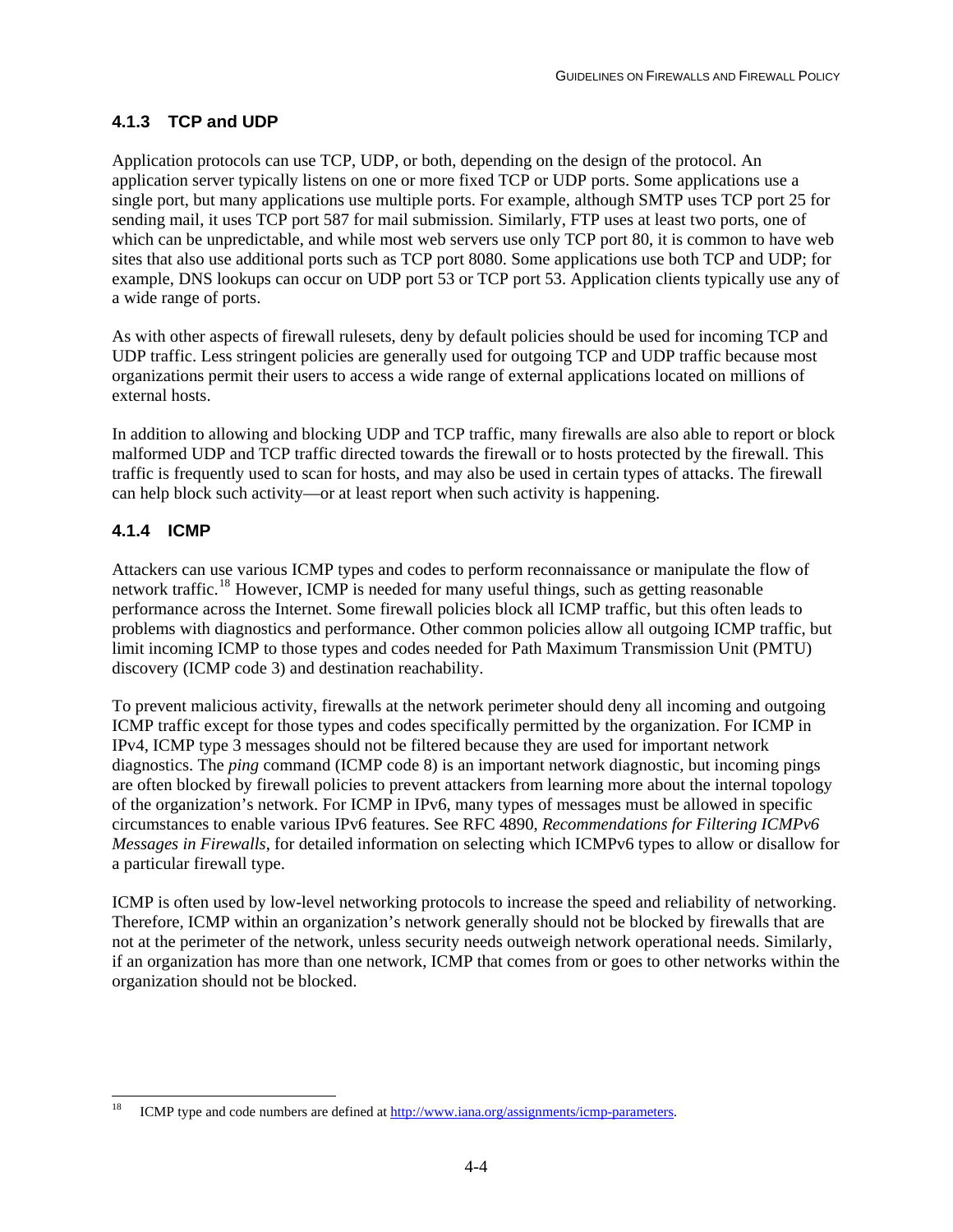#### <span id="page-31-0"></span>**4.1.5 IPsec Protocols**

An organization needs to have a policy whether or not to allow IPsec VPNs that start or end inside its network perimeter. The ESP and AH protocols are used for IPsec VPNs, and a firewall that blocks these protocols will not allow IPsec VPNs to pass. While blocking ESP can hinder the use of encryption to protect sensitive data, it can also force users who would normally encrypt their data with ESP to allow it to be inspected—for example, by a stateful inspection firewall or an application-proxy gateway.

Organizations that allow IPsec VPNs should block ESP and AH except to and from specific addresses on the internal network—those addresses belong to IPsec gateways that are allowed to be VPN endpoints.<sup>[19](#page-31-1)</sup> Enforcing this policy will require people inside the organization to obtain the appropriate policy approval to open ESP and/or AH access to their IPsec routers. This will also reduce the amount of encrypted traffic coming from inside the network that cannot be examined by network security controls.

#### **4.2 Policies Based on Applications**

Most early firewall work involved simply blocking unwanted or suspicious traffic at the network boundary. Inbound application firewalls or application proxies take a different approach—they let traffic destined for a particular server into the network, but capture that traffic in a server that processes it like a port-based firewall. The application-based approach provides an additional layer of security for incoming traffic by validating some of the traffic before it reaches the desired server. The theory is that the inbound application firewall's or proxy's additional security layer can protect the server better than the server can protect itself—and can also remove malicious traffic before it reaches the server to help reduce server load. In some cases, an application firewall or proxy can remove traffic that the server might not be able to remove on its own because it has greater filtering capabilities. An application firewall or proxy also prevents the server from having direct access to the outside network.

If possible, inbound application firewalls and proxies should be used in front of any server that does not have sufficient security features to protect it from application-specific attacks. The main considerations when deciding whether or not to use an inbound application firewall or proxy are:

- $\blacksquare$  Is a suitable application firewall available? Or, if appropriate, is a suitable application proxy available?
- $\blacksquare$  Is the server already sufficiently protected by existing firewalls?
- Can the main server remove malicious content as effectively as the application firewall or proxy?
- If Is the latency caused by an application proxy acceptable for the application?
- How easy it is to update the filtering rules on the main server and the application firewall or proxy to handle newly developed threats?

Application proxies can introduce problems if they are not highly capable. Unless an application proxy is significantly more robust than the server and easy to keep updated, it is usually best to stay with the application server alone. Application firewalls can also introduce problems if they are not fast enough to handle the traffic destined for the server. However, it is also important to consider the server's resources—if the server does not have sufficient resources to withstand attacks, the application firewall or proxy could be used as a shield.

<span id="page-31-1"></span><sup>1</sup> Wherever there is a policy to allow ESP and/or AH traffic through a firewall, it is extremely likely that the firewall also needs a policy to allow Internet Key Exchange (IKE) traffic as well. IKE runs on UDP port 500, and it can also use UDP port 4500 for IPsec systems that support NAT traversal.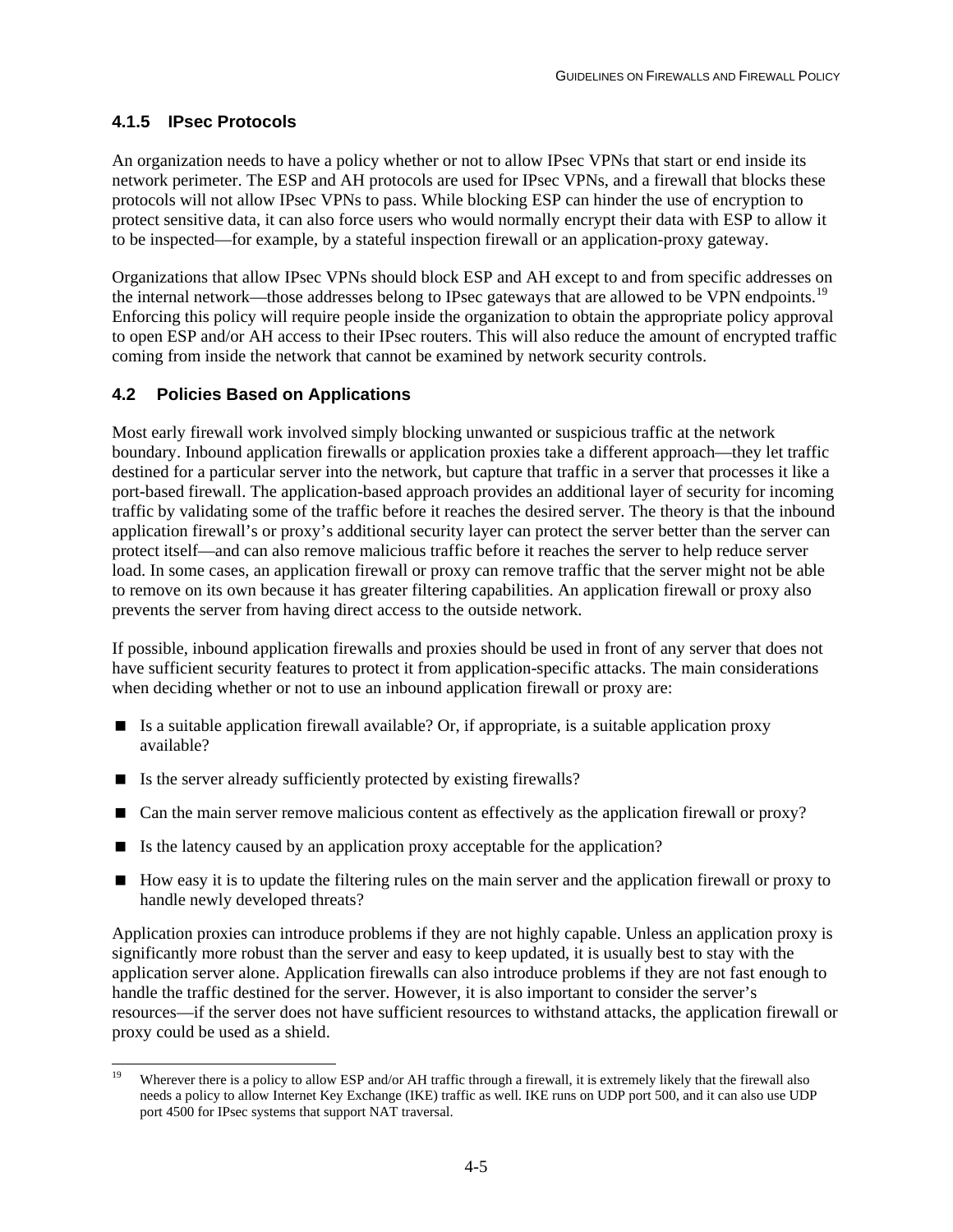<span id="page-32-0"></span>When an inbound application firewall or proxy is behind a perimeter firewall or in the firewall's DMZ, the perimeter firewall should be blocking based on IP addresses, as described earlier in this section, to reduce the load on the application firewall or proxy. Doing this puts more of the address-specific policy in a single place—the main firewall—and reduces the amount of traffic seen by the application firewall or proxy, freeing more power to filter content. Of course, if the perimeter firewall is also the application firewall and an internal application proxy is not used, no such rules are needed.

Outbound application proxies are useful for detecting systems that are making inappropriate or dangerous connections from inside the protected network. By far the most common type of outbound proxy is for HTTP. Outbound HTTP proxies allow an organization to filter dangerous content before it reaches the requesting PC. They also help an organization better understand and log web traffic from its users, and to detect activity that is being tunneled over HTTP. When an HTTP proxy filters content, it can alert the web user that the site being visited sent the filtered content. The most prominent non-security benefit of HTTP proxies is caching web pages for increased speed and decreased bandwidth use. Most organizations should employ HTTP proxies.

#### **4.3 Policies Based on User Identity**

Traditional packet filtering does not see the identities of the users who are communicating in the traffic traversing the firewall, so firewall technologies without more advanced capabilities cannot have policies that allow or deny access based on those identities. However, many other firewall technologies can see these identities and therefore enact policies based on user authentication. One of the most common ways to enforce user identity policy at a firewall is by using a VPN. Both IPsec VPNs and SSL VPNs have many ways to authenticate users, such as with secrets that are provisioned on a user-by-user basis, with multi-factor authentication (e.g., time-based cryptographic tokens protected with PINs), or with digital certificates controlled by each user. NAC has also become a popular method for firewalls to allow or deny users access to particular network resources. In addition, application firewalls and proxies can allow or deny access to users based on the user authentication within the applications themselves.

Firewalls that enforce policies based on user identity should be able to reflect these policies in their logs. That is, it is probably not useful to only log the IP address from which a particular user connected if the user was allowed in by a user-specific policy; it is also important to log the user's identity as well.

#### **4.4 Policies Based on Network Activity**

Many firewalls allow the administrator to block established connections after a certain period of inactivity. For example, if a user on the outside of a firewall has logged into a file server but has not made any requests during the past 15 minutes, the policy might be to block any further traffic on that connection. Time-based policies are useful in thwarting attacks caused by a logged-in user walking away from a computer and someone else sitting down and using the established connections (and therefore the logged-in user's credentials). However, these policies can also be bothersome for users who make connections but do not use them frequently. For instance, a user might connect to a file server to read a file and then spend a long time editing the file. If the user does not save the file back to the file server before the firewall-mandated timeout, the timeout could cause the changes to the file to be lost.

Some organizations have mandates about when firewalls should block connections that are considered to be inactive, when applications should disconnect sessions if there is no activity, etc. A firewall used by such an organization should be able to set policies that match the mandates while being specific enough to match the security objective of the mandates.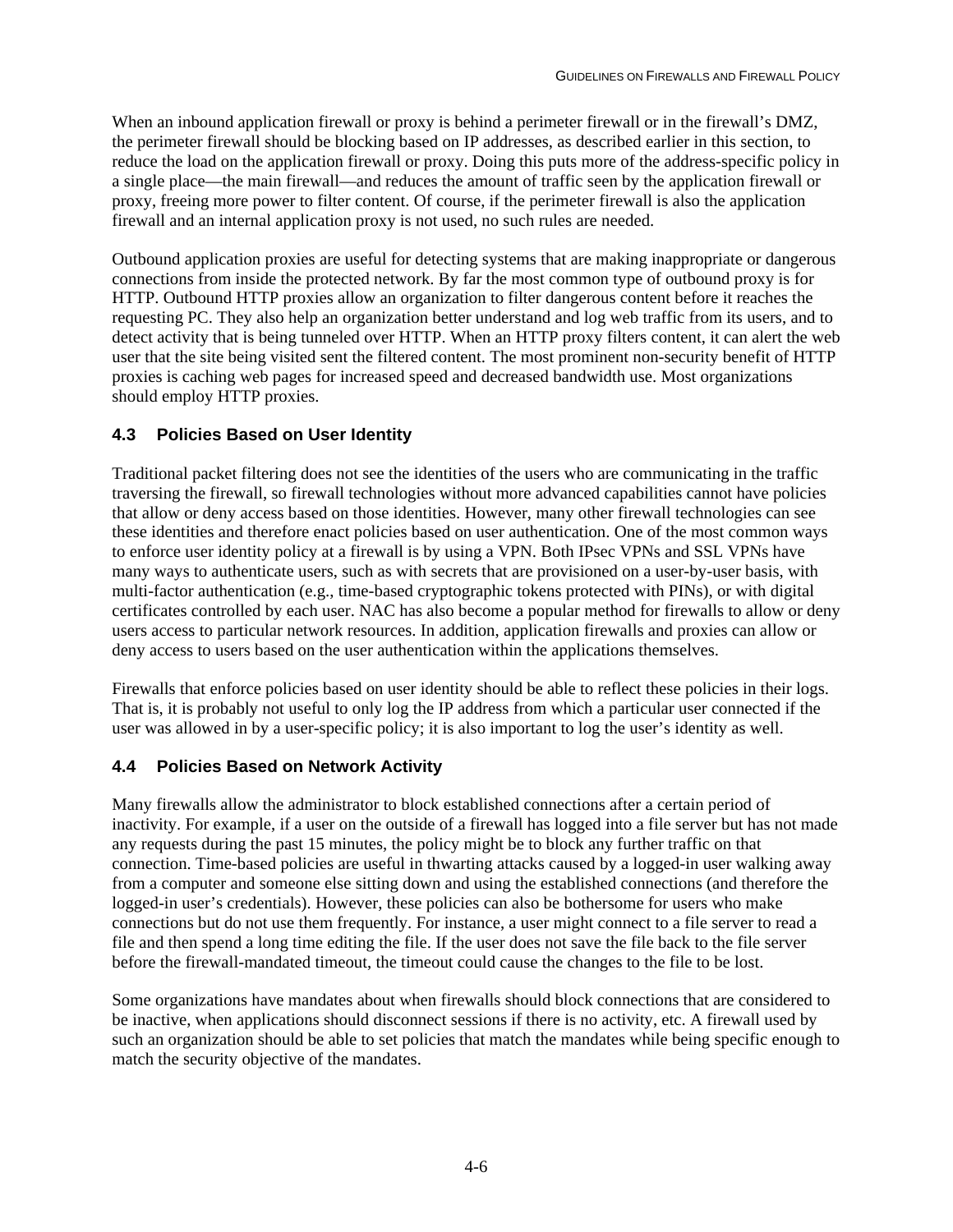<span id="page-33-0"></span>A different type of firewall policy based on network activity is one that throttles or redirects traffic if the rate of traffic matching the policy rule is too high. For example, a firewall might redirect the connections made to a particular inside address to a slower route if the rate of connections is above a certain threshold. Another policy might be to drop incoming ICMP packets if the rate is too high. Crafting such policies is quite difficult because throttling and redirecting can cause desired traffic to be lost or have difficult-todiagnose transient failures.

#### **4.5 Summary of Recommendations**

The following items summarize the major recommendations from this section:

- An organization's firewall policy should be based on a comprehensive risk analysis.
- Firewall policies should be based on blocking all inbound and outbound traffic, with exceptions made for desired traffic.
- Policies should take into account the source and destination of the traffic in addition to the content.
- Many types of IPv4 traffic, such as that with invalid or private addresses, should be blocked by default.
- Organizations should have policies for handling incoming and outgoing IPv6 traffic.
- An organization should determine which applications may send traffic into or out of its network and make firewall policies to block traffic for other applications.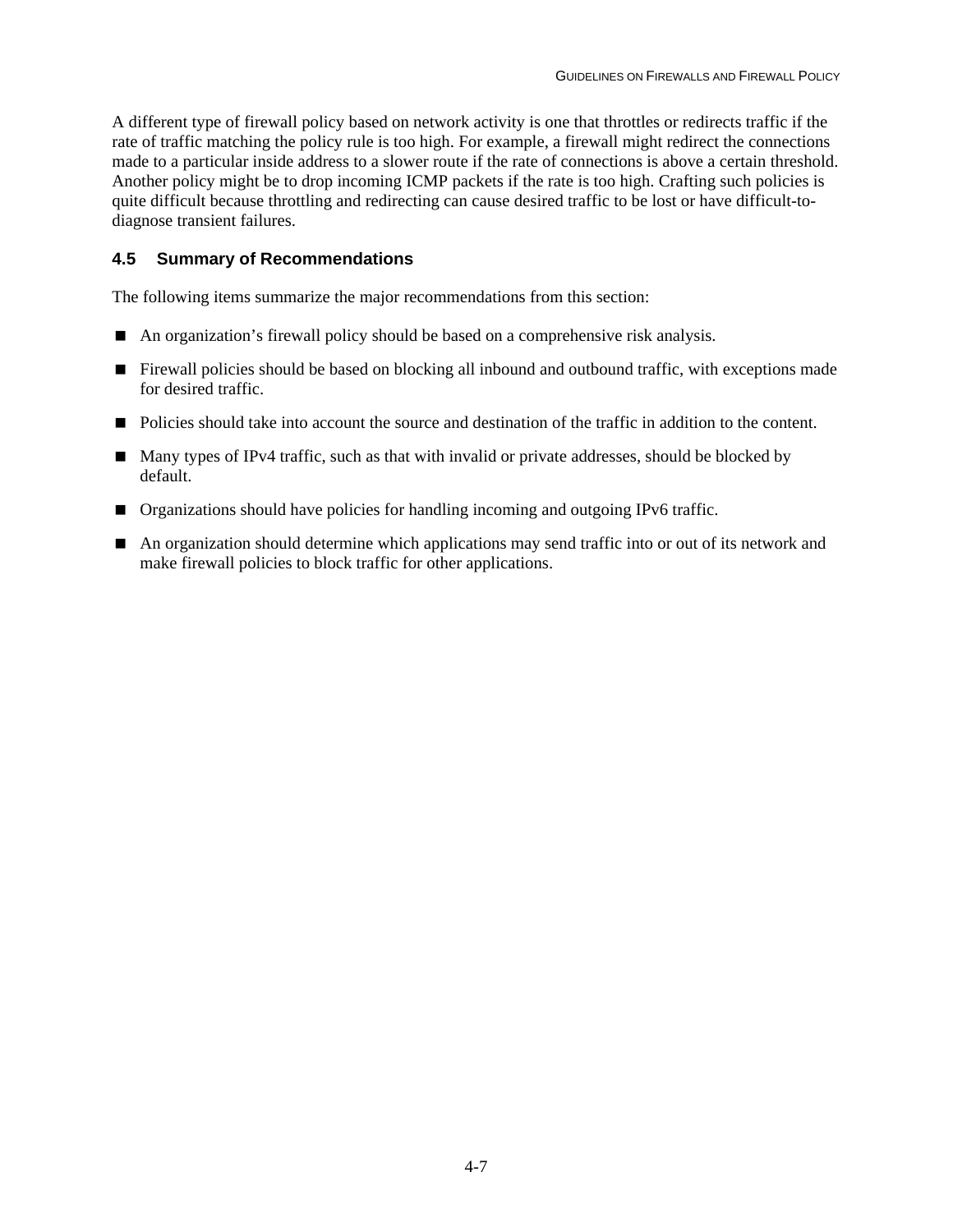#### <span id="page-34-0"></span>**5. Firewall Planning and Implementation**

This section focuses on the planning and implementation of firewalls in the enterprise. As with any new technology deployment, firewall planning and implementation should be addressed in a phased approach. A successful firewall deployment can be achieved by following a clear, step-by-step planning and implementation process. The use of a phased approach for deployment can minimize unforeseen issues and identify potential pitfalls early on. This section explores in depth each of the firewall planning and implementation phases, including:

- 1. **Plan.** The first phase of the process involves identifying all requirements that an organization should consider when determining which firewall to implement to enforce the organization's security policy.
- 2. **Configure**. The second phase involves all facets of configuring the firewall platform. This includes installing hardware and software as well as setting up rules for the system.
- 3. **Test.** The next phase involves implementing and testing a prototype of the designed solution in a lab or test environment. The primary goals of testing are to evaluate the functionality, performance, scalability, and security of the solution, and to identify any issues—such as interoperability—with components.
- 4. **Deploy**. Once testing is completed and all issues are resolved, the next phase focuses on deployment of the firewall into the enterprise.
- 5. **Manage**. After the firewall has been deployed, it is managed throughout its lifecycle to include component maintenance and support for operational issues. This lifecycle process is repeated when enhancements or significant changes need to be incorporated into the solution.

#### **5.1 Plan**

The planning phase for choosing and implementing a firewall should begin only after an organization has determined that a firewall is needed to enforce the organization's security policy. This typically occurs following a risk assessment of the overall system. A risk assessment includes (1) the identification of threats and vulnerabilities in the information system; (2) the potential impact or magnitude of harm that a loss of confidentiality, integrity, or availability would have on the organization's assets or operations (including mission, function, image, or reputation) in the event of a threat exploitation of identified vulnerabilities; and (3) the identification and analysis of security controls for the information system<sup>[20](#page-34-1)</sup>.

Basic principles that organizations should follow in the planning of firewall deployments include:

- Use devices as they were intended to be used. Firewalls should not be constructed of equipment not meant for firewall use. For example, routers are meant to handle routing, not highly complex filtering, which can cause an excess burden on the router's processor. Additionally, firewalls should not be expected to provide non-security services, such as acting as a web server or email server.
- **Create defense-in-depth.** Defense-in-depth involves creating multiple layers of security. This allows risk to be better managed, because if one layer of defense becomes compromised, another layer is there to contain the attack. In the case of firewalls, defense-in-depth can be accomplished by using multiple firewalls throughout an organization, including at the perimeter, in front of sensitive internal departments, and on individual computers. For defense-in-depth to be truly effective, firewalls should

<span id="page-34-1"></span><sup>20</sup> 20 For additional information about risk assessments, see NIST SP 800-30, *Risk Management Guide for Information Technology Systems* [\(http://csrc.nist.gov/publications/PubsSPs.html\)](http://csrc.nist.gov/publications/PubsSPs.html).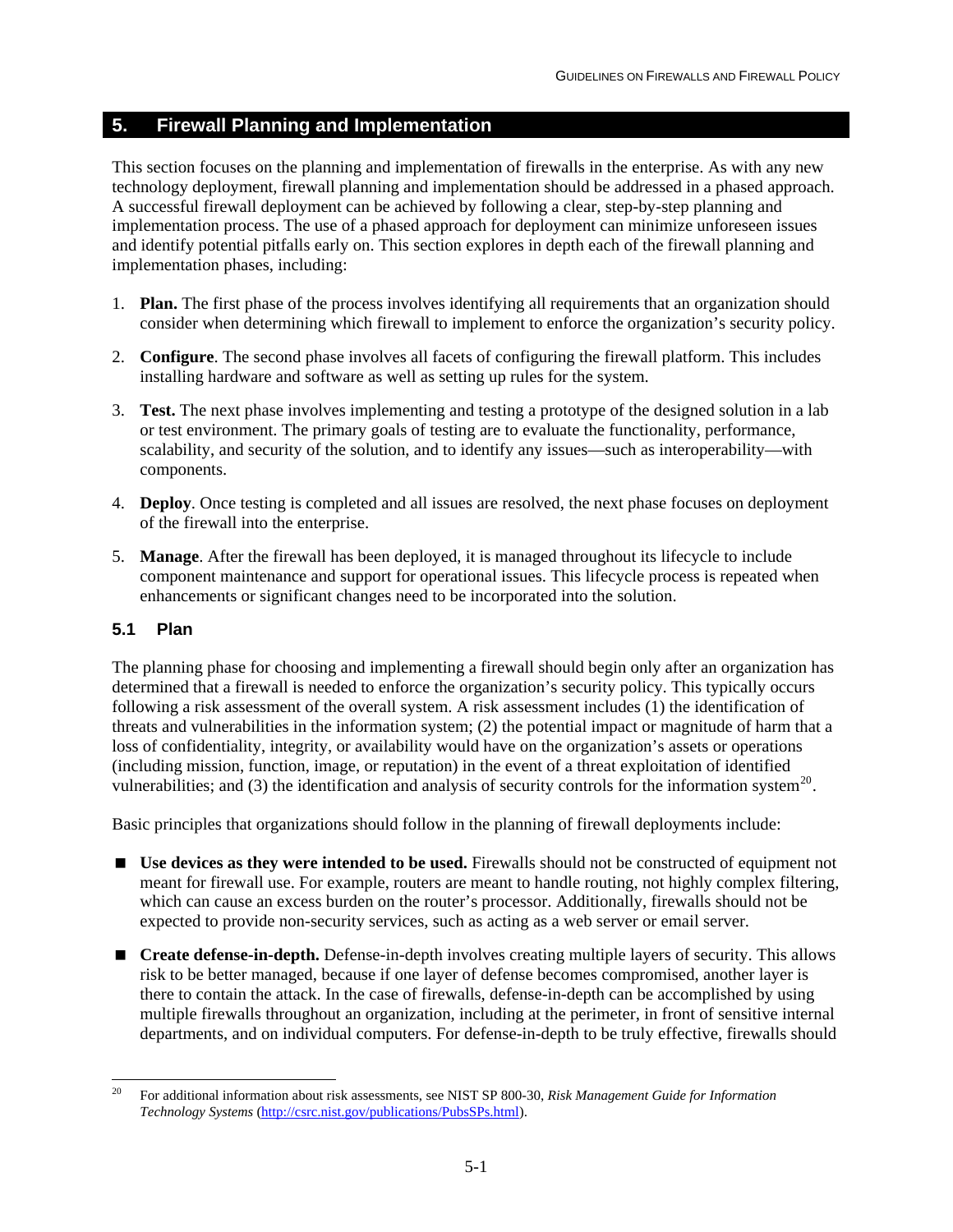be part of an overall security program that also includes products such as antimalware and intrusion detection software

- **Pay attention to internal threats.** Focusing attention solely on external threats leaves the network wide open to attacks from within. These threats may not come directly from insiders, but can involve internal hosts infected by malware or otherwise compromised by external attackers. Important internal systems should be placed behind internal firewalls.
- **Document the firewall's capabilities.** Each model of firewall has different capabilities and limitations. These will sometimes affect the planning of the organization's security policy and firewall deployment strategy. Any features that positively or negatively affect this planning should be written into the overall planning document.

Keep in mind that the expression "all rules are meant to be broken" applies when building firewalls. While firewall implementers should keep the above rules in mind during planning, every network and organization has unique requirements and idiosyncrasies that could require unique solutions.

Organizations should consider the following when purchasing and implementing a firewall solution:

- Security Capabilities
	- Which areas of the organization need to be protected (the perimeter, internal departments, remote office, individual hosts, specific services, mobile clients, etc.)?
	- Which types of firewall technologies will best address the kinds of traffic that need to be protected (packet filtering, stateful inspection, application firewall, application-proxy gateway, etc.)?
	- What additional security features—such as intrusion detection capabilities, VPNs, and content filtering—does the firewall need to support?

**Management** 

- Which protocols does the firewall support for remote management, such as HTTP-over-SSL, SSH, and access over a serial cable?
- Are any of the firewall's remote management protocols acceptable for use, according to the organization's policies?
- Can remote management be restricted to certain firewall interfaces and source IP addresses, such as those on a particular internal network?
- Does the firewall support centralized management for multiple devices (not necessarily just firewalls) from the same vendor?
- If centralized management is available, is it performed by a vendor-specific application or can it be controlled by other applications?
- $\blacksquare$  Performance (generally for network firewalls only)
	- What amount of throughput, maximum simultaneous connections, connections per second, and latency requirements must be met to prevent the firewall from being a bottleneck for network access, for both current and future traffic needs?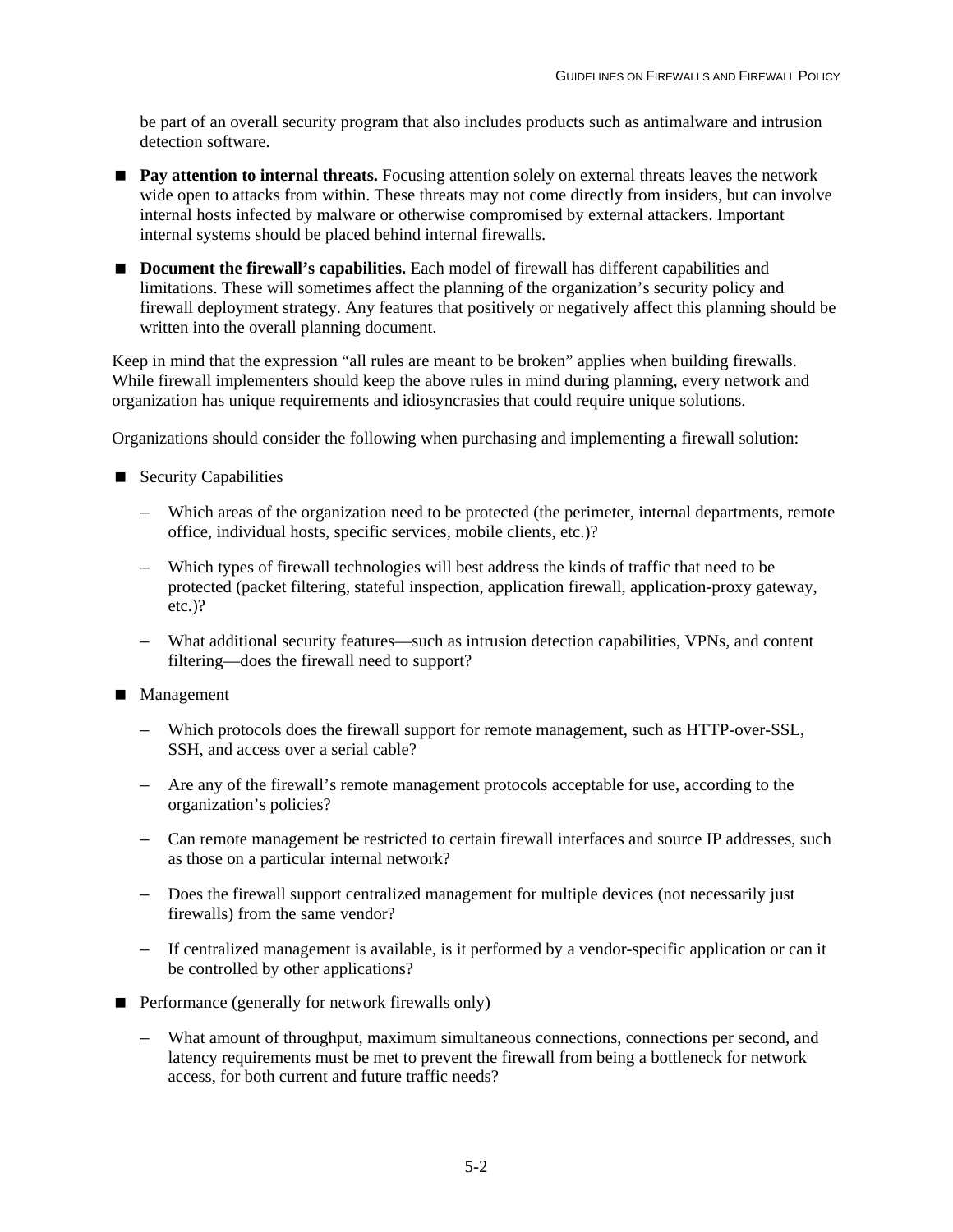- Are load balancing and failover functionally required to ensure high availability?
- Is hardware-based vs. software-based firewall preference a consideration?
- **Integration** 
	- Will the firewall require specific hardware to properly integrate within the organization's network infrastructure (specific power capabilities, specific type of network interface card [NIC], specific backup device, etc.)?
	- Does the firewall need to be compatible with other devices on the network that provide security or other services?
	- Does the firewall's logging interoperate with existing log management systems?
	- Will installing a firewall require changes to other areas of the network?
- Physical Environment (generally a consideration for network firewalls, although it may also apply to the centralized components of host-based firewall implementations)
	- Where will the firewall be physically located to ensure physical security and protection from disasters?
	- Is there adequate shelf or rack space at the physical location where the firewall will be placed?
	- Will additional power, backup power, air conditioning, and/or network connections be required at the physical location?
- Personnel
	- Who will be responsible for managing the firewall?
	- Will system administrators require training before the firewall is deployed?
- Future Needs
	- Will the firewall meet the future needs of the organization (plans to move to IPv6, anticipated bandwidth requirements, compliance with regulations expected to be implemented, etc.)?

Other items to consider when purchasing and implementing host-based and personal firewalls include:

- Do workstations or servers meet the minimum system requirements of the firewall being evaluated?
- $\blacksquare$  Will the firewall be compatible with other security software on the workstation or server (e.g., antimalware software)?
- Can the firewall be centrally managed and allow policies that enforce the organization's security policy to be pushed to clients?
- Can the firewall report policy violations to a central server?
- Can the firewall be locked down to prevent anyone but administrators from modifying its settings?
- Will the firewall conflict with host-based or personal firewalls built in to the hosts' operating systems? If so, how easily can these conflicts be resolved?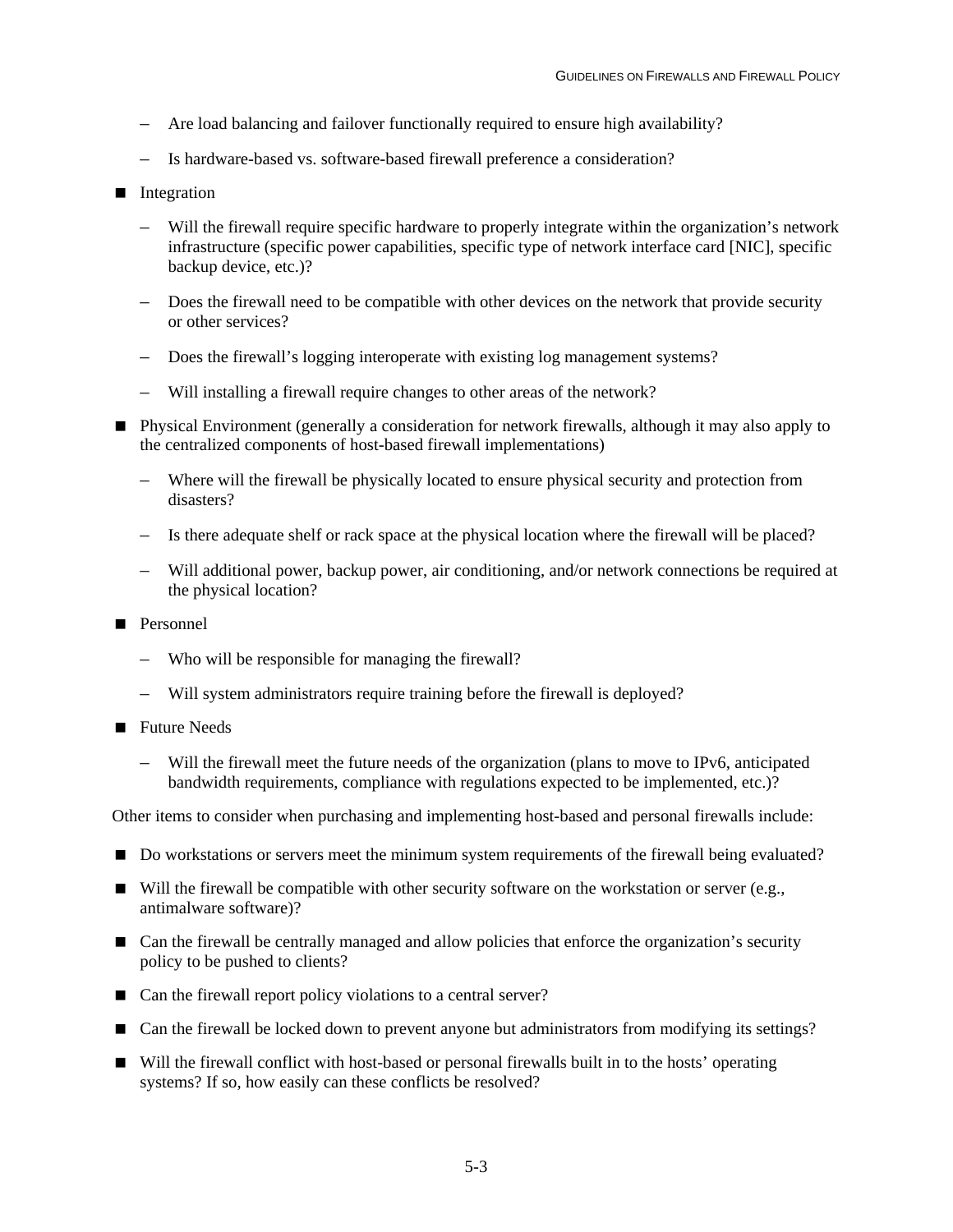#### <span id="page-37-0"></span>**5.2 Configure**

The configuration phase involves all facets of configuring the firewall platform. This includes installing hardware and software, configuring policies, configuring logging and alerting, and integrating the firewall into the network architecture.

#### **5.2.1 Hardware and Software Installation**

Once the firewall has been chosen and acquired, the hardware, operating system, and underlying firewall software should be installed for a software-based firewall. Next, for both software-based and hardwarebased firewalls, patches and vendor updates should be installed on the system. During this stage, the firewall should also be hardened to decrease the risk of vulnerabilities and protect the system against unauthorized access. Any console software needed for remote access should also be installed at this time.

During the installation and configuration, only the administrator doing that work should be able to manage the firewall. All other management services for the firewall, such as SNMP, should be disabled, and these services should be left disabled permanently unless needed. If the firewall supports having a separate administrator account for each person performing firewall administration duties, configure such accounts.

Network firewalls should be placed in a room that meets the product's recommended environmental requirements for temperature, humidity, space, power, etc. This room should also be physically secured to prevent unauthorized personnel from accessing the firewall.

Comparing the logs of multiple systems when analyzing problems is very important, so the internal clocks in each firewall should be consistent with those in all other systems used by the organization. The best way to do this is to have all systems synchronize with an authoritative time source.

#### **5.2.2 Policy Configuration**

Once hardware and software has been installed and secured, administrators can create the firewall's policies. Some firewalls implement policy through explicit rules; some firewalls require configuring firewall settings that then create internal rules; some firewalls create policies and rules automatically; and still others use a combination of these three types of configuration. The end result is a set of rules called a *ruleset* that describes how the firewall acts. Some vendors have restrictions or suggestions on the order of the rules in a ruleset. While it is common to think of a firewall's rules affecting traffic that appears on the internal or external interfaces, most firewalls also allow configuring policies that are not traffic-based, such as who can view or change the rules, or where external DNS servers and time synchronization servers can be found.

These rulesets should implement the organization's firewall policy as documented in the system security plan, and should be as specific as possible with regards to the network traffic they control. To create a ruleset, it should first be determined what types of traffic (protocols, source and destination addresses, etc.) are required by approved applications for the organization. This should include protocols that the firewall itself may need (DNS, Simple Network Management Protocol [SNMP], NTP, logging, etc.)

The details of creating a ruleset vary by type of firewall and specific products. For example, many firewalls check traffic against rules in a sequential manner until a match is found. For these firewalls, rules with the highest chance of matching traffic patterns should be placed as high in the list as possible to improve firewall performance. Other firewalls have more complex ways of processing rulesets, such as first checking "deny" rules and then checking "allow" rules.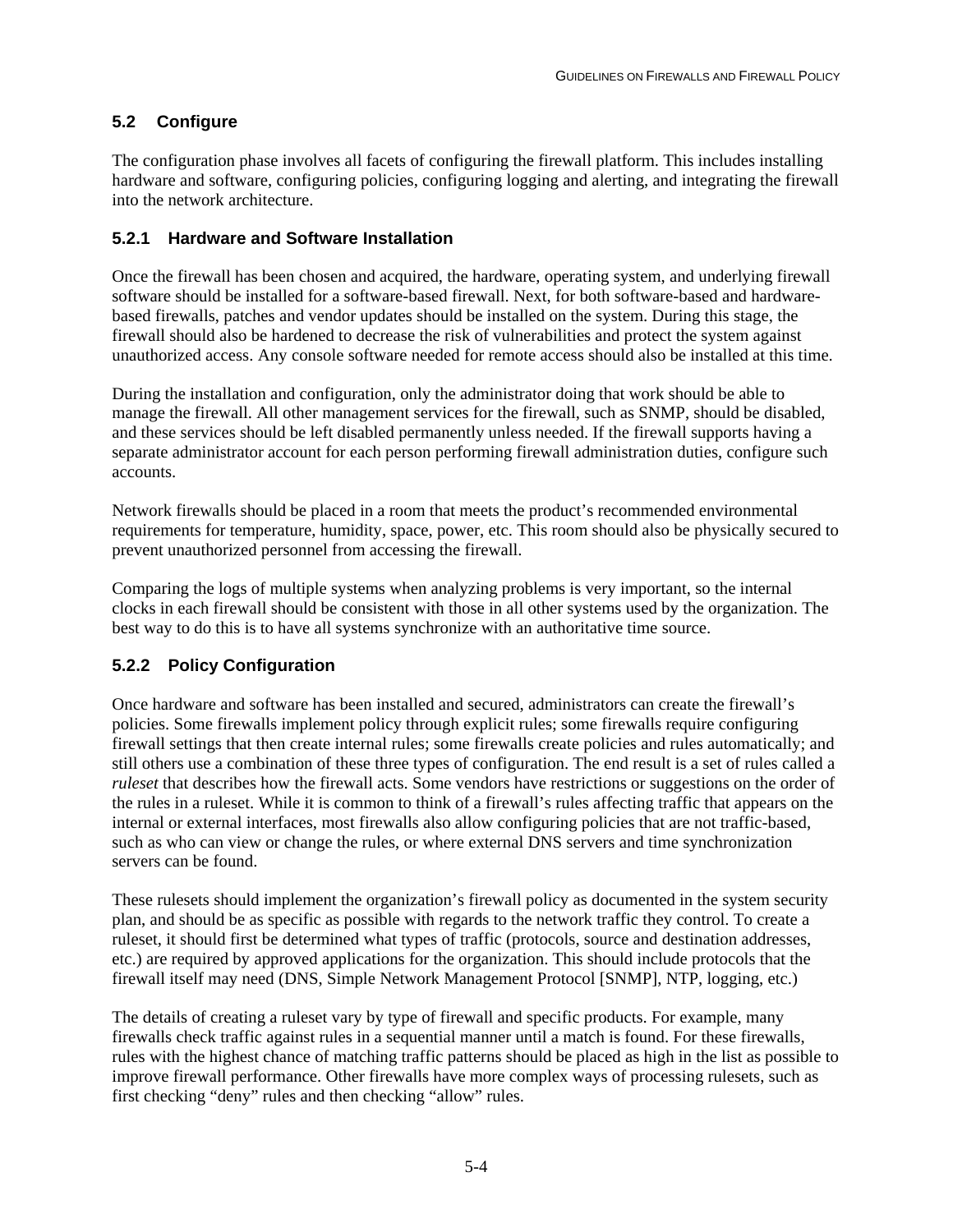<span id="page-38-0"></span>Most firewalls allow each rule in a ruleset to have a comment. Filling in such a comment is important for others to determine why a rule was made. Comments are also quite useful to people auditing rulesets. Although commenting rules may seem trivial, it can be quite valuable later and takes little effort. The rule changes and the associated comments should be copied to the appropriate configuration management log.

At minimum, the following rules should be defined:

- **Port filtering should be enabled at the outer edge of the network, and probably at places inside the** network as well.
- Content filtering should be done as close to the content receiver as possible.

Many ways exist to define rules, and each organization will have its own needs and specific sets of personnel who should be involved in ruleset configuration.

If multiple firewalls need to have the same rules or a common subset of rules, those rules should be synchronized across the firewalls. This is usually done in a vendor-specific fashion. Note that it is likely that some of the firewalls might have somewhat different policies, depending on their location in the organization's network. For example, an organization might want to have just one of its firewalls acting as the VPN gateway, although all the firewalls might have the same filtering rules for non-VPN traffic. Therefore, it is important to only synchronize the rules that are common across the firewalls.

#### **5.2.3 Logging and Alerts Configuration**

The next step in the configuration process is to set up logging and alerts. Logging is a critical step in preventing and recovering from failures as well as ensuring that proper security configurations are set on the firewall. Proper logging can also provide vital information for responding to security incidents. Whenever possible, the firewall should be configured both to store logs locally and to send them to a centralized log management infrastructure. Resource constraints, firewall logging capabilities, and other situations may impair the ability to store logs both locally and centrally.

Deciding what to log, and how long to keep logs, should be done on a case-by-case basis. For example, some network administrators want to log all incoming accepted connections so that they can make sure that they are not accepting unwanted traffic. Other administrators would not want to log accepted incoming connections because they are so numerous or because the logging would consume too many resources. Similarly, some administrators would not want to log all incoming traffic denied by the firewall because the number of scans and probes by potentially malicious parties is very high and there is no action to be taken in response to them; however, other administrators would want to know about scans and probes in case they can detect a pattern that alerts them to a potential attack that can then be prevented.

If the firewall supports having administrator accounts with different capabilities, create one or more administrative user accounts with just read access to the logs, if possible. Use these credentials when performing read-only tasks such as auditing and periodic inspection of the logs.

In addition to configuring logging, real-time alerts should also be set up to notify administrators when important events occur on the firewall. Notifications may include the following:

- Any modifications or disabling of the firewall rules
- System reboots, disk shortages, and other operational events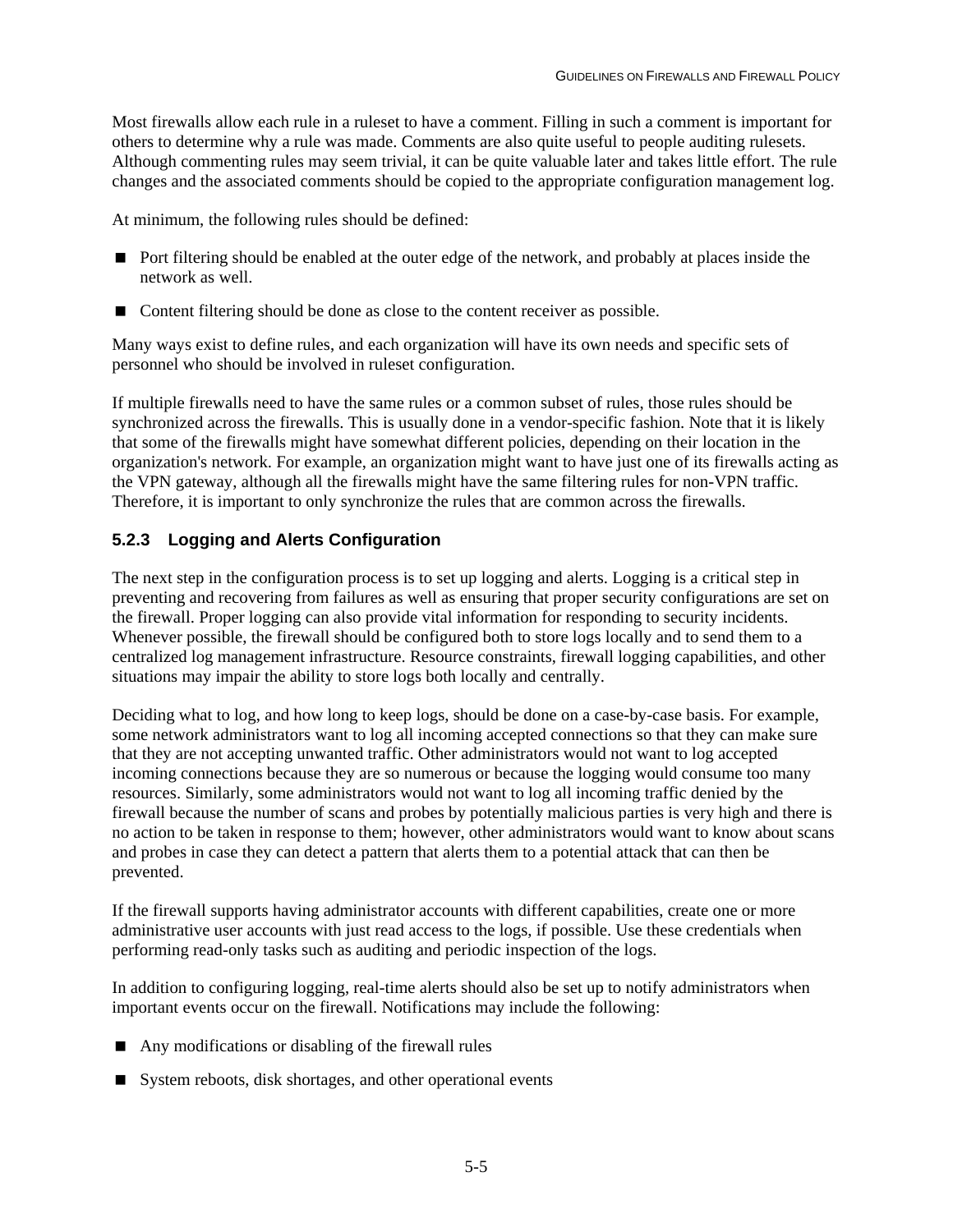<span id="page-39-0"></span>■ Secondary system status changes, if applicable.

#### **5.3 Test**

New firewalls should be tested and evaluated before deployment to ensure that they are working properly. Testing should be completed on a test network without connectivity to the production network. This test network should attempt to replicate the production network as faithfully as possible, including the network topology and network traffic that would travel through the firewall. Aspects of the solution to evaluate include the following:

- **Connectivity.** Users can establish and maintain connections through the firewall.
- **Ruleset**, Traffic that is specifically allowed by the security policy is permitted. All traffic that is not allowed by the security policy is blocked. Verification of the ruleset should include both reviewing it manually and testing whether the rules work as expected.
- **Application Compatibility.** Host-based or personal firewall solutions do not break or interfere with the use of existing software applications. This includes network communications between application components. Network firewall solutions do not interfere with applications that have components that interact through the firewall (e.g., client and server software).
- **Management.** Administrators can configure and manage the solution effectively and securely.
- **Logging.** Logging and data management function in accordance with the organization's policies and strategies.
- **Performance.** Solutions provide adequate performance during normal and peak usage. In many cases, the best way to test performance under the load of a prototype implementation is to use simulated traffic generators on a live test network to mimic the actual characteristics of expected traffic as closely as possible. Simulating the loads caused by DoS attacks can also be helpful in assessing firewall performance. Testing should incorporate a variety of applications that will traverse the firewall, especially those that are most likely to be affected by network throughput or latency issues.
- **Security of the Implementation.** The firewall implementation itself may contain vulnerabilities and weaknesses that attackers could exploit. Organizations with high security needs may want to perform vulnerability assessments against firewall components.
- **Component Interoperability.** Components of the firewall solution must function together properly. This is of greatest concern when a variety of components from different vendors are used.
- **Policy Synchronization.** If there are multiple firewalls running synchronized policies or groups of rules, test that the synchronization works in various scenarios (such as if one or more nodes are offline).
- **Additional Features.** Additional features that will be used by the firewall—such as VPN and antimalware capabilities—should be tested to ensure they are working properly.

#### **5.4 Deploy**

Once testing is complete and all issues have been resolved, the next phase of the firewall planning and implementation model is deployment, which should be done in accordance with organization policies. Before deploying the firewall, administrators should notify users or owners of potentially affected systems of the planned deployment, and instruct them who to notify if they encounter any problems. Any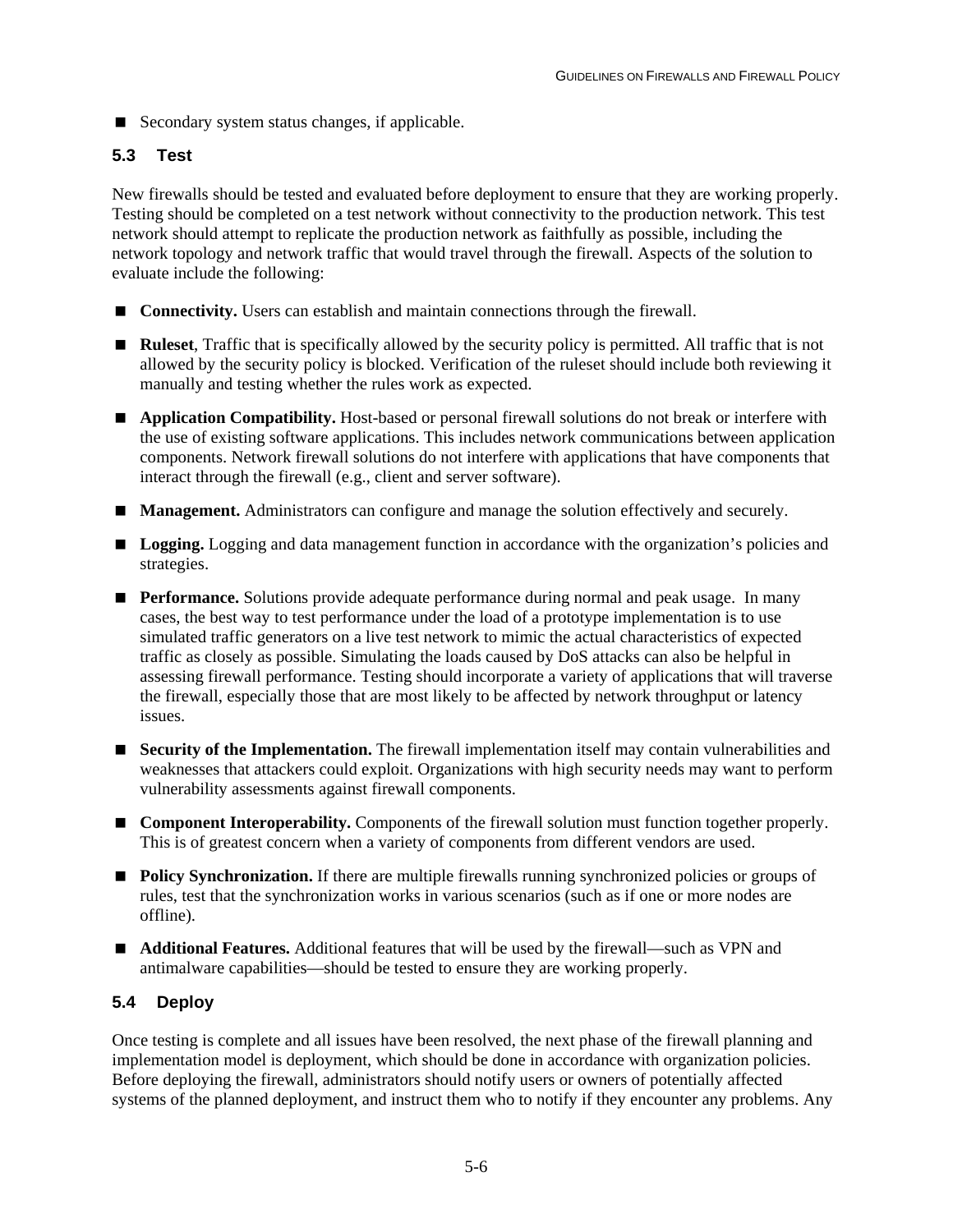<span id="page-40-0"></span>changes required to other equipment should also be coordinated as part of the firewall deployment. The security policy expressed by the firewall's configuration should be added to the overall security policy of the organization, and the ongoing changes to its configuration should be integrated with the organization's configuration management processes. If multiple firewalls are being deployed, including personal firewalls or at multiple branch offices, a gradual or phased approach should be considered; a pilot program would also be helpful, especially for identifying and resolving issues of conflicting policies. This will provide administrators with an opportunity to evaluate the firewall solution's impact and resolve issues before enterprise-wide deployment.

Connecting a firewall to the organization's network requires more than just inserting the firewall into the traffic flow from the outside of the network to the inside: it also involves integrating the firewall with other network elements that will interact with the firewall. Because firewalls usually act as routers, the firewall has to be integrated into the network's routing structure. This often means replacing a router that is at the same spot in the network topology as where the firewall is being placed, but it can also mean changing the routing tables for other routers in the organization's network to handle the addition of this new router. If elements in the network use dynamic routing, those elements will probably need to have their configuration modified to be aware of the firewall's routing. Also, the network switch on the outside of the network being protected may need to be reconfigured to handle the firewall's addressing. If the firewall is a set of systems with failover between the systems, the network switch may need to be configured to handle the failover.

#### **5.5 Manage**

This last phase of the firewall planning and implementation model is the longest lasting, because managing the solution involves maintaining firewall architecture, policies, software, and other components of the solution chosen to be deployed. One example of a typical maintenance action is testing and applying patches to firewall devices.<sup>[21](#page-40-1)</sup> Policy rules may need to be updated as new threats are identified and requirements change, such as when new applications or hosts are implemented within the network, and should also be reviewed periodically to ensure they remain in compliance with security policy. It is also important to monitor the performance of firewall components to ensure that potential resource issues are identified and addressed before components become overwhelmed. Logs and alerts should also be monitored continuously to identify threats—successful and unsuccessful—that are made to the system. Another important task is to perform periodic testing to verify that firewall rules are functioning as expected. Also, firewall policies and rulesets should be backed up regularly. Some firewalls can store this information in multiple formats, such as a binary format that is used to configure the firewall and a human-readable format that can be read by auditors. If multiple formats are available, backups should be kept in all of them.

Changes to firewall rulesets or policies impact security and should be managed as part of a formal configuration management process. Many firewalls have auditing of changes as part of their administrative interfaces, but this does not necessarily track policy changes. At a minimum, a log should be kept of all policy decisions and ruleset changes—and this log should somehow be associated with the firewall. For example, the log can be attached to the device physically, or the log file can be kept in the same part of the organization's inventory management system as the firewall. Also, some firewalls permit comments to be maintained for each rule; wherever practical, rulesets should be documented with comments on each rule. Most firewalls allow restrictions on who can make changes to the ruleset; some even allow restrictions on the addresses from which administrators can make such changes. Such restrictions should be used when possible.

<span id="page-40-1"></span> $21$ 21 For additional information about patch management, see NIST SP 800-40 Version 2, *Creating a Patch and Vulnerability Management Program* ([http://csrc.nist.gov/publications/PubsSPs.html\)](http://csrc.nist.gov/publications/PubsSPs.html).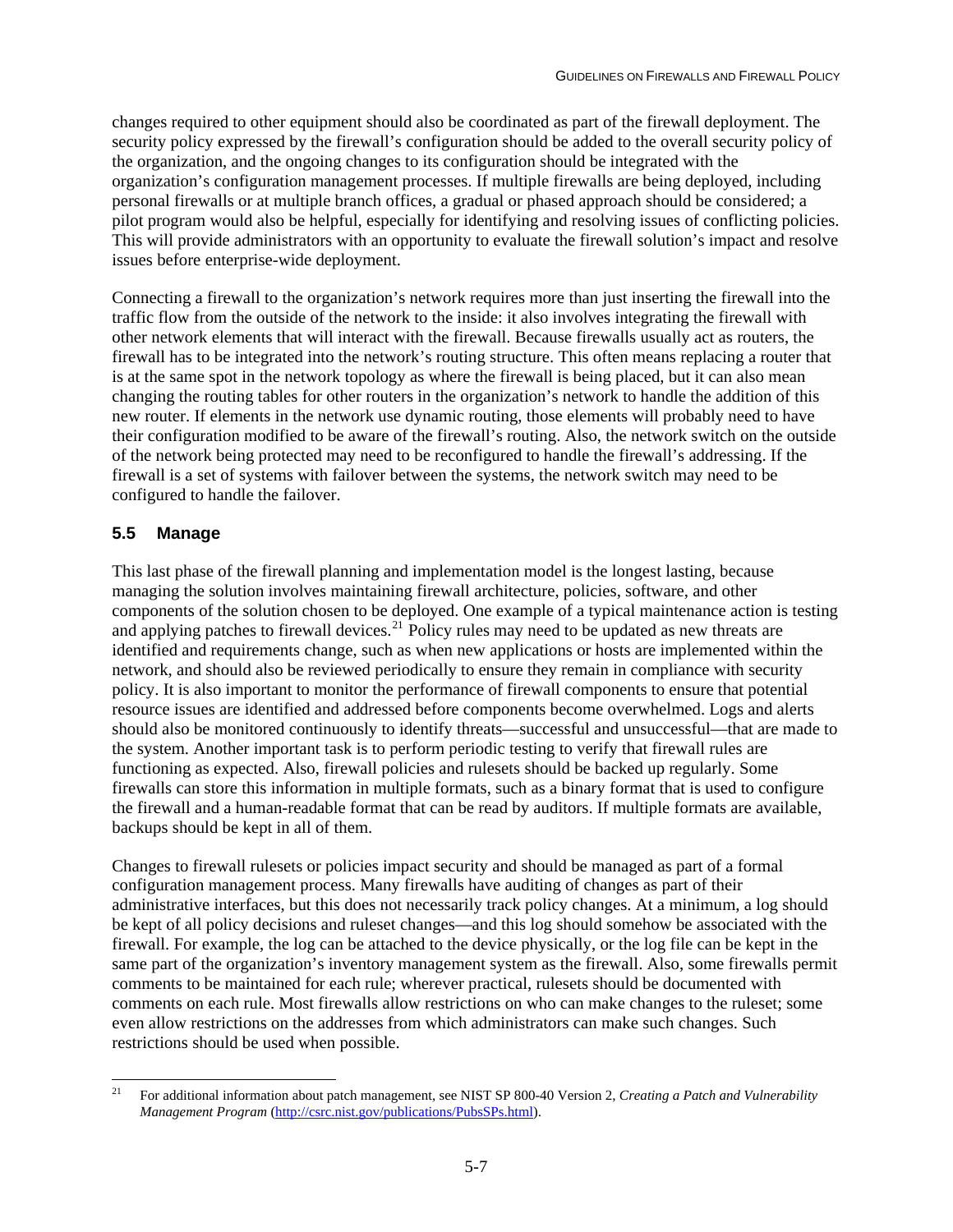Be aware that firewall rulesets can become increasingly complicated with age. For example, a new firewall ruleset might contain entries to accommodate only outbound user traffic and inbound email traffic (along with allowing the return inbound connections required by TCP/IP)—but will likely contain far more rules by the time the firewall system reaches the end of its first year in production. While new user or business requirements typically drive these changes, they can also reflect other influences within an organization. It is important to review the firewall policy often. Such a review can uncover rules that are no longer needed as well as new policy requirements that need to be added to the firewall.

It is best to review the firewall policy at regular intervals so that such reviews do not only happen during policy or security audits (or, worse, only during emergencies). Each review should include a detailed examination of all changes since the last regular review, particularly who made the changes and under what circumstances. It is also useful to occasionally perform overall rules t audits by people who are not part of the normal policy review team to get an outside view of how the policy matches the organization's goals. Some firewalls have tools that can do automated reviews of policies, looking for such things as redundant rules or missing rules that are widely recommended. If such tools are available for an organization's firewall, they should be used periodically, probably as part of the regular policy review.

Organizations may want to consider conducting penetration testing to assess the overall security of their network environment. This testing can be used to verify that a firewall ruleset is performing as intended by generating network traffic and monitoring how it is handled by the firewall in comparison with its expected response. Penetration testing should be employed in addition to, rather than instead of, a conventional audit program.[22](#page-41-0)

<span id="page-41-0"></span> $22$ 22 For more information on penetration testing, see NIST SP 800-115, *Technical Guide to Information Security Testing and Assessment* [\(http://csrc.nist.gov/publications/PubsSPs.html\)](http://csrc.nist.gov/publications/PubsSPs.html).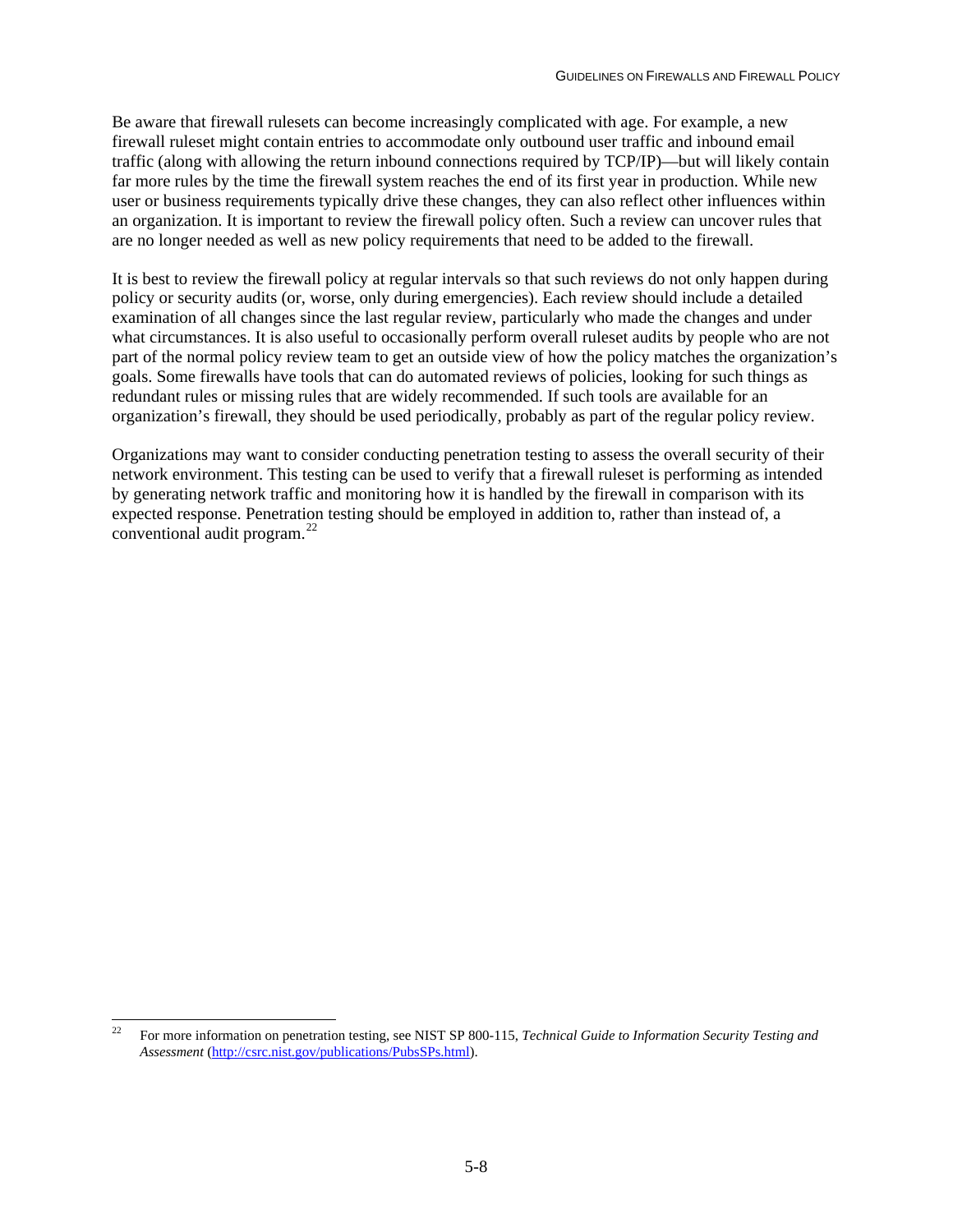#### <span id="page-42-0"></span>**Appendix A—Glossary**

Selected terms used in the publication are defined below.

**Application Firewall:** A firewall that uses stateful protocol analysis to analyze network traffic for one or more applications.

**Application-Proxy Gateway:** A firewall capability that combines lower-layer access control with upper layer-functionality, and includes a proxy agent that acts as an intermediary between two hosts that wish to communicate with each other.

**Dedicated Proxy Server:** A form of proxy server that has much more limited firewalling capabilities than an application-proxy gateway.

**Demilitarized Zone (DMZ):** An interface on a routing firewall that is similar to the interfaces found on the firewall's protected side. Traffic moving between the DMZ and other interfaces on the protected side of the firewall still goes through the firewall and can have firewall protection policies applied.

**Deny by Default:** To block all inbound and outbound traffic that has not been expressly permitted by firewall policy.

**Egress Filtering:** Filtering of outgoing network traffic.

**Firewall:** A device or program that controls the flow of network traffic between networks or hosts that employ differing security postures.

**Host-Based Firewall:** A software-based firewall installed on a server to monitor and control its incoming and outgoing network traffic.

**Ingress Filtering:** Filtering of incoming network traffic.

**Network Access Control (NAC):** A feature provided by some firewalls that allows access based on a user's credentials and the results of health checks performed on the telework client device.

**Network Address Translation (NAT):** A routing technology used by many firewalls to hide internal system addresses from an external network through use of an addressing schema.

**Packet Filter:** A routing device that provides access control functionality for host addresses and communication sessions.

**Personal Firewall:** A software-based firewall installed on a desktop or laptop computer to monitor and control its incoming and outgoing network traffic.

**Personal Firewall Appliance:** A device that performs functions similar to a personal firewall for a group of computers on a home network.

**Ruleset:** A set of directives that govern the access control functionality of a firewall. The firewall uses these directives to determine how packets should be routed between its interfaces.

**Stateful Inspection:** Packet filtering that also tracks the state of connections and blocks packets that deviate from the expected state.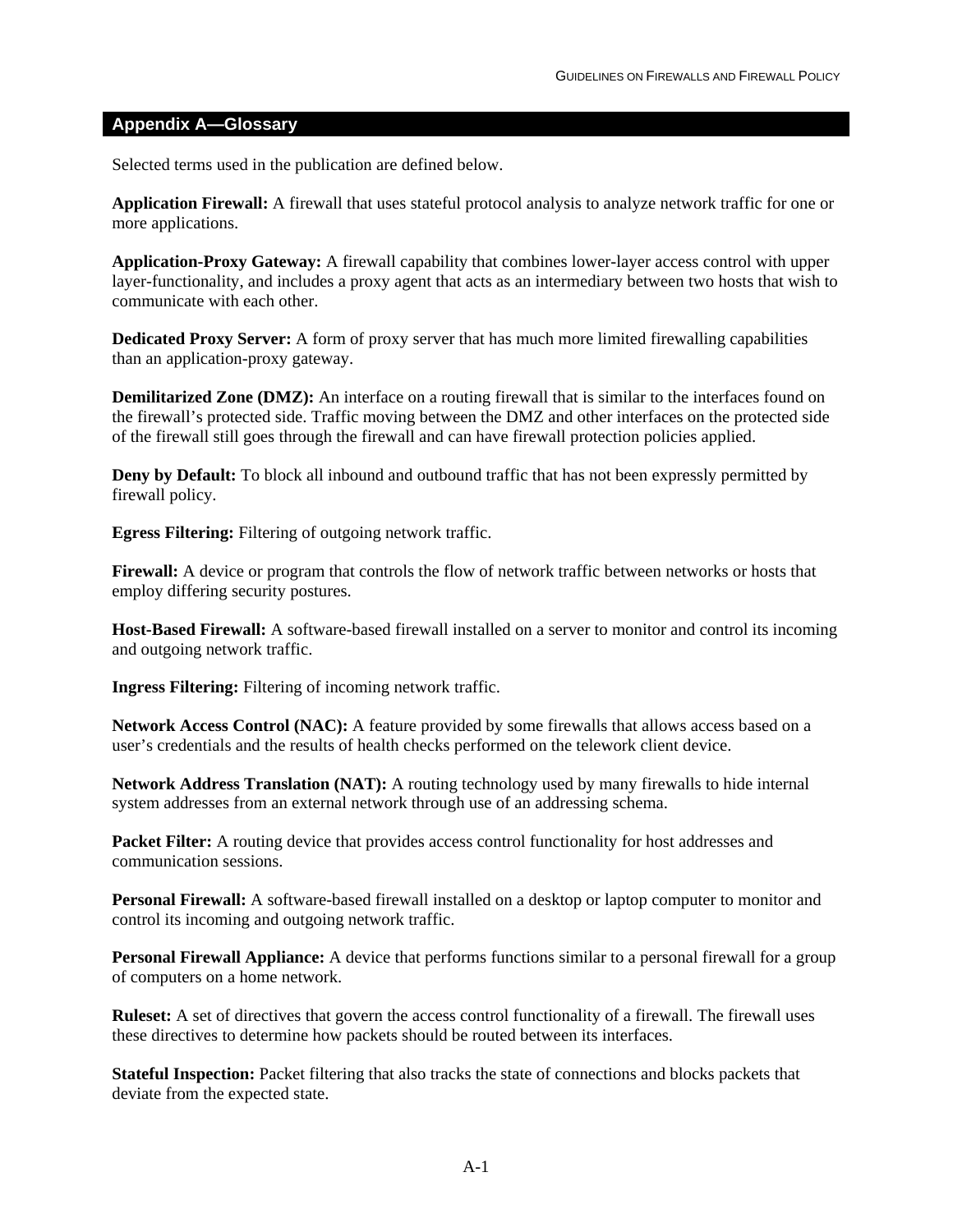**Stateful Protocol Analysis:** A firewalling capability that improves upon standard stateful inspection by adding basic intrusion detection technology. This technology consists of an inspection engine that analyzes protocols at the application layer to compare vendor-developed profiles of benign protocol activity against observed events to identify deviations, allowing a firewall to allow or deny access based on how an application is running over a network.

**Stateless Inspection:** See "Packet Filtering".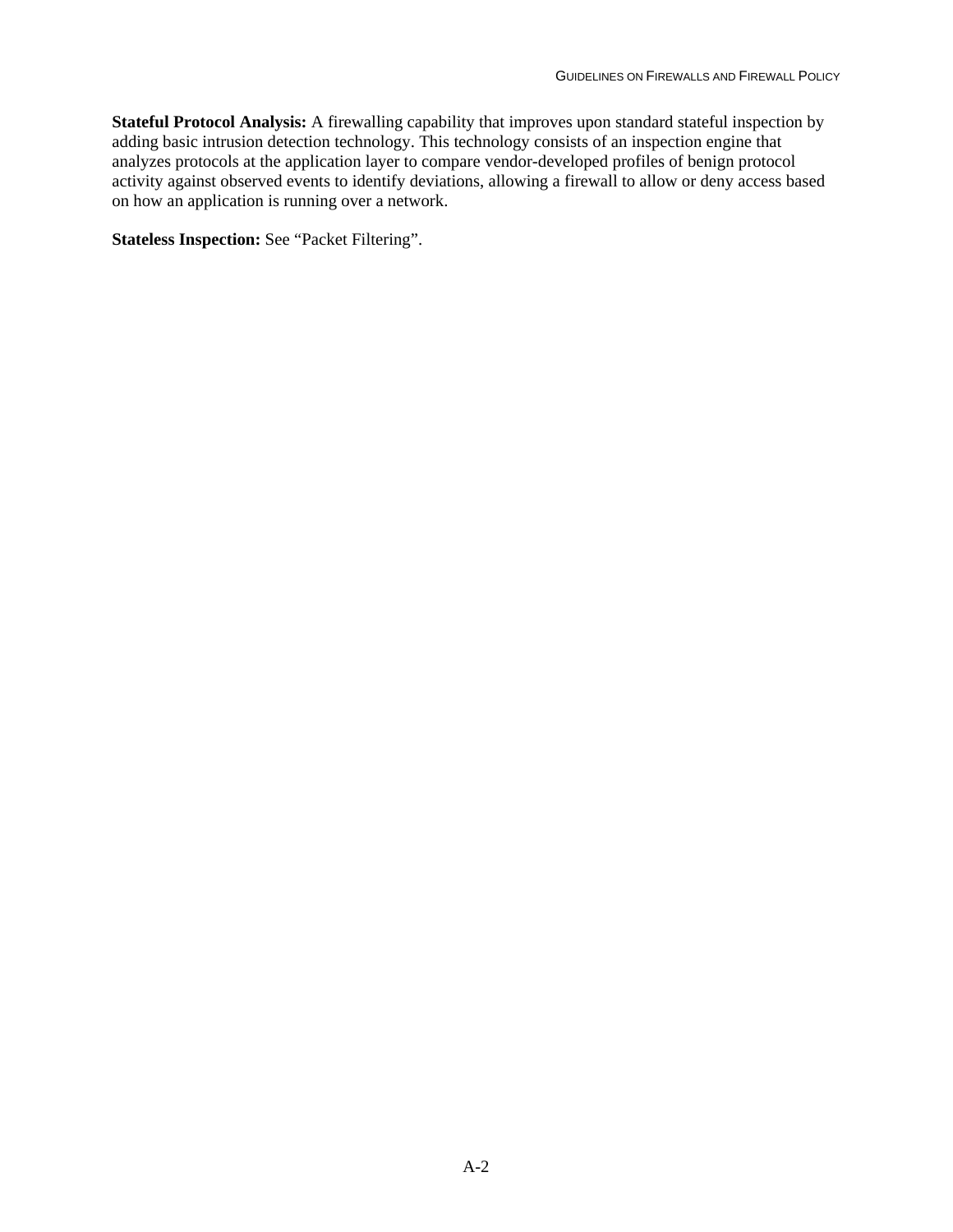# <span id="page-44-0"></span>**Appendix B—Acronyms and Abbreviations**

Selected acronyms and abbreviations used in the publication are defined below.

| AН<br>ALG         | <b>Authentication Header</b><br><b>Application Layer Gateways</b> |
|-------------------|-------------------------------------------------------------------|
| <b>CA</b>         | <b>Certificate Authority</b>                                      |
| <b>CIDR</b>       | <b>Classless Inter-Domain Routing</b>                             |
| <b>CPU</b>        | <b>Central Processing Unit</b>                                    |
|                   |                                                                   |
| DMZ               | <b>Demilitarized Zone</b>                                         |
| <b>DNS</b>        | Domain Name System                                                |
| <b>DoS</b>        | Denial of Service                                                 |
| ESP               | <b>Encapsulating Security Payload</b>                             |
| <b>FISMA</b>      | <b>Federal Information Security Management Act</b>                |
| <b>FTP</b>        | <b>File Transfer Protocol</b>                                     |
| <b>HA</b>         | <b>High Availability</b>                                          |
| <b>HTML</b>       | <b>Hypertext Markup Language</b>                                  |
| <b>HTTP</b>       | <b>Hypertext Transfer Protocol</b>                                |
| <b>ICMP</b>       | <b>Internet Control Message Protocol</b>                          |
| <b>IDPS</b>       | Intrusion Detection and Prevention System                         |
| <b>IETF</b>       | <b>Internet Engineering Task Force</b>                            |
| <b>IGMP</b>       | <b>Internet Group Management Protocol</b>                         |
| IKE               | <b>Internet Key Exchange</b>                                      |
| IM                | <b>Instant Messaging</b>                                          |
| <b>IMAP</b>       | <b>Internet Message Access Protocol</b>                           |
| IP                | <b>Internet Protocol</b>                                          |
| <b>IPS</b>        | <b>Intrusion Prevention System</b>                                |
| <b>IPsec</b>      | <b>Internet Protocol Security</b>                                 |
| IPv4              | <b>Internet Protocol version 4</b>                                |
| IP <sub>v</sub> 6 | Internet Protocol version 6                                       |
| <b>ISATAP</b>     | Intra-site Automatic Tunnel Addressing Protocol                   |
| <b>ISP</b>        | Internet Service Provider                                         |
| IT                | <b>Information Technology</b>                                     |
| <b>ITL</b>        | <b>Information Technology Laboratory</b>                          |
| <b>LAN</b>        | <b>Local Area Network</b>                                         |
| <b>LDAP</b>       | <b>Lightweight Directory Access Protocol</b>                      |
| <b>MAC</b>        | <b>Media Access Control</b>                                       |
| <b>MIME</b>       | Multipurpose Internet Mail Extensions                             |
| <b>NAC</b>        | <b>Network Access Control</b>                                     |
| <b>NAP</b>        | <b>Network Access Protection</b>                                  |
| <b>NAPT</b>       | <b>Network Address and Port Translation</b>                       |
| <b>NAT</b>        | <b>Network Address Translation</b>                                |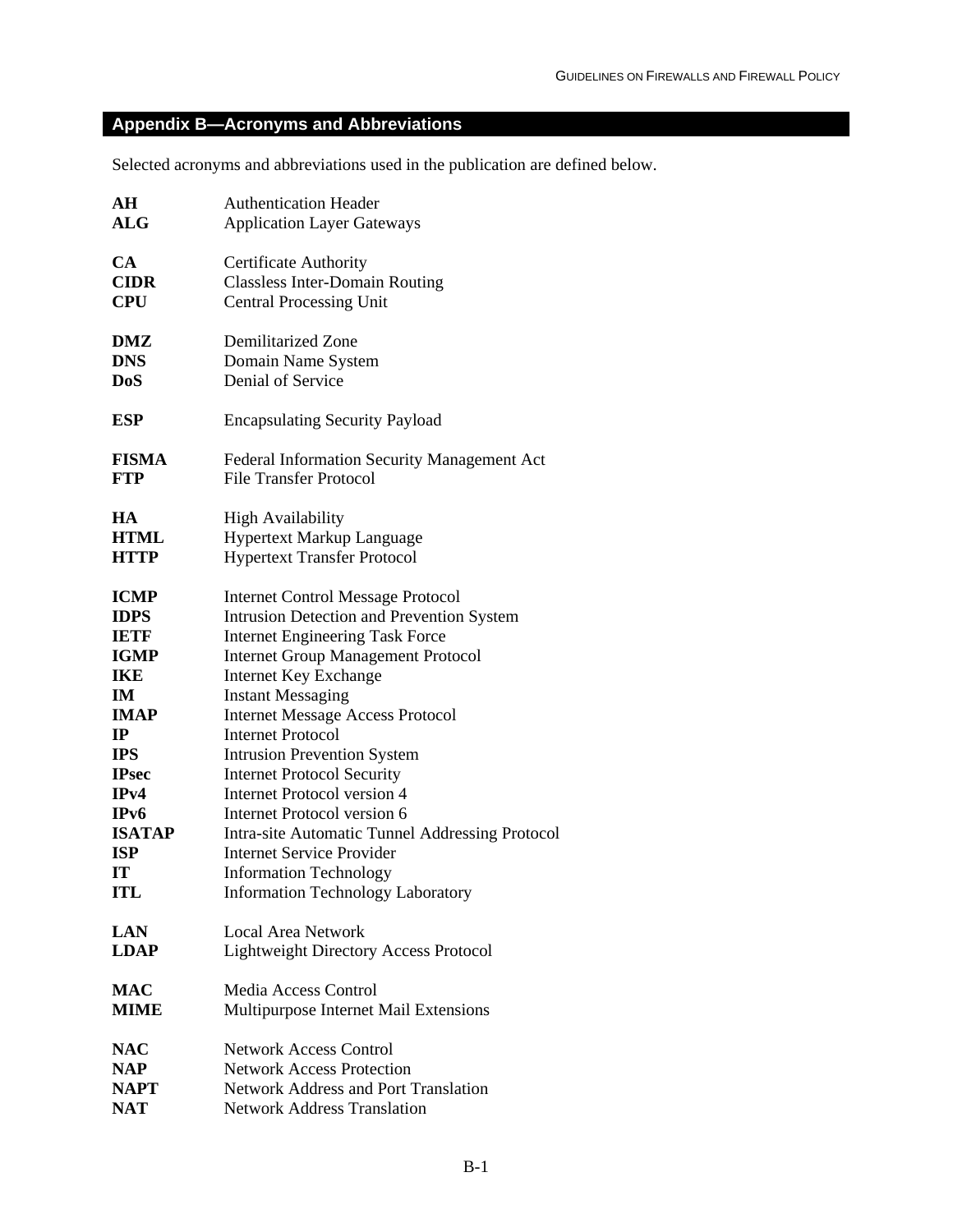| <b>NIC</b>                  | Network Interface Card                                                    |
|-----------------------------|---------------------------------------------------------------------------|
| <b>NIST</b>                 | National Institute of Standards and Technology                            |
| <b>NTP</b>                  | <b>Network Time Protocol</b>                                              |
| <b>OMB</b>                  | Office of Management and Budget                                           |
| <b>PAT</b>                  | <b>Port Address Translation</b>                                           |
| <b>PC</b>                   | <b>Personal Computer</b>                                                  |
| <b>PCI</b>                  | <b>Payment Card Industry</b>                                              |
| <b>PMTU</b>                 | Path Maximum Transmission Unit                                            |
| <b>POP</b>                  | <b>Post Office Protocol</b>                                               |
| <b>RADIUS</b><br><b>RFC</b> | Remote Authentication Dial In User Service<br><b>Request for Comments</b> |
| <b>SMTP</b>                 | Simple Mail Transfer Protocol                                             |
| <b>SNMP</b>                 | Simple Network Management Protocol                                        |
| SP                          | <b>Special Publication</b>                                                |
| <b>SQL</b>                  | <b>Structured Query Language</b>                                          |
| <b>SSL</b>                  | Secure Sockets Layer                                                      |
| <b>TCP</b>                  | <b>Transmission Control Protocol</b>                                      |
| <b>TCP/IP</b>               | <b>Transmission Control Protocol/Internet Protocol</b>                    |
| <b>TLS</b>                  | <b>Transport Layer Security</b>                                           |
| <b>UDP</b>                  | <b>User Datagram Protocol</b>                                             |
| <b>UPnP</b>                 | Universal Plug and Play                                                   |
| <b>URL</b>                  | <b>Uniform Resource Locator</b>                                           |
| <b>UTM</b>                  | <b>Unified Threat Management</b>                                          |
| VoIP                        | Voice over Internet Protocol                                              |
| <b>VPN</b>                  | <b>Virtual Private Network</b>                                            |
| <b>VPNC</b>                 | Virtual Private Network Consortium                                        |
| <b>WAN</b>                  | <b>Wide Area Network</b>                                                  |
| <b>XML</b>                  | Extensible Markup Language                                                |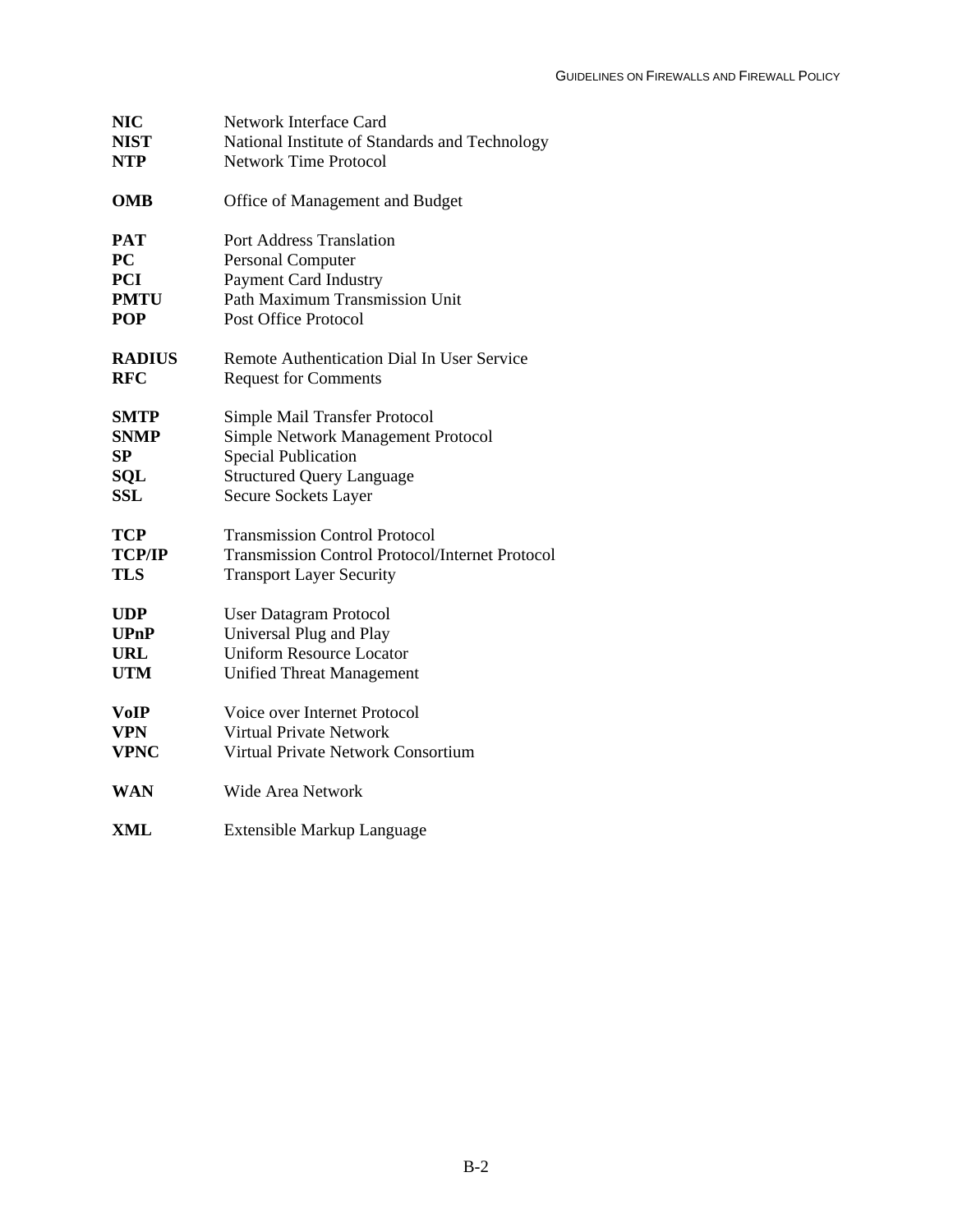# <span id="page-46-0"></span>**Appendix C—Resources**

The lists below provide examples of resources that may be helpful.

#### **NIST Documents and Resource Sites**

| <b>Resource Name</b>                                                                                                              | <b>Uniform Resource Locator (URL)</b>                                |
|-----------------------------------------------------------------------------------------------------------------------------------|----------------------------------------------------------------------|
| <b>NIST National Checklist Program</b>                                                                                            | http://checklists.nist.gov/                                          |
| NIST SP 800-18 Revision 1, Guide for Developing Security                                                                          | http://csrc.nist.gov/publications/nistpubs/800-18-                   |
| Plans for Federal Information Systems                                                                                             | Rev1/sp800-18-Rev1-final.pdf                                         |
| NIST SP 800-30, Risk Management Guide for Information                                                                             | http://csrc.nist.gov/publications/nistpubs/800-                      |
| <b>Technology Systems</b>                                                                                                         | 30/sp800-30.pdf                                                      |
| NIST SP 800-40 Version 2, Creating a Patch and                                                                                    | http://csrc.nist.gov/publications/nistpubs/800-40-                   |
| <b>Vulnerability Management Program</b>                                                                                           | Ver2/SP800-40v2.pdf                                                  |
| NIST SP 800-44 Version 2, Guidelines on Securing Public                                                                           | http://csrc.nist.gov/publications/nistpubs/800-44-                   |
| Web Servers                                                                                                                       | ver2/SP800-44v2.pdf                                                  |
| NIST SP 800-45 Version 2, Guidelines on Electronic Mail                                                                           | http://csrc.nist.gov/publications/nistpubs/800-45-                   |
| Security                                                                                                                          | version2/SP800-45v2.pdf                                              |
| NIST SP 800-46 Revision 1, Guide to Enterprise Telework                                                                           | http://csrc.nist.gov/publications/nistpubs/800-46-                   |
| and Remote Access Security                                                                                                        | rev1/sp800-46r1.pdf                                                  |
| NIST SP 800-52, Guidelines for the Selection and Use of                                                                           | http://csrc.nist.gov/publications/nistpubs/800-                      |
| Transport Layer Security (TLS) Implementations                                                                                    | 52/SP800-52.pdf                                                      |
| NIST SP 800-61 Revision 1, Computer Security Incident                                                                             | http://csrc.nist.gov/publications/nistpubs/800-61-                   |
| <b>Handling Guide</b>                                                                                                             | rev1/SP800-61rev1.pdf                                                |
| NIST SP 800-70 Revision 1 (Draft), National Checklist<br>Program for IT Products-Guidelines for Checklist Users<br>and Developers | http://csrc.nist.gov/publications/PubsSPs.html                       |
| NIST SP 800-77, Guide to IPsec VPNs                                                                                               | http://csrc.nist.gov/publications/nistpubs/800-<br>77/sp800-77.pdf   |
| NIST SP 800-81 Revision 1 (Draft), Secure Domain Name<br>System (DNS) Deployment Guide                                            | http://csrc.nist.gov/publications/PubsSPs.html                       |
| NIST SP 800-86, Guide to Integrating Forensic Techniques                                                                          | http://csrc.nist.gov/publications/nistpubs/800-                      |
| into Incident Response                                                                                                            | 86/SP800-86.pdf                                                      |
| NIST SP 800-92, Guide to Computer Security Log                                                                                    | http://csrc.nist.gov/publications/nistpubs/800-                      |
| Management                                                                                                                        | 92/SP800-92.pdf                                                      |
| NIST SP 800-94, Guide to Intrusion Detection and                                                                                  | http://csrc.nist.gov/publications/nistpubs/800-                      |
| Prevention Systems (IDPS)                                                                                                         | 94/SP800-94.pdf                                                      |
| NIST SP 800-95, Guide to Secure Web Services                                                                                      | http://csrc.nist.gov/publications/nistpubs/800-<br>95/SP800-95.pdf   |
| NIST SP 800-97, Establishing Wireless Robust Security                                                                             | http://csrc.nist.gov/publications/nistpubs/800-                      |
| Networks: A Guide to IEEE 802.11i                                                                                                 | 97/SP800-97.pdf                                                      |
| NIST SP 800-113, Guide to SSL VPNs                                                                                                | http://csrc.nist.gov/publications/nistpubs/800-<br>113/SP800-113.pdf |
| NIST SP 800-114, User's Guide to Securing External                                                                                | http://csrc.nist.gov/publications/nistpubs/800-                      |
| Devices for Telework and Remote Access                                                                                            | 114/SP800-114.pdf                                                    |
| NIST SP 800-115, Technical Guide to Information Security                                                                          | http://csrc.nist.gov/publications/nistpubs/800-                      |
| Testing and Assessment                                                                                                            | 115/SP800-115.pdf                                                    |